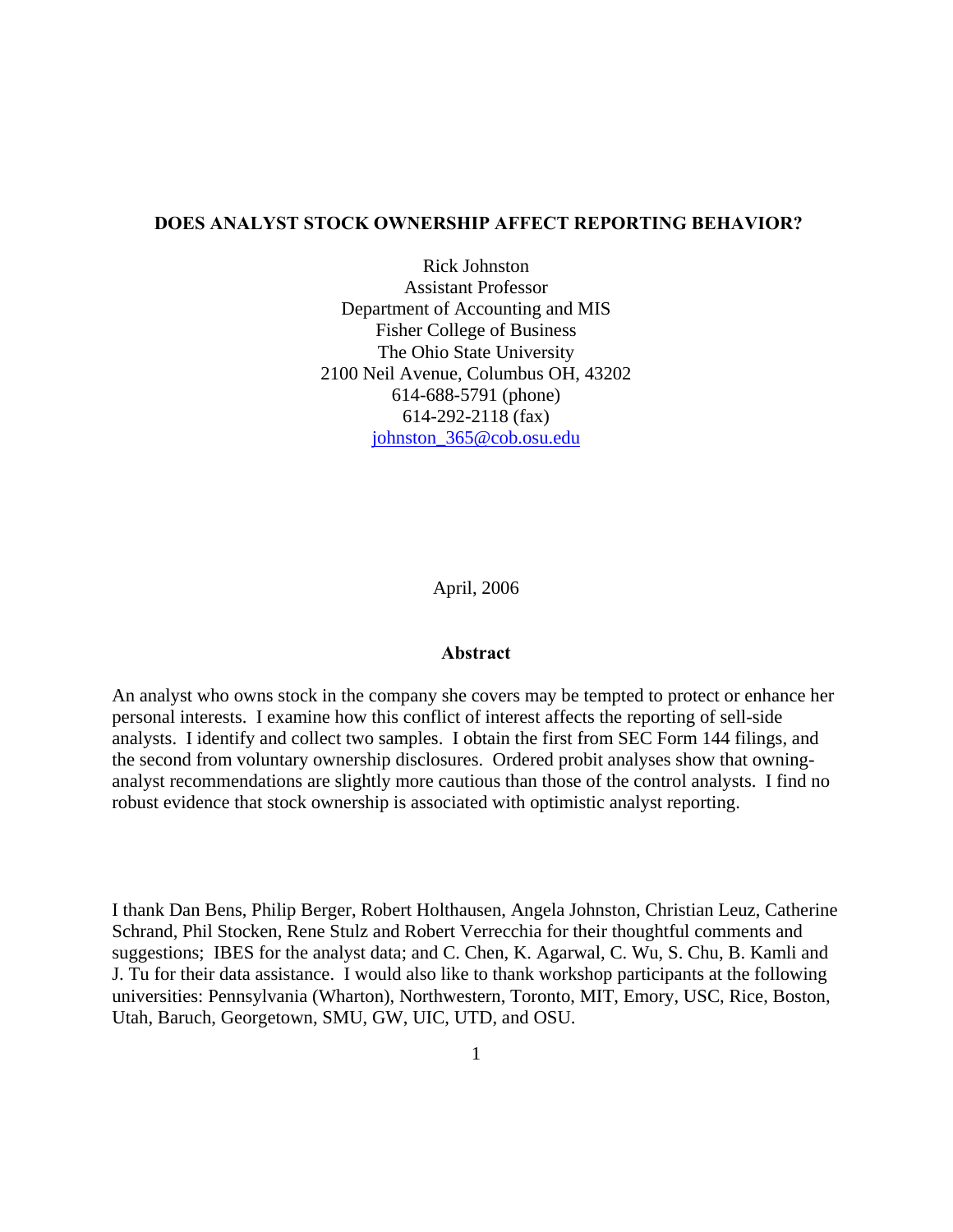### **1. Introduction**

In this paper, my objective is to provide empirical evidence on how stock ownership by sellside analysts affects their recommendations and earnings forecasts. A study of the effect of analyst stock ownership on analyst reporting provides an opportunity to examine a direct incentive for reporting bias. Thus, this setting could allow for stronger conclusions on the causal link between incentives and reporting bias.

Understanding the effect of incentives on analyst reporting behavior is important for three reasons. Analysts are agents of market intermediaries; analyst forecasts are a common proxy for the market's earnings expectations in academic research; and the need to understand the effect of incentives on reporting in general.

Various popular press interviews suggest that analyst ownership was both common and pervasive prior to various reforms undertaken in 2001 (Schack 2001; Cowan 2002). Historically, disclosure of analyst stock ownership has been boilerplate and nonspecific. Therefore, there is little evidence of the extent of analyst stock ownership.

However, in 2001 a Securities and Exchange Commission (SEC) inquiry into the nine brokerage firms that had underwritten the majority of the recent initial public offerings (IPOs) of technology and Internet companies found that 16 of 57 analysts held restricted stock in the companies that they covered. Restricted stock is an unregistered security that is issued by companies in non-public transactions; for example, prior to an initial public offering (IPO). These restricted stock holdings generated profits of between \$100,000 and \$3.5 million (Unger 2001). Therefore, stock ownership appears to be a common, and potentially major, financial incentive for sell-side analysts.

2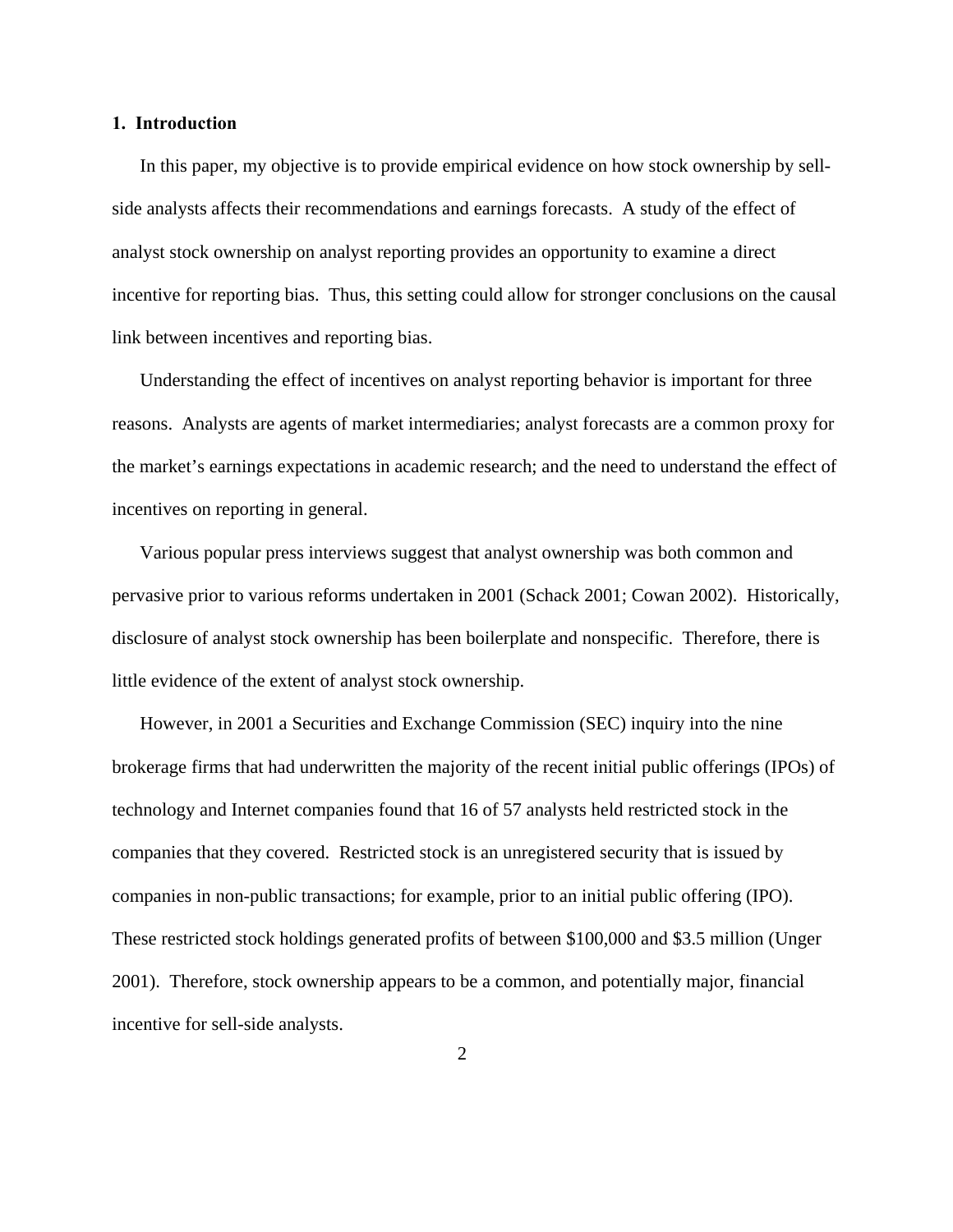Although there is an extensive literature that shows the existence of an optimistic bias in analyst forecasts, providing an explanation for the bias continues to be an ongoing source of academic debate. Some research hypothesizes and supports an incentive explanation for the bias, whereas other research posits econometric or other rationales for the presence of the forecast bias.<sup>1</sup> Existing research also shows that other elements of analyst reports, in addition to the forecast, may be biased. For example, there is empirical evidence that some analyst recommendations are optimistic because of investment banking considerations. In particular, the recommendations of analysts associated with the lead underwriter, of both IPOs and Seasoned Equity Offerings (SEOs), are, on average, more optimistic than are the recommendations of other analysts (Lin and McNichols, 1998; Michaely and Womack, 1999). Because there is anecdotal evidence that analyst compensation is significantly influenced by their helpfulness to the investment banking group and its financing efforts, one interpretation of these results is that personal financial incentives motivate underwriter analyst optimism.

Recent government and regulatory investigations into potential analyst conflicts of interest cite analyst ownership of the stocks they cover as one potential problem. The SEC is currently pursuing a case against one analyst, alleging that he failed to tell investors that he owned stock in two public companies for which he issued bullish research reports. Recent regulatory changes now prohibit analysts from obtaining restricted shares, and many brokerage firms have adopted

1

<sup>&</sup>lt;sup>1</sup> For incentive support, see: Francis and Philbrick (1993), Das, Levine and Sivaramakrishnan (1998) and McNichols and O'Brien (1997); for alternative explanations see, Keane and Runkle, (1998), Gu and Wu (2000), Abarbanell and Lehavy, (2002).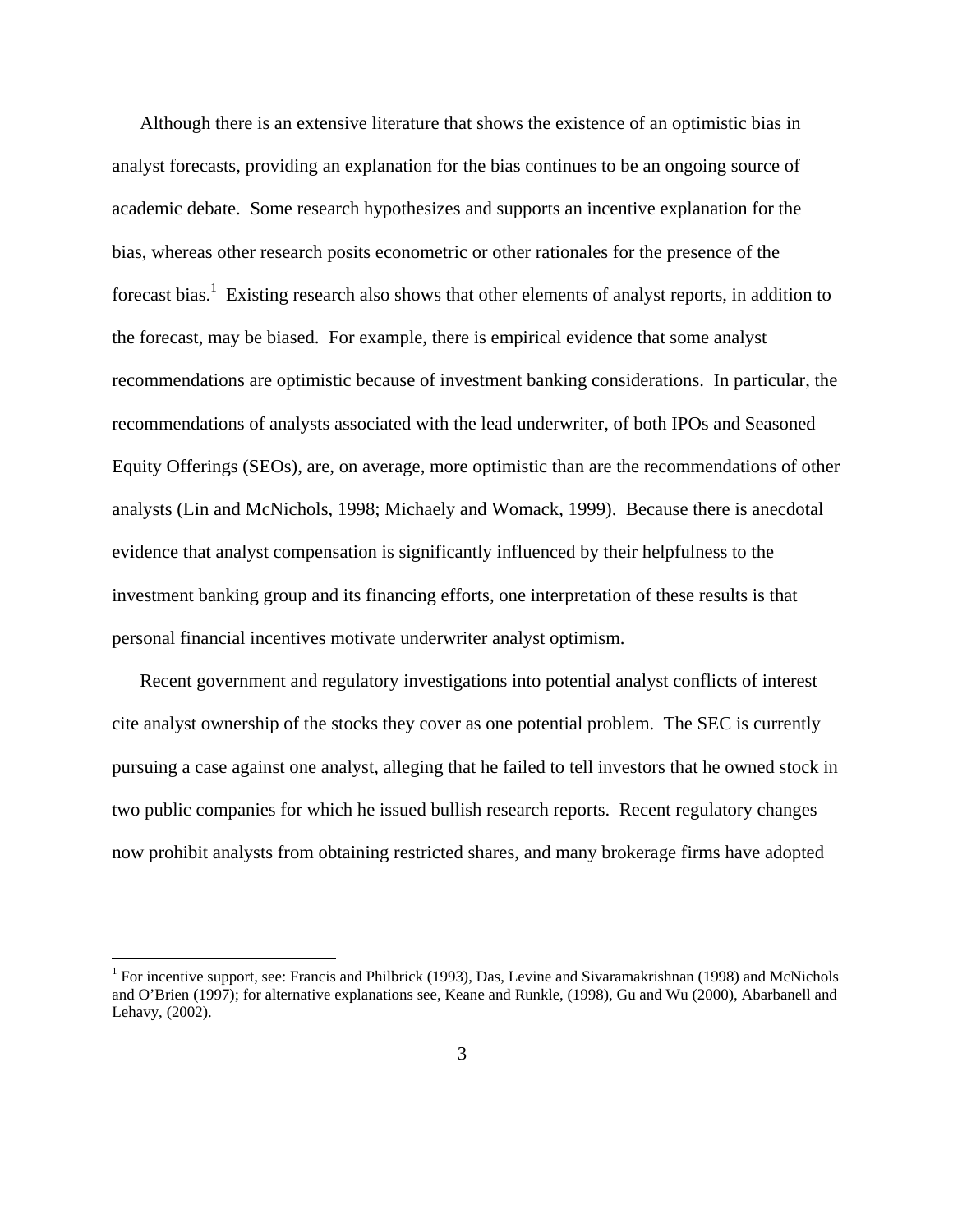policies prohibiting analysts from owning the stocks that they cover. Clear and explicit disclosure of ownership is now required (NYSE Rule 472).

An analyst's financial interest in the stock on which she reports could have either a detrimental or a beneficial effect. I hypothesize that an analyst's earnings forecasts and recommendations on companies in which the analyst is a stockowner are optimistic relative to those of non-stock-owning analysts. Ideally, the economic significance of the stock relative to an analyst's wealth would be the incentive measure. However, given that personal financial data is unavailable, I am left with the existence of ownership as an incentive proxy.

I test the hypothesis based on two samples of analysts who provided research coverage on stocks they owned. Each sample has its own advantage. I identify the first sample (Form 144 sample) by matching analyst names to SEC Form 144 filings. (A Form 144 is required for the sale of restricted stock if the stock is sold within a specified timeframe.) These restricted-stockowning analysts may not have otherwise disclosed their stock ownership; therefore market participants may not have been aware of the potential conflict of interest. This sample also provides a cross-section of owning analysts from different brokerage firms. I obtain the second sample (the disclosing sample) through analyst ownership disclosures in the written reports of one of the few brokerage firms that historically required such disclosures. This sample has the advantage of identifying all of the ownership positions of the disclosing analysts.

The results of my ordered probit analyses of analyst recommendations show that stockowning analysts are more likely to issue a conservative recommendation, relative to other nonstock-owning analysts. This result is consistent for both samples and is supported by univariate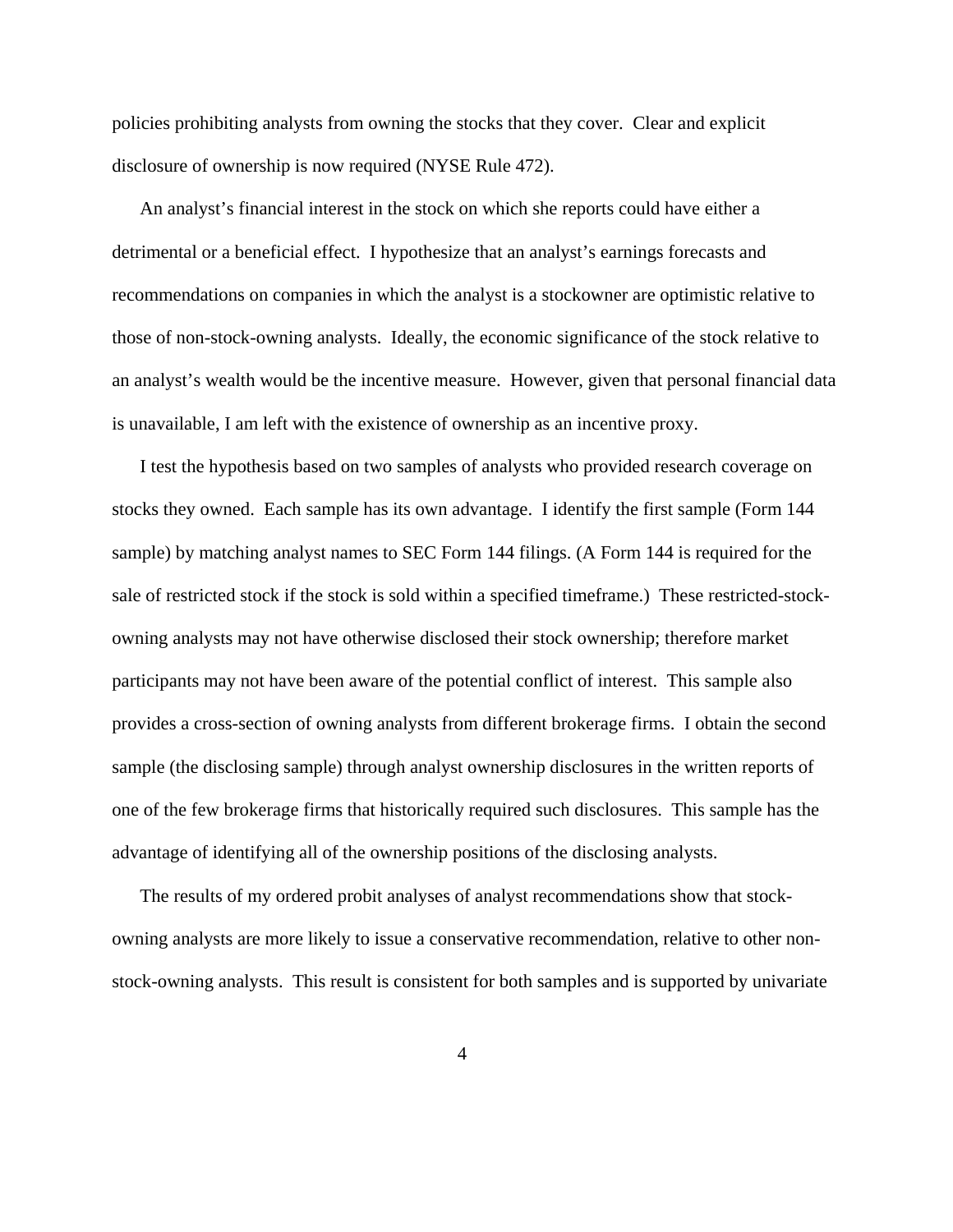analysis. Based on a strategic financial incentive hypothesis, whereby an analyst's optimistic report maintains or enhances her personal wealth, this cautious behavior is surprising.

In univariate tests I find that stock-owning analyst earnings forecasts are optimistic relative to the non-stock**-**owning control analysts for both the Form 144 sample and the disclosing sample. However, the cross-sectional regression results offer conflicting evidence. In the Form 144 sample, stock-owning analysts' forecast optimism cannot be attributed to stock ownership. The disclosing sample results suggest otherwise. To reconcile the results, I perform additional tests. For the Form 144 sample, I investigate analysts' reporting behavior before and after their stock sale, since their incentives to be opportunistic may be the greatest at the time of a stock sale. Although I find weak evidence of optimism, I note the tests are limited to small subsamples. The evidence of forecast optimism in the disclosing sample's regression results is not robust either to the inclusion of a selection model or to alternative specifications.

Combined, the results suggest that analyst reputation concerns provide an effective check on the incentive effect of stock ownership. The effect of stock ownership could impact either or both of the primary outputs of a stock report. My results show that recommendations are not optimistically biased as a result of stock ownership. Since there are only five recommendation choices and, on average, in my samples the recommendations are a buy, perhaps it is too costly for an analyst to risk moving to the highest recommendation level. Alternatively, forecasts are a continuous variable. However, I am unable to conclude that stock ownership is associated with optimistic forecasts.

The results and the interpretation of the results in this paper are subject to several caveats. Selection bias could affect the sample. To the extent that the tests incorporated do not perfectly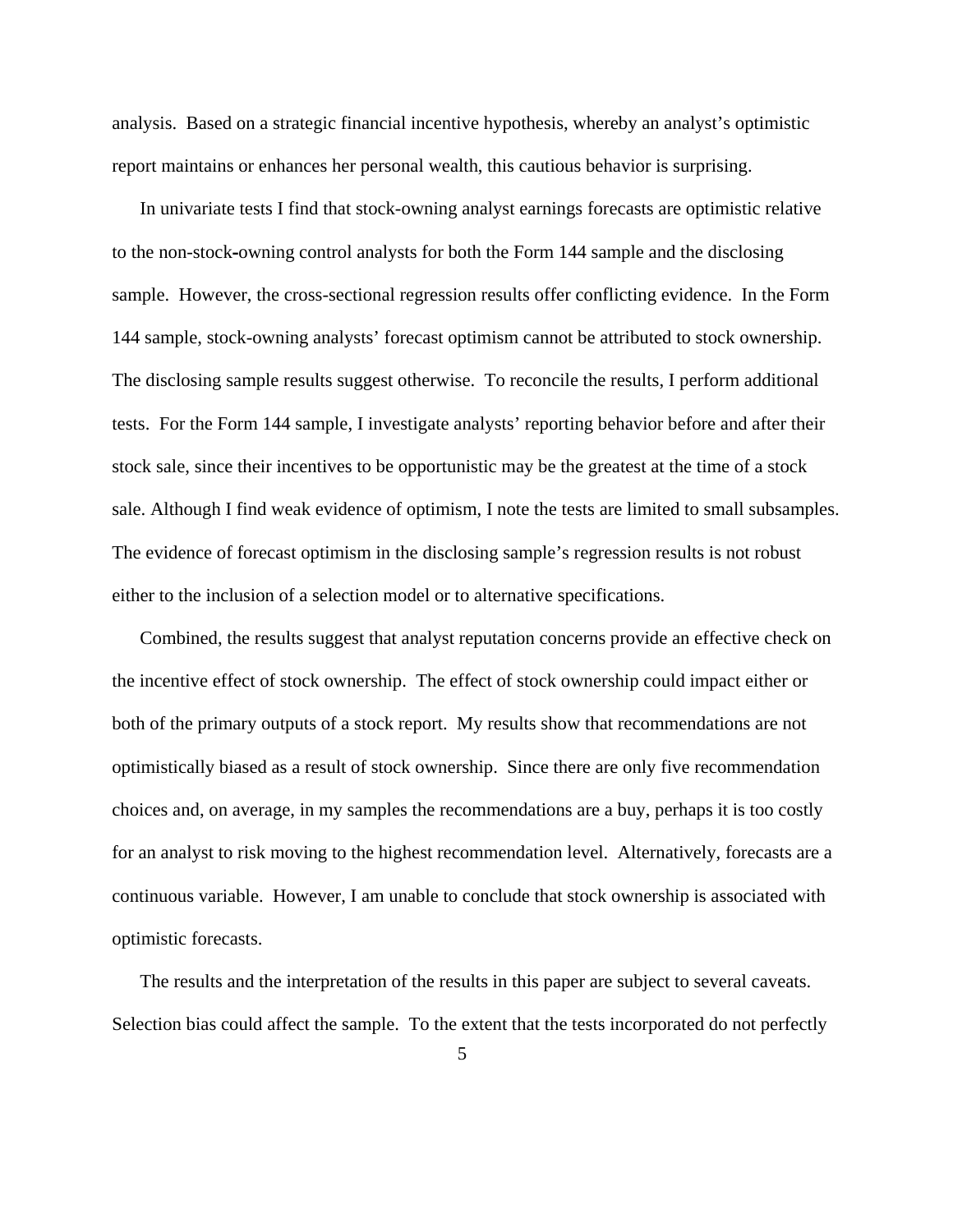address the bias, the results will be affected. Moreover, analyst stock ownership is not fully identified, which could result in the misclassification of control observations, potentially weakening the results.

The paper is organized as follows. Section 2 outlines the hypothesis. Section 3 contains the sample selection, some descriptive statistics and outlines the research design. Section 4 details the results. Section 5 concludes.

### **2. Hypothesis Development**

Researchers and investors are uncertain about the objective function of analysts. There is some evidence that analyst compensation may be tied to brokerage firm revenues, including trading commissions and investment banking revenues (Michaely and Womack, 1999). Thus, one element of an analyst's objective function is their compensation. In addition, an analyst's personal stock portfolio would also affect her objective function. These personal financial considerations could affect an analyst's objectivity and misalign her interests from those of investors.

Another major contributing factor to analyst compensation is her perceived external reputation. Industry polls and analyst rankings, such as those found in *Institutional Investor* and the *Wall Street Journal,* affect an analyst's reputation. Stock-picking ability and forecast accuracy are two of the cited determinants of external analyst rankings. Analyst reputation concerns may help to align investor and analyst interests.

Stock ownership could signal an analyst's commitment to a stock. In particular, an analyst who is willing to own a stock may have more favorable expectations for that stock than would a non-owning analyst. This argument supports a nonstrategic bias. If an analyst who owns the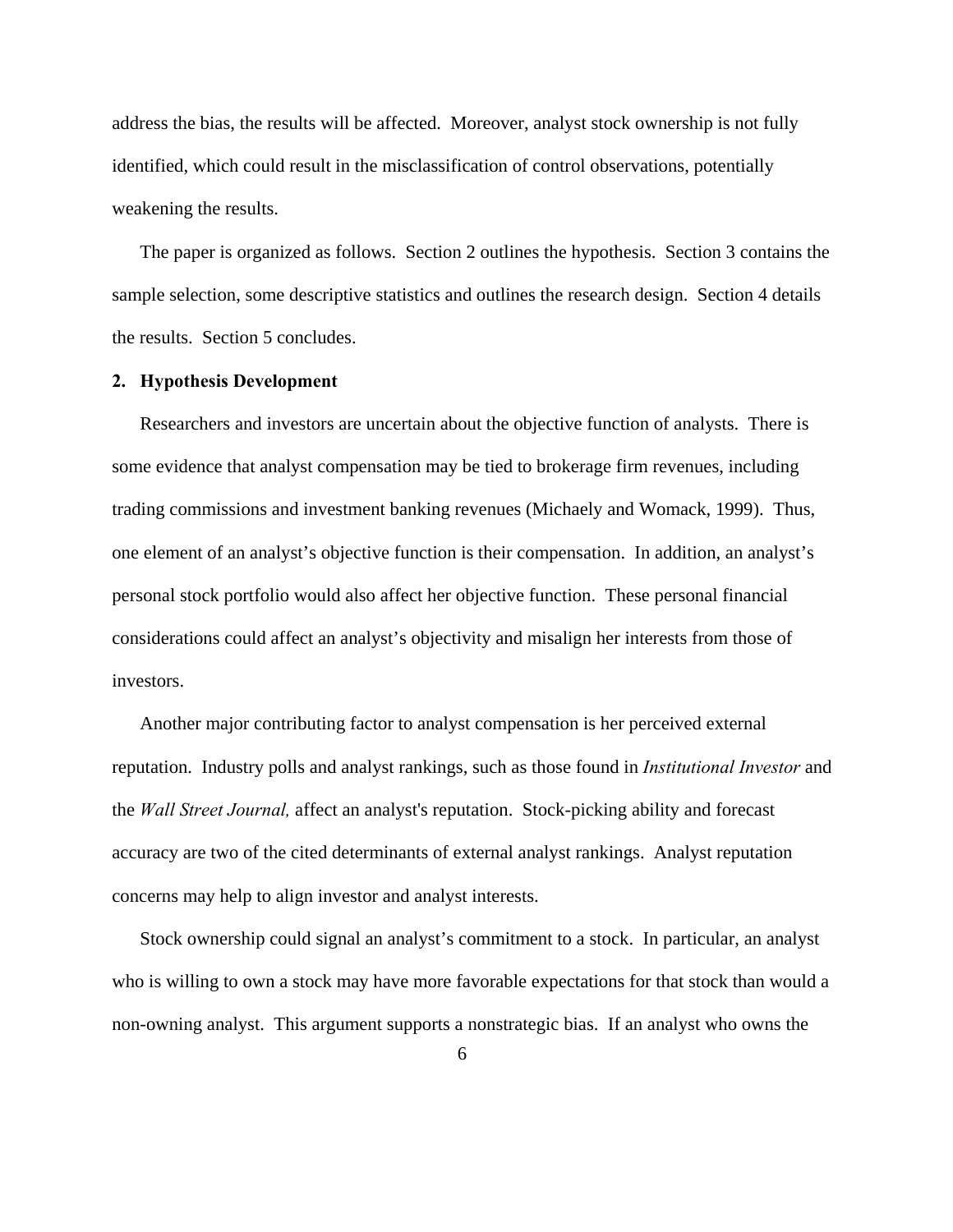stock only reflects her inherent optimism about the company, then testing a sample of stockowning analysts leads to self-selection issues. However, if demonstrating their commitment were a dominant explanation, then one would expect all stock-owning analysts to voluntarily and clearly disclose their ownership stakes, which is not the case.

Alternatively, a stock-holding analyst might personally benefit from attempts to boost the stock price prior to selling, or may sell prior to downgrading a recommendation or reducing an earnings forecast, which would represent a strategic bias.

Based on prior research relating investment banking affiliation and analyst reporting optimism, I expect the incentive effect to dominate analyst reputation concerns. I predict that stock-owning analysts will issue more favorable stock reports relative to non-stock-owning analysts.

### **3. Sample Selection, Descriptive Statistics, and Research Design**

### *3.1. Sample Selection*

To test the effect of stock ownership on analyst reporting behavior, I identify two samples of analysts that held stock in a company and also published research on that company. One sample is based on Form 144 filings and the other is based on disclosures of analyst ownership. The samples may be subject to a selection bias, since they include only analysts that choose to own the stock.

#### *3.1.1. Form 144 sample*

The Form 144 sample is based on name matches between Form 144 filings and the IBES database of analysts.Form 144 is filed with the SEC under Rule 144. An analyst must file a Form 144 if she sells restricted stock during the first year following the required holding period.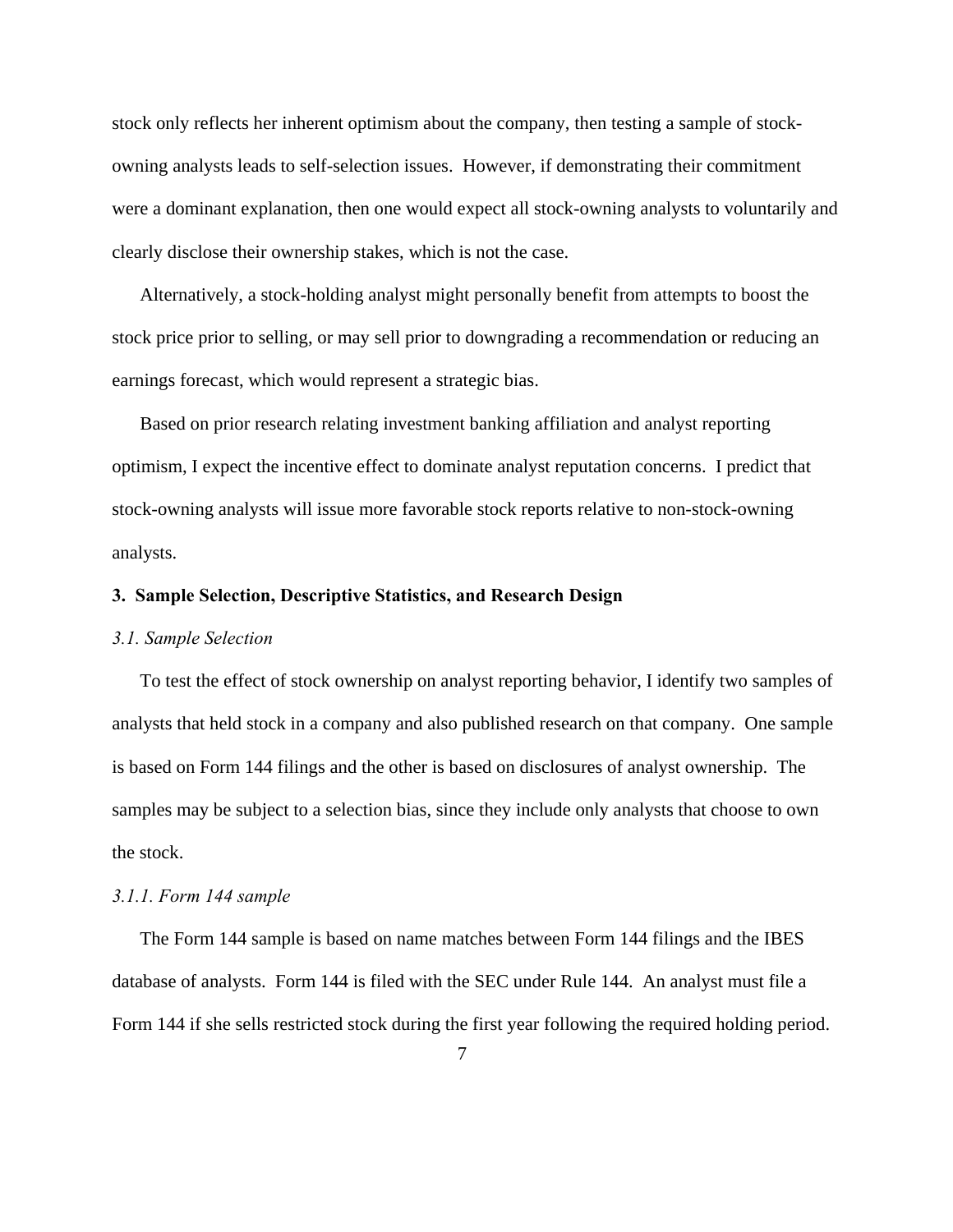Prior to April 29, 1997, SEC Rule 144 required a two year holding period for restricted stock owners; after April 29, 1997 the required holding period is one year. Non-insiders, such as analysts*,* who sell after the mandated reporting period, have no obligation to file a Form 144 with the SEC.

These filings offer an ex-post indication of the incentives that existed when the analyst reported on the company, and about which, in many cases, the market was unaware. From a research perspective the filings also allow a cross-section of owning analysts, the majority of whom would not have otherwise disclosed their stock ownership.

Figure 1 depicts the timeline of critical events: the purchase and sale of restricted stock, the company IPO, and the required holding and Form 144 filing periods for a non-insider. The figure also shows the sample period which encompasses any report issued after the IPO, and on or before the date of the analyst's final disclosed stock sale.

I obtain a complete database of 144 filings from Thompson Financial. Based on available Form 144 filings for the period 1987 to 2001, I identify 51 instances in which an analyst owns restricted stock and appears in the IBES database as an analyst for that company. This sample represents 49 different companies and 43 analysts from 30 brokerage firms.

The median (mean) declared market value of the restricted stock sold is \$65,000 (\$388,000). Given that pre-IPO shares are generally purchased at prices well below the IPO price, analysts' profits could be a substantial percentage of the proceeds. Moreover, these amounts are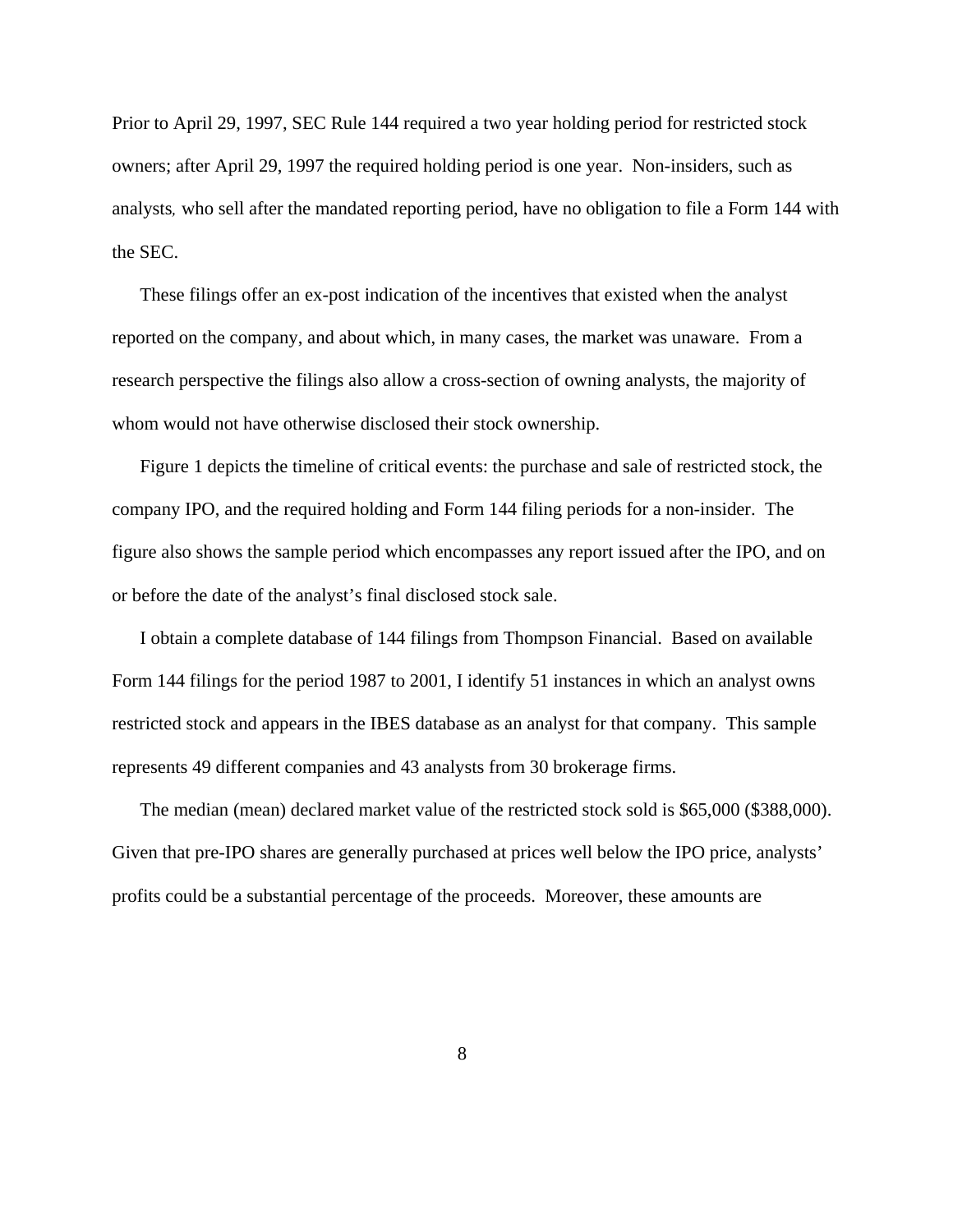significant relative to the average analyst's compensation, which in 2002 was estimated to be \$189,250 per year. $^{2}$ 

Since a Form 144 filing can only be observed if a sale occurs in the first year after the mandatory holding period and meets the other reporting requirements, it is possible that analyst restricted stock ownership is not fully identified. Because there might be a misclassification between treatment and control groups, this possibility could weaken any cross-sectional tests that rely on comparisons to other analysts. However, given that most stocks are covered by several analysts, it is highly improbable that all, or even many, control analysts will also be stock owners, albeit undisclosed. To the extent that there is imperfect owner identification, the effectiveness of a selection model might be weakened. Therefore, I apply several techniques to address the self-selection issue.

#### *3.1.2. Disclosing Sample*

1

I collect the second sample (the disclosing sample) from ownership disclosures in analyst reports. Prior to recent regulatory changes, and in contrast to much of the industry practice at the time, one of the larger brokerage firms required explicit ownership disclosures.<sup>3</sup> IBES does not allow the revelation of the brokerage firm's name. I identify the 41 equity analysts in the employ of this disclosing firm during 1998 as those who issue earnings forecasts during the year, as reported on IBES.

<sup>&</sup>lt;sup>2</sup> Regulation Analyst Certification, Proposed Rule, SEC, August 2002. Of course, analysts covering technology stocks during the 1990s may have been earning well above the industry average.

<sup>&</sup>lt;sup>3</sup> A typical brokerage firm disclosure was as follows: "The firm and/or affiliates and employees have or may have a long or short position or holding in the securities, options on securities, or other related investments of issuers mentioned herein." ("Analyzing Analyst Recommendations", Securities and Exchange Commission, 7/13/2001.)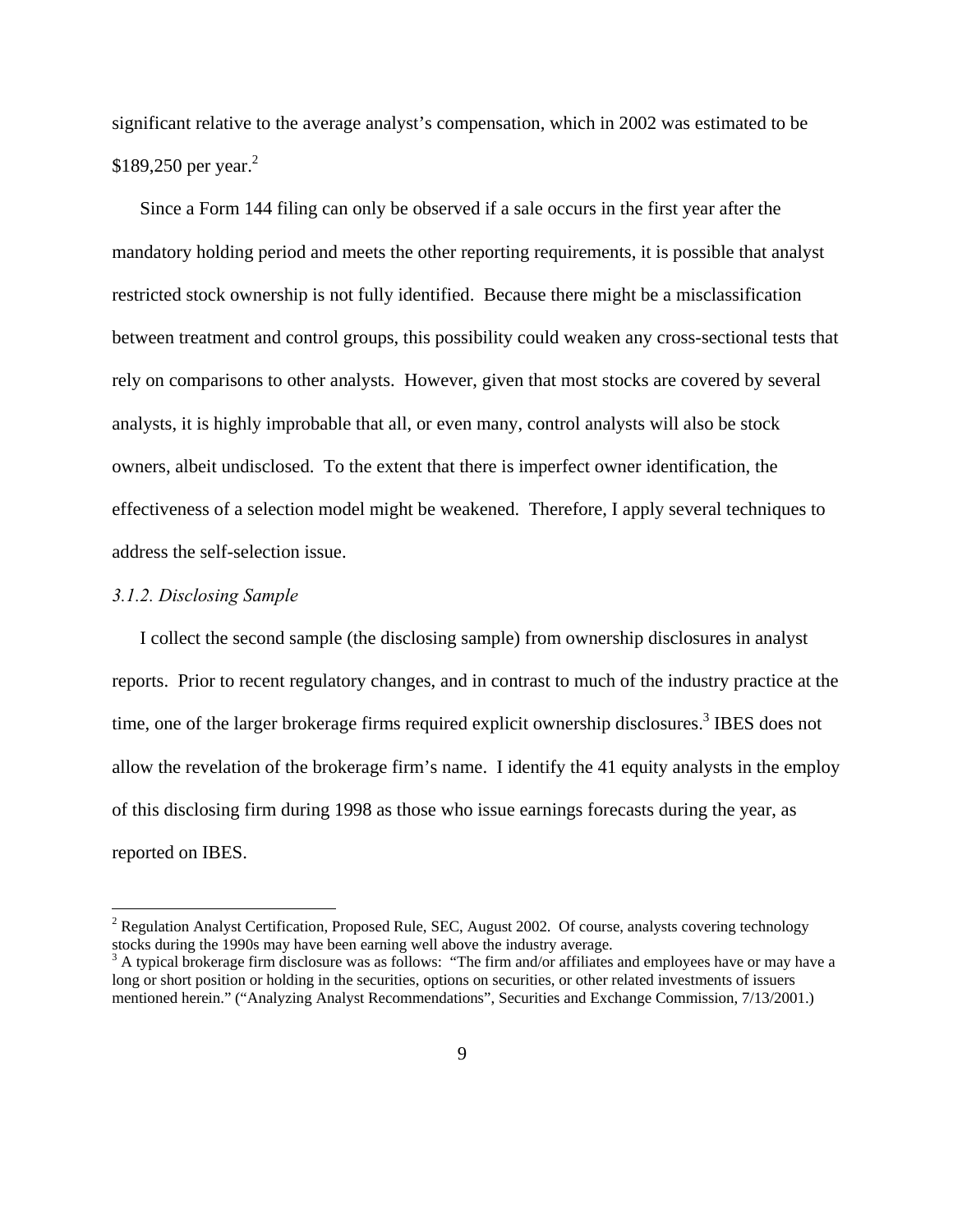I review all the written reports of these analysts to identify instances and the period of ownership by the disclosing analyst. Investext is the source of analyst reports. The review covers approximately 8,000 reports spanning 1993 through 2001. There are 103 companies for which an analyst discloses ownership. These 103 analyst/company pairs comprise the disclosing sample. The 103 companies represent approximately 15% of the stocks that the analysts cover. Almost all of the analysts at the disclosing firm own at least one of the stocks that they cover.

I obtain all earnings forecasts and recommendations during the period of ownership for the sample from IBES. I limit all forecast and recommendation data to the time period for which reports are available on Investext. This restriction ensures a verifiable ownership status for the disclosing analysts.

### *3.2. Descriptive Statistics*

Table 1 provides some descriptive statistics on the two samples. PANEL A compares the market value of equity of the 49 companies in the Form 144 sample to the Schrand and Verrecchia (2002) IPO sample. Market value of equity is the product of the IPO offering price and the number of shares outstanding immediately after the IPO. This comparison highlights that the stock-owning analyst sample may not comprise typical IPO companies given that, on average, the sample companies are bigger. In untabulated results I compare the sample company's excess returns in the first year after going public to the Schrand and Verrecchia (2002) IPO sample. I calculate the excess returns based on the IPO price and relative to the CRSP value-weighted index and the NASDAQ. On average, the excess returns are relatively high (0.56), but the range is quite large. The mean and median excess returns of the sample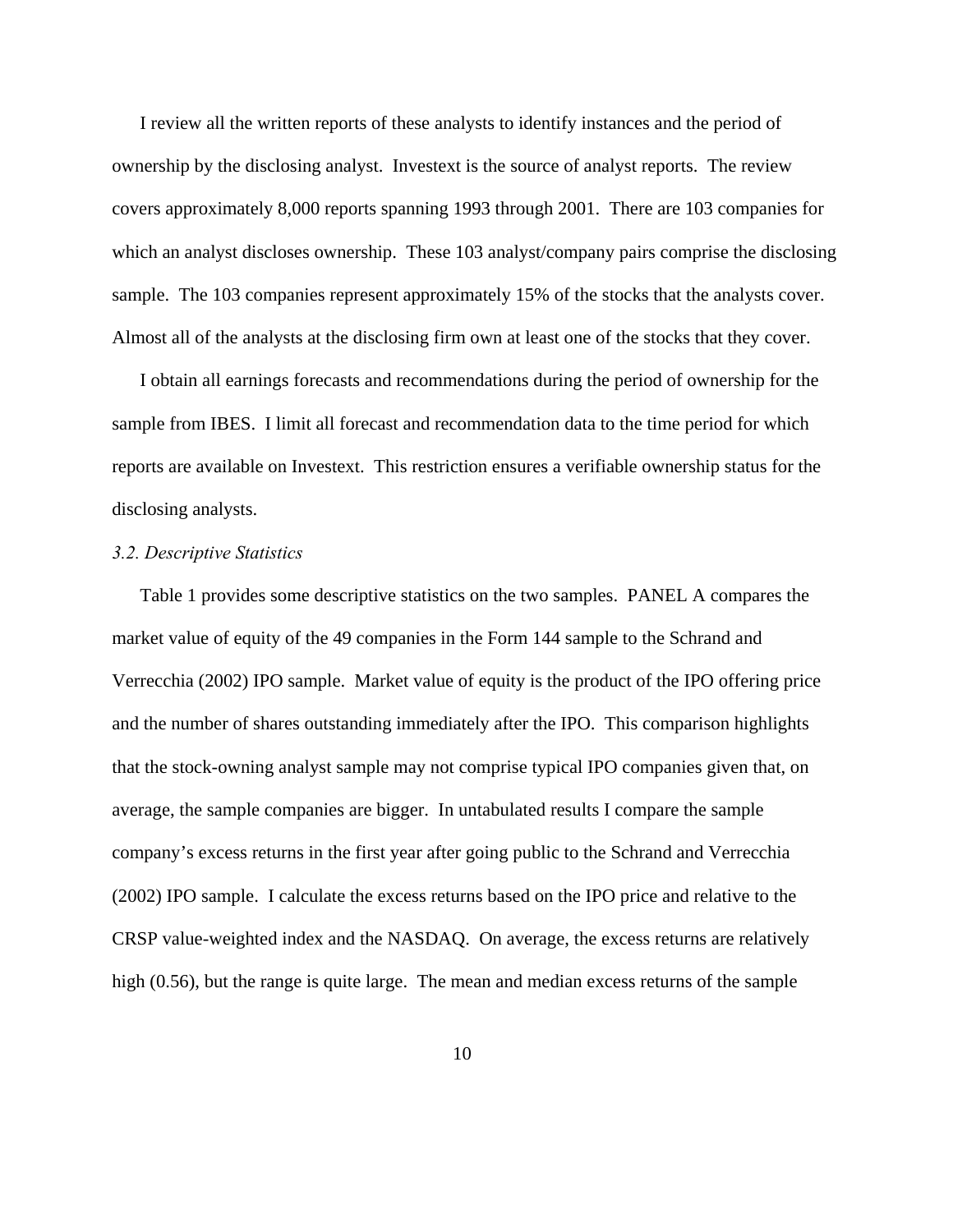companies (0.56 and 0.245 respectively relative to CRSP value weighted) are greater than the comparable returns for the larger IPO sample which are 0.144 and -0.062, respectively.

Although the IPOs of the sample companies are spread over many years, 55% of the companies went public in the years 1999 and 2000. The 49 companies represent 21 different four-digit SIC industry codes but are primarily concentrated in technology, Internet, or telecommunication companies.<sup>4</sup>

Table 1 PANEL B compares the yearly market value of equity of the disclosing sample companies to the entire Compustat database. In general, based on the medians and means of both groups, it is clear that the stock-owning analyst sample companies are larger than the average Compustat company. However, the size difference may not be unusual, in that previous research has shown that analyst coverage is generally concentrated in larger firms.

Eighty of the 103 companies undertake an IPO during the sample period, suggesting that analyst ownership is associated with IPOs. The sample companies are also quite active in the SEO market; so controlling for SEO underwriting incentives is appropriate. Most industry groups, based on one-digit SIC code, are present in the sample. However, approximately 40% of the sample is computer programming or software firms.<sup>5</sup>

Sample analyst characteristics are discussed in the results section (Section 4.2 and Table 3).

### *3.3. Research design*

I test for the presence of bias in stock-owning analyst reporting by comparing their primary report outputs to those of non-stock-owning analysts who cover the same company. These

 $\overline{a}$ 

<sup>&</sup>lt;sup>4</sup> Details available upon request.

<sup>5</sup> Details available upon request.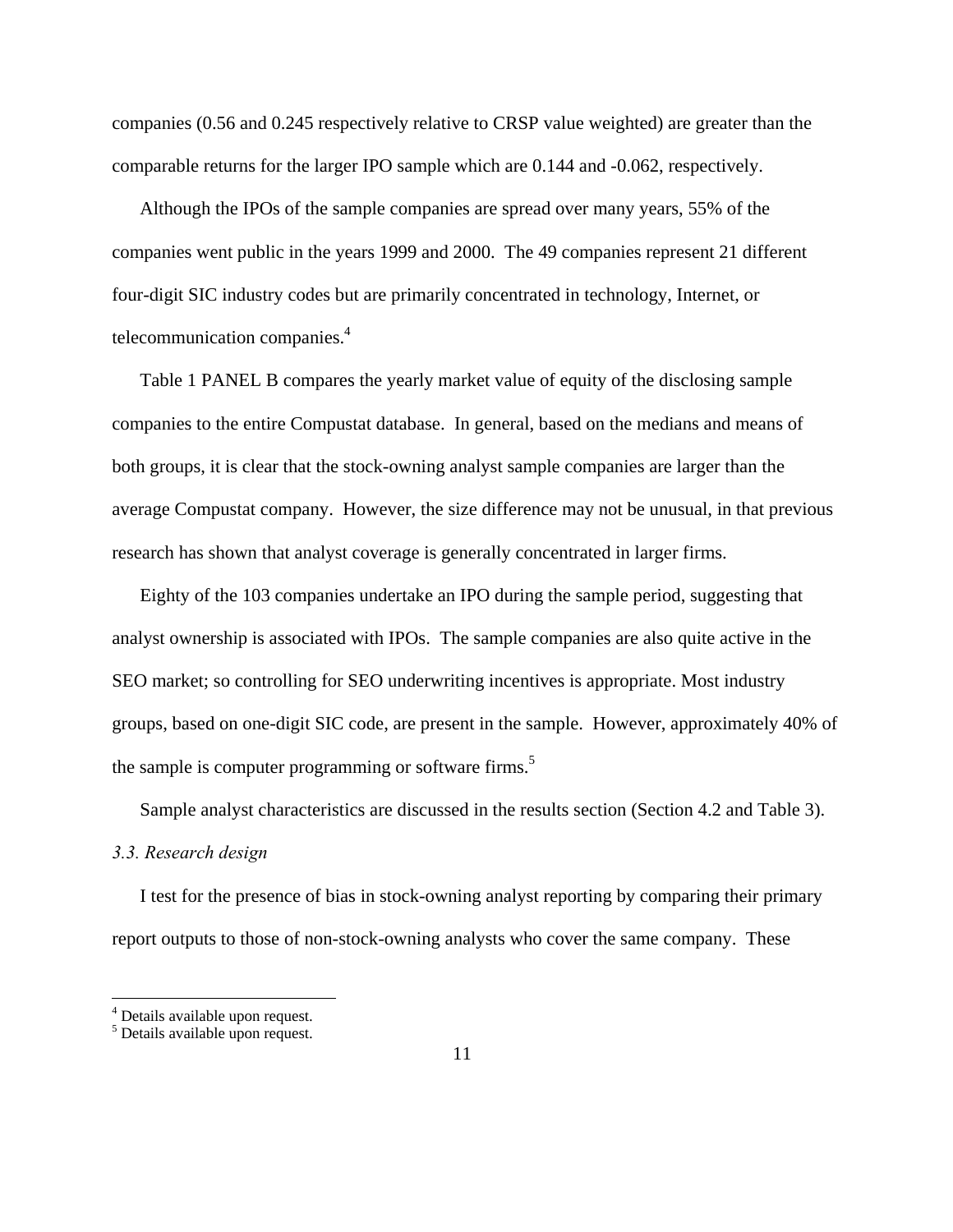comparisons eliminate any idiosyncratic reporting differences across industries and companies, but fail to control for analyst characteristics. I use control variables to address possible reporting differences across analysts.

An alternative research design is to compare within-analyst. A within-analyst approach uses only owning-analyst reports (both those that she owns as well as those that she does not own) and compares the outputs across those two groups. Comparing within-analyst controls for individual analyst characteristics but ignores reporting differences across industry or company.

The primary research design emphasizes comparing across analysts within the same company for two reasons. In the Form 144 sample, a restricted stock-owning analyst in one stock may be more likely to be an owner in the other stocks he or she covers, and I may not observe that ownership in my sample. Therefore, the within-analyst approach would be more likely to miss the effect of stock ownership on reporting. Also, analyst forecast bias, either optimistic or pessimistic, varies widely across stocks. Given that there is little research to explain this cross-sectional variation, identifying appropriate control variables for a withinanalyst approach is problematic. Subject to that caveat, I use the within-analyst approach for robustness testing in the disclosing sample because the disclosing analysts' ownership interests are fully identified.

## *3.3.1. Variables*

Since my objective is to test for the existence and significance of bias in stock-owning analyst reports, my tests of reporting bias focus on earnings forecasts and recommendations, the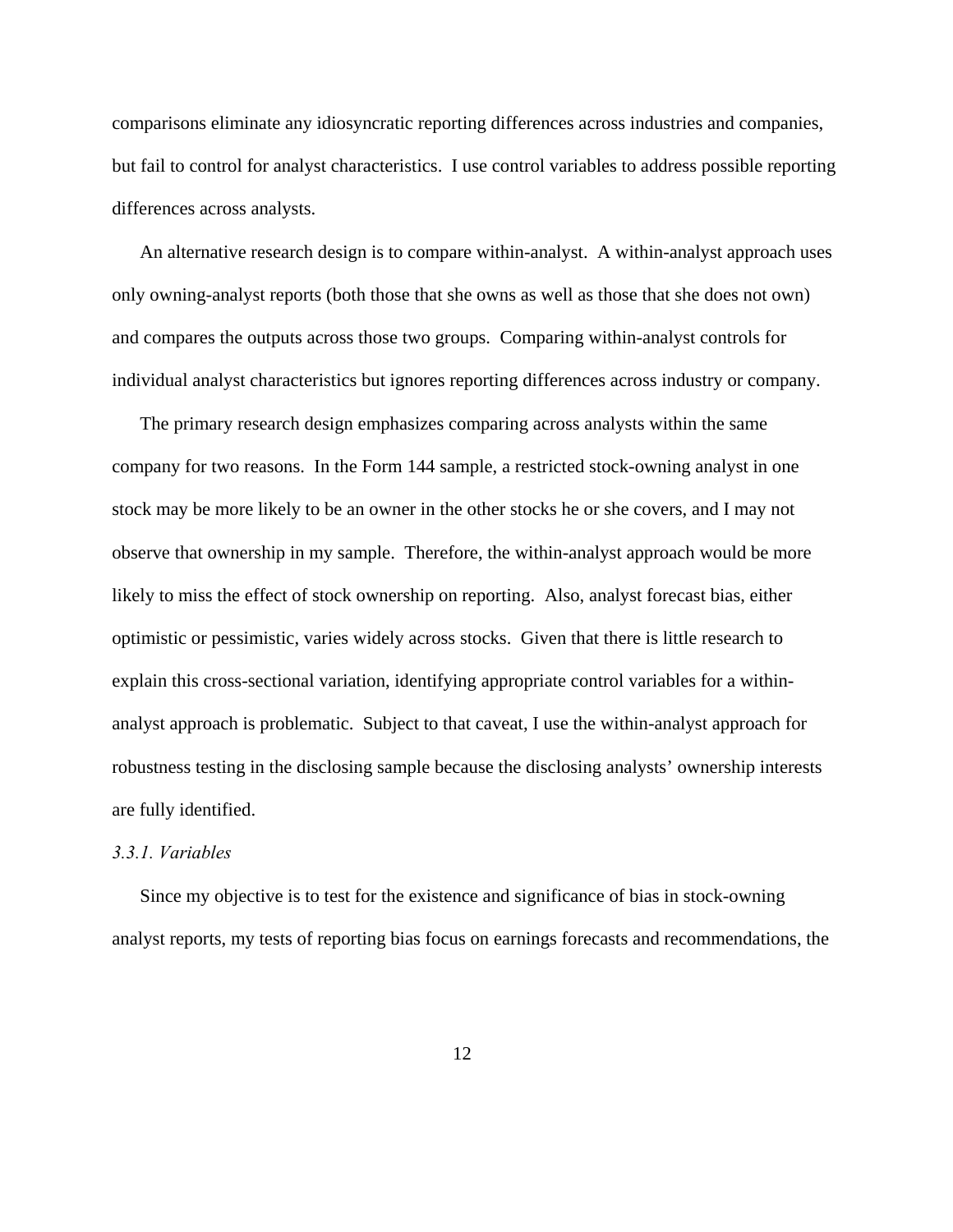primary outputs of a research report.<sup>6</sup> The two dependent variables are forecast errors and the recommendation level.

Forecast errors (FE) are company actual quarterly earnings less individual analyst earnings forecasts. Since analysts forecast the results from continuing operations before extraordinary items, actual earnings often require adjustment to be comparable to analyst forecasts. I obtain actual earnings from IBES, because IBES performs the earnings adjustment. To reduce heteroskedasticity, I deflate forecast errors by the stock price one year prior to the forecast period ending date. For the first year of forecasts, after an IPO, I deflate the forecasts by the first price quoted on CRSP. To avoid FE measurement problems that could arise from small deflators, consistent with prior research, I delete the observations with price deflators that are less than \$5. To reduce the effect of outliers, I winsorize the top and bottom percentile of forecast errors.

IBES converts analyst recommendations into an ordinal variable, one through five. A strong buy recommendation appears as a one in the database, a two is a buy, a three is a hold, a four is a sell, and a five is a strong sell. To enhance recommendation comparability, I match each stockowning analyst report with all non-stock-owning analyst recommendations issued in the 60 days before and after the stock-owning analyst report.

To test for stock ownership bias, I include an ownership dummy variable (OWN) in all test specifications. Based on the stated hypothesis, I predict that the coefficient on the OWN variable will be negative. Negative forecast errors indicate optimism. For the recommendation

1

<sup>&</sup>lt;sup>6</sup> Price targets are not available for many IBES firms.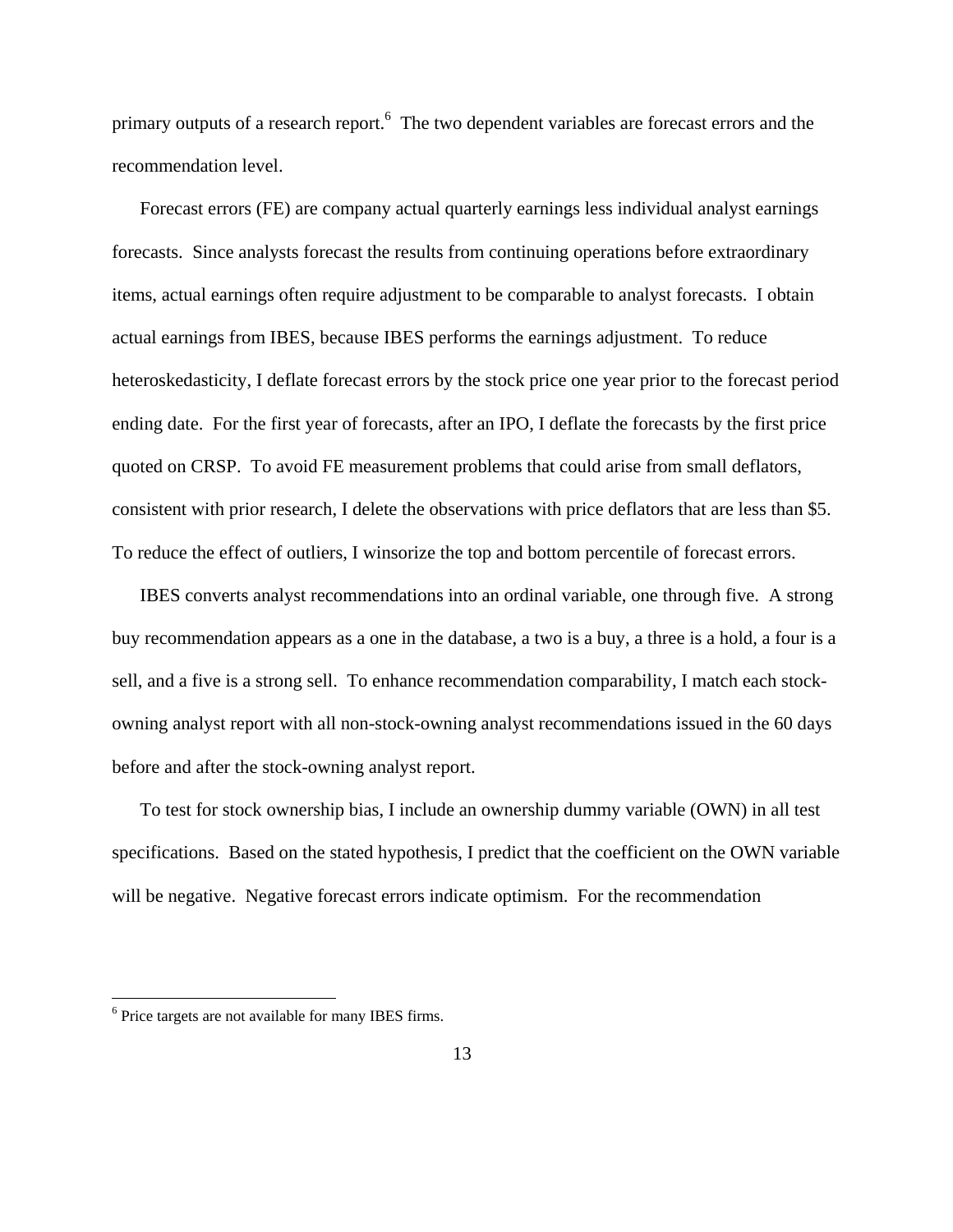specification, a negative coefficient arises because IBES assigns a lower number to more optimistic recommendations.

I use control variables to address known determinants of bias or error. These factors are: other incentives that could affect analyst reporting; analyst and company characteristics that previous research has shown to affect forecast errors, and which may affect analyst reporting in general; and forecast age. Because information arrives over time, forecast error should decline as the actual earnings announcement approaches.

I include underwriting dummy variables to differentiate an underwriting incentive from a stock ownership effect, (see Michaely and Womack, 1999; and Lin and McNichols, 1998) and code lead and co-lead underwriting firms as Lead underwriters.<sup>7</sup> Following Bradley, Jordan, and Ritter (2003), I include the co-manager variables as well. To control for average lower forecast error in companies with greater analyst coverage, I include the analyst following variable (Follow), which I define as the number of analysts who provide forecasts on a company during the quarter (See Lys and Soo, 1995).

Specific to the Form 144 sample I include the Disclose variable, because some stock-owning analysts in this sample clearly and explicitly disclose their ownership in their report. This disclosure could limit opportunistic behavior of a disclosing-owner analyst relative to those that do not disclose. Since only owning analysts disclose, the Disclose variable captures the interactive effect of disclosure and ownership.

1

 $<sup>7</sup>$  M&A fees might normally be considered as well but, given that most firms are relatively young public companies,</sup> it is likely a non-issue or relatively minor.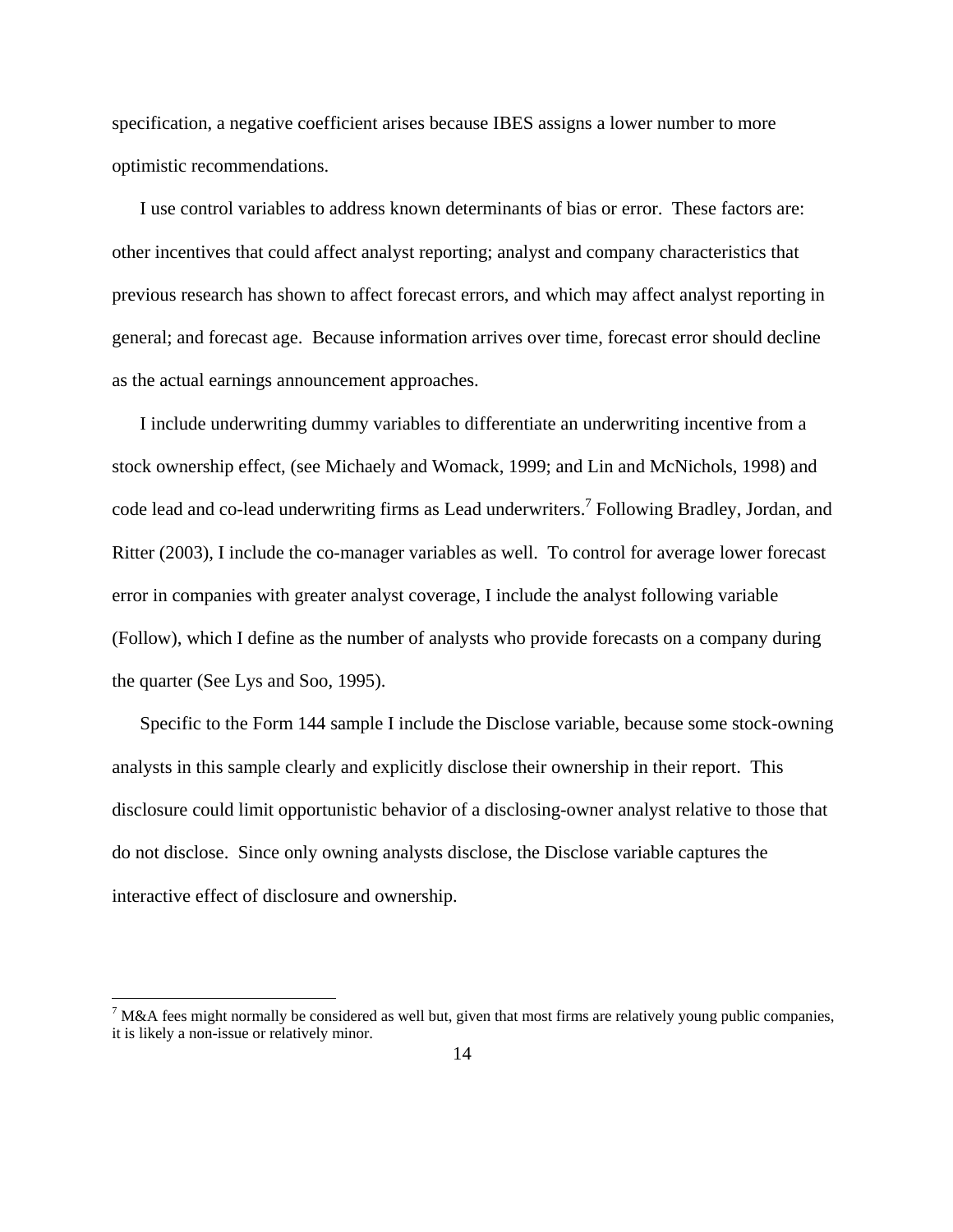To control for the effect of individual analyst characteristics on their reports, I include three variables: experience, broker decile, and complexity (Clement, 1999; Lim, 2001). Experience measures the analyst's tenure as a sell-side analyst in years; a proxy for which is the number of years they appear in the IBES database. A learning hypothesis would imply that analyst performance improves with experience. Further, greater experience could indicate a better quality analyst, since she has retained her job longer in a competitive field. Both theories predict that forecast errors will decline with experience (Mikhail, Walther, and Willis, 1997; Jacob and Lys, 1999). I use Broker decile to differentiate large and small brokerage firms. Analysts at larger brokerage firms may have greater resources available to assist with their duties, resulting in better outputs. I assign all brokerage firms to deciles each year, based on the number of analysts at each firm. Complexity represents the number of companies an analyst covers. As an analyst covers more companies, I expect a decline in relative performance, due to work demands.

Another consideration for control variables is company-specific variables. In both samples, most companies are recent IPO companies. Therefore, earnings predictability is likely to be comparable. However, in the disclosing sample there is a mix of new and seasoned companies, so I include the volatility variable as my proxy for forecast difficulty (Das, Levine, and Sivaramakrishnan, 1998). Volatility is the standard deviation of the previous year's daily stock returns. Because Brown (1999) also finds that forecast errors differ between loss and profit companies, I include a dummy variable to control for forecast differences between profitable and non-profitable quarters.

I define forecast age as the difference in days from the analyst forecast date to the company's earnings announcement date (O'Brien, 1988).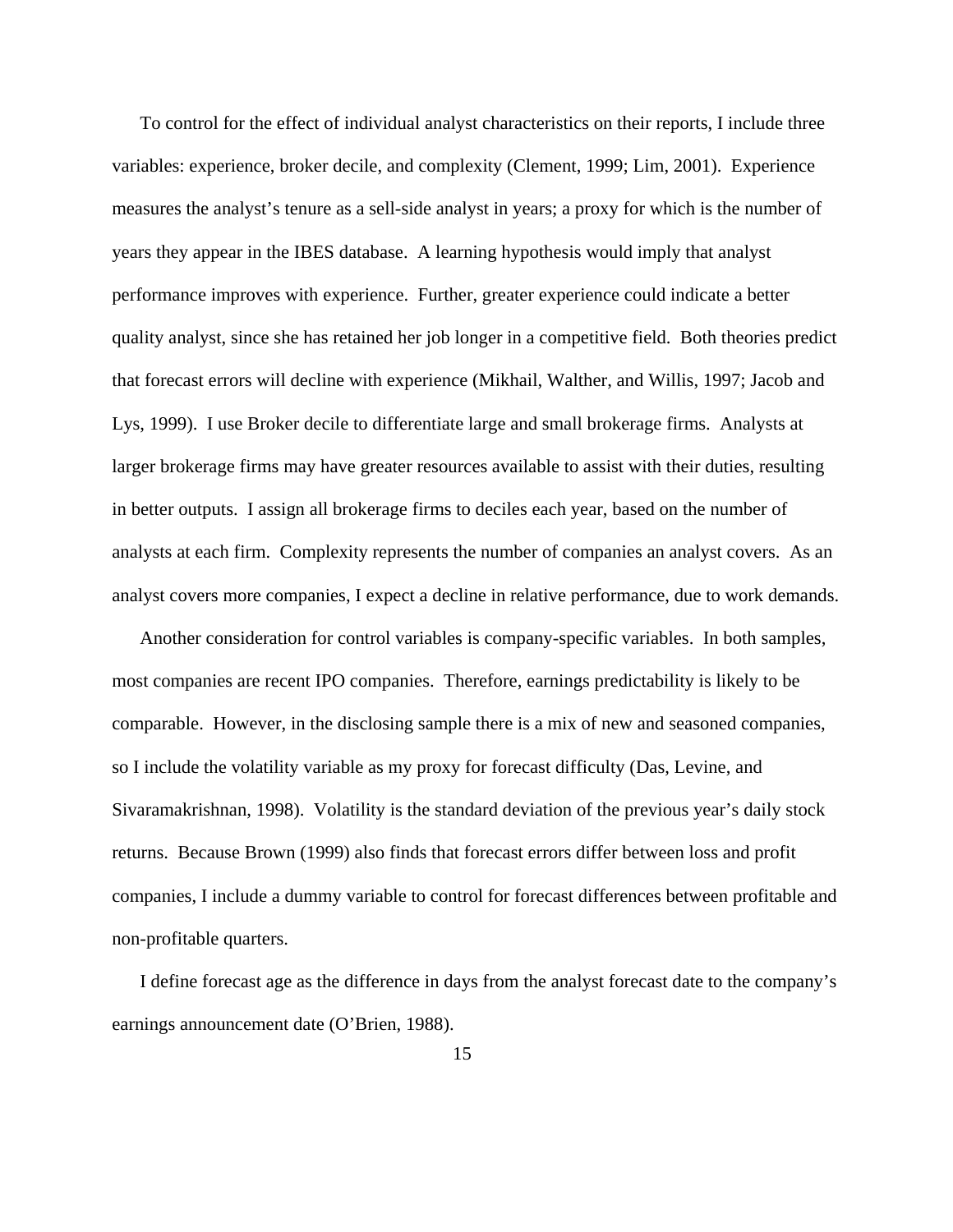To the extent that cross-sectional variation in analyst bias by company is related to the firm's industry, I use industry dummy variables to control for the average effect. Although the Form 144 sample companies represent 21 different four-digit SIC code industry groups, many are technology or Internet-related companies and the sample is small. Therefore, using Loughran and Ritter's (2002) definition of Technology Stocks, I use one industry control variable, labeled Internet. Thirty-four sample companies fall into this Internet category. For the somewhat larger disclosing sample, I define an industry based on one digit SIC codes.

I would like to include a proxy for analyst reputation in the regression testing. However, in the Form 144 sample only 5 of the 43 analysts are ranked by Institutional Investor. Including a dummy variable for being ranked does not alter the results. Of the 41 analysts in the disclosing sample, only 3 are ranked by Institutional Investor.

### *3.3.2. Exploiting the institutional setting – Form 144 Sample*

The cross-sectional testing assumes that the stock-owning analyst's incentive is to be optimistic throughout her entire period of ownership. A stock-owning analyst's reporting may only be affected by her stock ownership during the period(s) when any effect on stock price is beneficial to the analyst, i.e., prior to the sale of her stock.

Rule 144 requires a holding period (See Figure 1). Therefore, an alternative way to investigate the effect of stock ownership on analyst reporting, and perhaps increase the power of the test with the Form 144 sample, is to compare stock-owner analyst reporting during the required holding period to reporting during the eligible sale period. Moreover, by comparing a change in behavior over time, I eliminate many of the self-selection issues of the cross-sectional testing.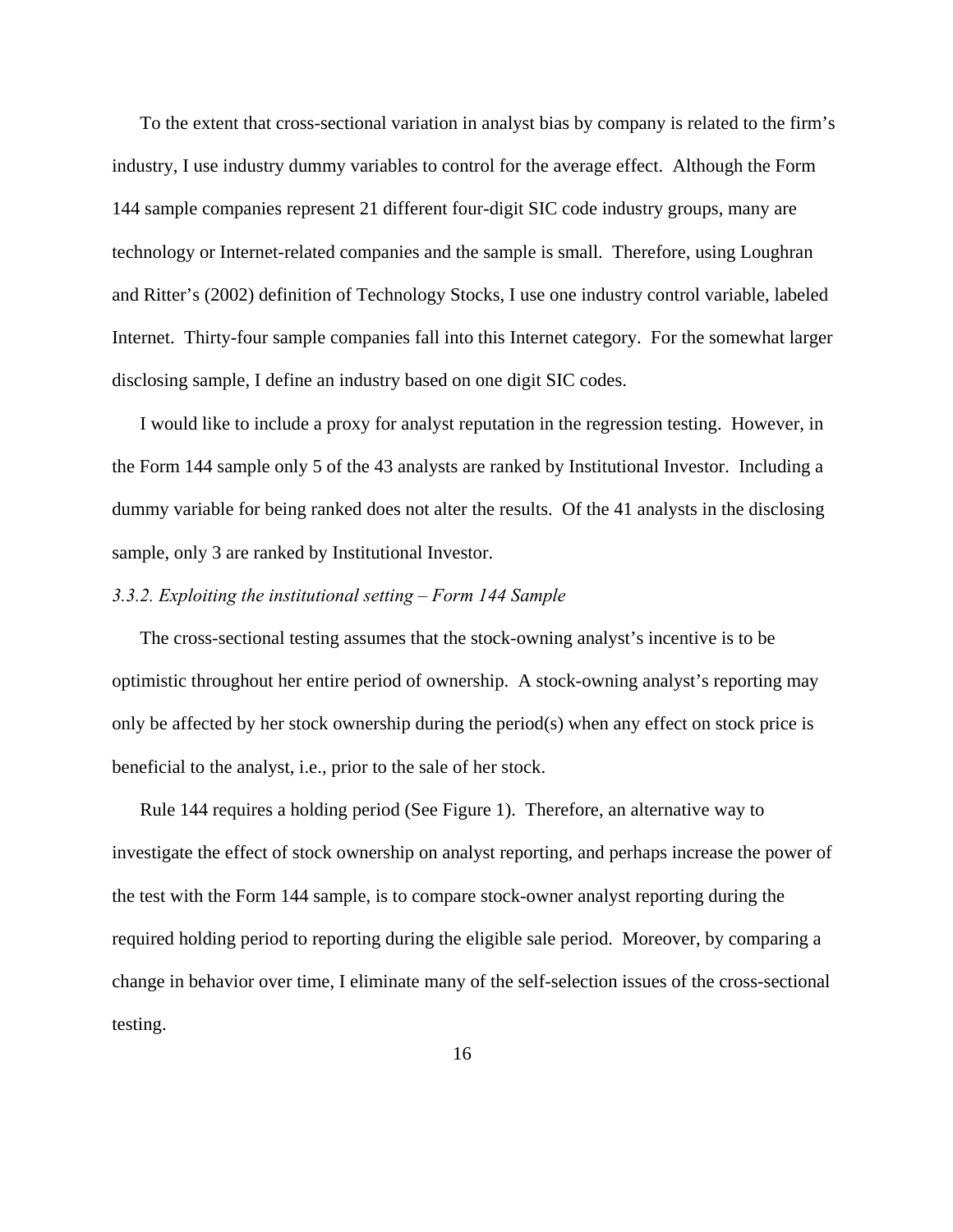### *3.3.3. Selection bias*

Both samples are of analysts that choose to own stock. Therefore, where possible, I incorporate a selection model and differences-in-differences in the testing. My selection model is one in which I explicitly model the choice to own stock in one or more equations. The final equation uses the outcome of the prior equations' estimation to instrument for the fact that the variable of interest, ownership, is a choice variable.

Tests of differences-in-differences exploit time series data pre- and post-treatment of both a sample and a control group. This design compares subject outputs to their previous outputs, thus eliminating many sources of non-comparability between the sample and the control group.

## **4. Results**

I obtain Form 144 filings from Thompson Financial; analyst forecasts and recommendations from IBES; stock prices from CRSP; IPO and SEO information from SDC; and analyst reports from Investext, Multex, and First Call.

### *4.1. Analyst recommendations*

Table 2 provides the cross-sectional univariate and ordered probit analyses of the owning and control analyst recommendations. I reduce the sample by eliminating instances in which there are no recommendations issued by control analysts in the 120-day period centered on the date of the owning analyst's recommendation.

The univariate results of PANEL A show that on average, both stock-owning and non-stockowning control analysts issue "Buy" recommendations ( 2=Buy) during the sample period.

In the Form 144 sample, owning analysts have a mean recommendation of 1.87. The control sample mean recommendation is 1.62 and is statistically different from the stock-owning sample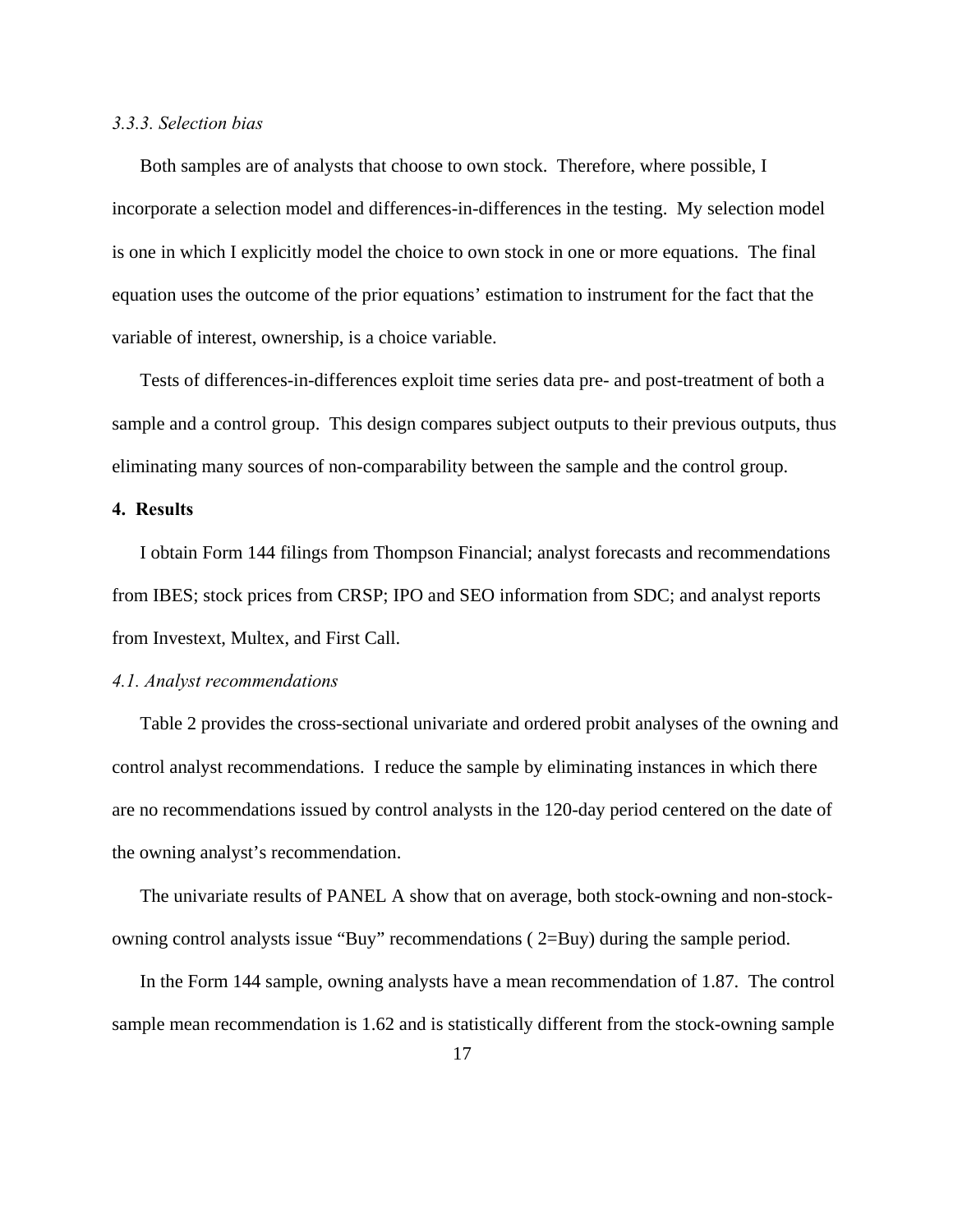mean. The higher average recommendation level among stock-owning analysts suggests less optimism. The disclosing stock-owning analyst sample has a mean recommendation of 2.24 compared to the control sample mean of 2.14. These means are not statistically different at the conventional level. The stock-owning analysts do not issue a sell or strong sell recommendation in either sample, nor do the control analysts in the Form 144 sample.

PANEL B of Table 2 presents the multivariate analyses of the samples' recommendations. Analyst recommendations are a polychotomous variable that has a natural order. Therefore, I use an ordered probit to perform the analyses. A z-statistic indicates the significance of the probit coefficients. The Form 144 sample ownership variable (OWN) is positive and weakly significant at the 10% level. In the disclosing sample, the coefficient on the ownership variable is 0.32 and significant. These positive coefficients provide evidence that a stock-owning analyst has a greater probability of issuing a less optimistic recommendation than does a non-stockowning control analyst.

However, for the ordered probit, the marginal effects of the regressors on the probabilities of each recommendation level are not equal to the coefficients. Only the signs of the changes in the two extreme outcomes are unambiguous; the effect on the middle cells is ambiguous (See Greene, 2000). In PANEL C, Table 2, I present the marginal effects of the ownership dummy variables on the probabilities of each recommendation. The magnitude of the marginal effects differs across samples, perhaps due to sample size differences. However, the result is the same, a rightward shift in the distribution toward more pessimistic recommendations. Note, in the disclosing sample the marginal effect is relatively small.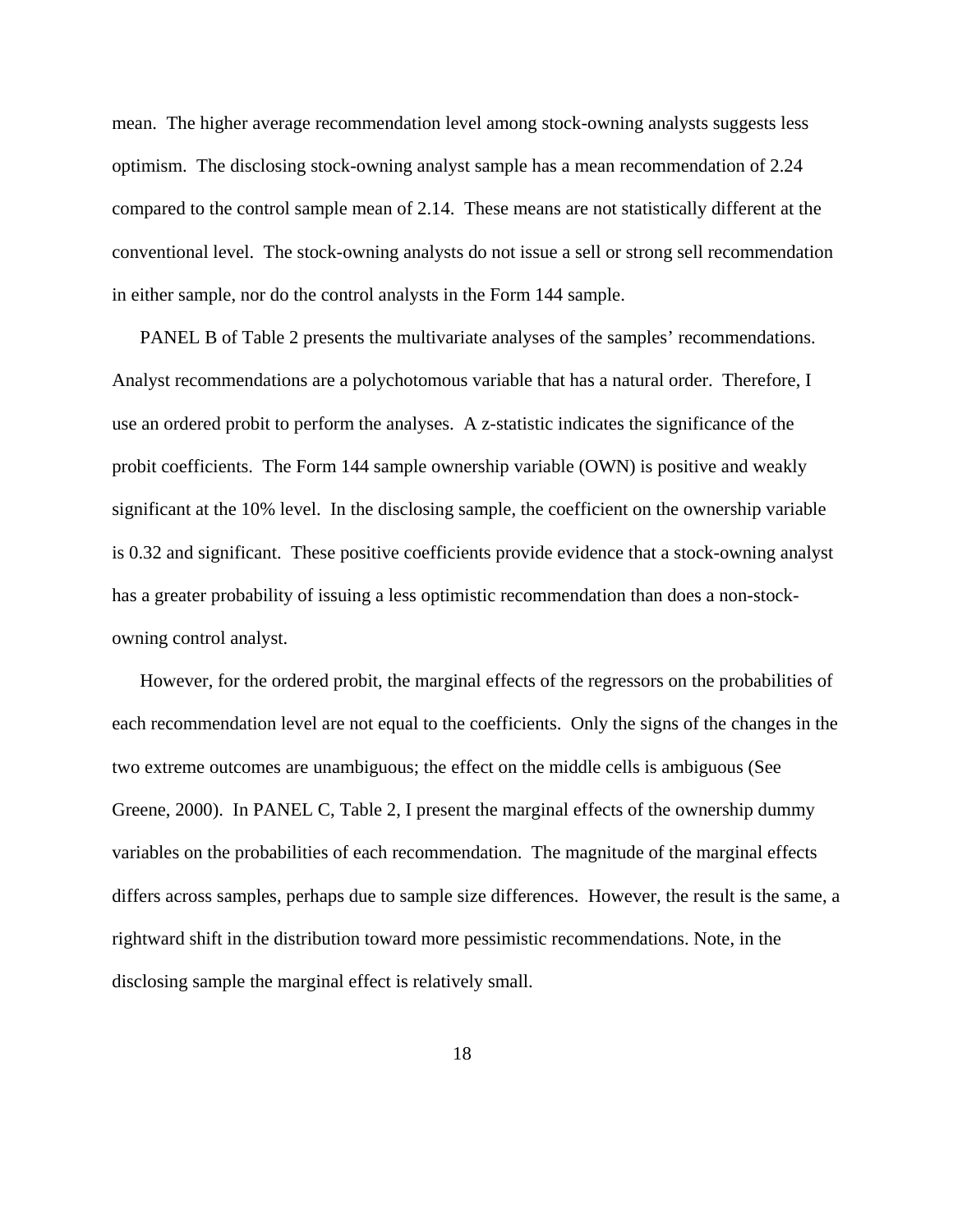These results provide preliminary evidence that an analyst's reputation concerns may provide an effective check on the incentive effect of stock ownership. Final conclusions are subject to the forecast error testing. This evidence of cautious reporting by stock-owning analysts also reduces concerns of a self-selection bias inducing a finding of greater optimism.

Although the main result is consistent across samples, the sign and significance of the control variables differs by sample. The IPO underwriter variable is positive and significant in the Form 144 sample, but not in the disclosing sample. This finding contradicts the existing literature, but it is based on a small sample of IPO firms. The disclosing sample results show that three of the four underwriting coefficients are negative, including the IPO co-manager variable, which is also the only one of the four that is statistically significant. This finding is consistent with an underwriting incentive, as in Michaely and Womack (1999), but it suggests that the co-managers, not the lead underwriters, of IPOs provide optimistic recommendations. The lack of significance of the SEO underwriting variables is inconsistent with Lin and McNichols (1998). However, Lin and McNichols explore a much larger sample of SEOs, which could explain the different results.

For the Form 144 sample, the internet and broker decile variables are the only other statistically significant control variables. The coefficient on the Internet variable is positive, but the broker decile variable coefficient is negative. I do not calculate the marginal effects for the control variables, since they are not the focus of the paper. However, the general implications are that recommendations for Internet companies are less optimistic and recommendations issued by larger brokerage firms have a higher probability of being a strong buy.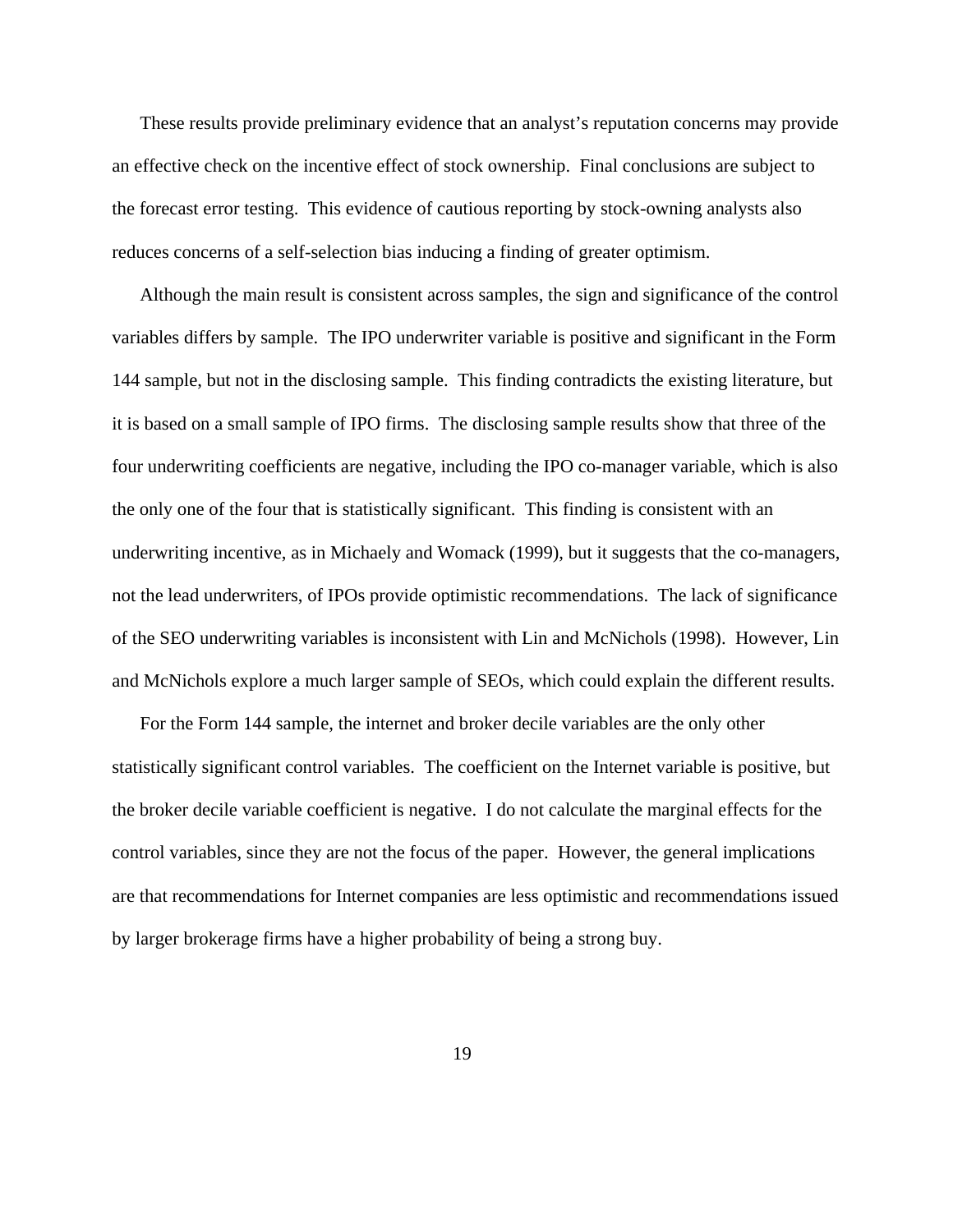The analyst following variable is the only other statistically significant control variable in the disclosing sample. The coefficient is positive, suggesting that more competition limits analyst optimism.

# *4.2. Univariate results – forecast errors*

1

In both samples, the average forecast error is negative, suggesting overall optimism. The analyses of the two samples' forecast errors by stock-owning analysts relative to non-stockowning analysts show statistically significant mean differences. Stock-owning analysts are more optimistic, with a mean forecast error of -0.003 compared to the control sample mean of -0.001, as shown in both PANEL A and B of Table  $3<sup>8</sup>$  In the Form 144 sample, four stock-owning analysts do not issue quarterly forecasts. These analysts are absent from the analysis.

I measure the loss, following, and volatility variables at the company level and therefore do not include them in either panel of Table 3*.* In the Form 144 sample, a loss occurs in approximately 71% of the quarterly observations. For the disclosing sample, a loss occurs in approximately 35% of the quarterly observations. The difference in loss frequency between the two samples is likely a function of the non-IPO companies in the disclosing sample. The mean (median) analyst following is 14.2 (11) and 13.3 (9) for the Form 144 sample and the disclosing sample, respectively. The mean and median volatility in the disclosing sample is 0.04.

In both samples, when I compare the owner sample to the control sample, I find that the control variables presented in Table 3 are significantly different in both mean and median, except for the median of the experience variable in the disclosing sample. The average forecast age (all

<sup>&</sup>lt;sup>8</sup> Average forecast errors are likely smaller, in general, than most other studies, because other studies have larger, more general, sample populations. Also, studies that use annual forecasts have larger forecast errors, on average.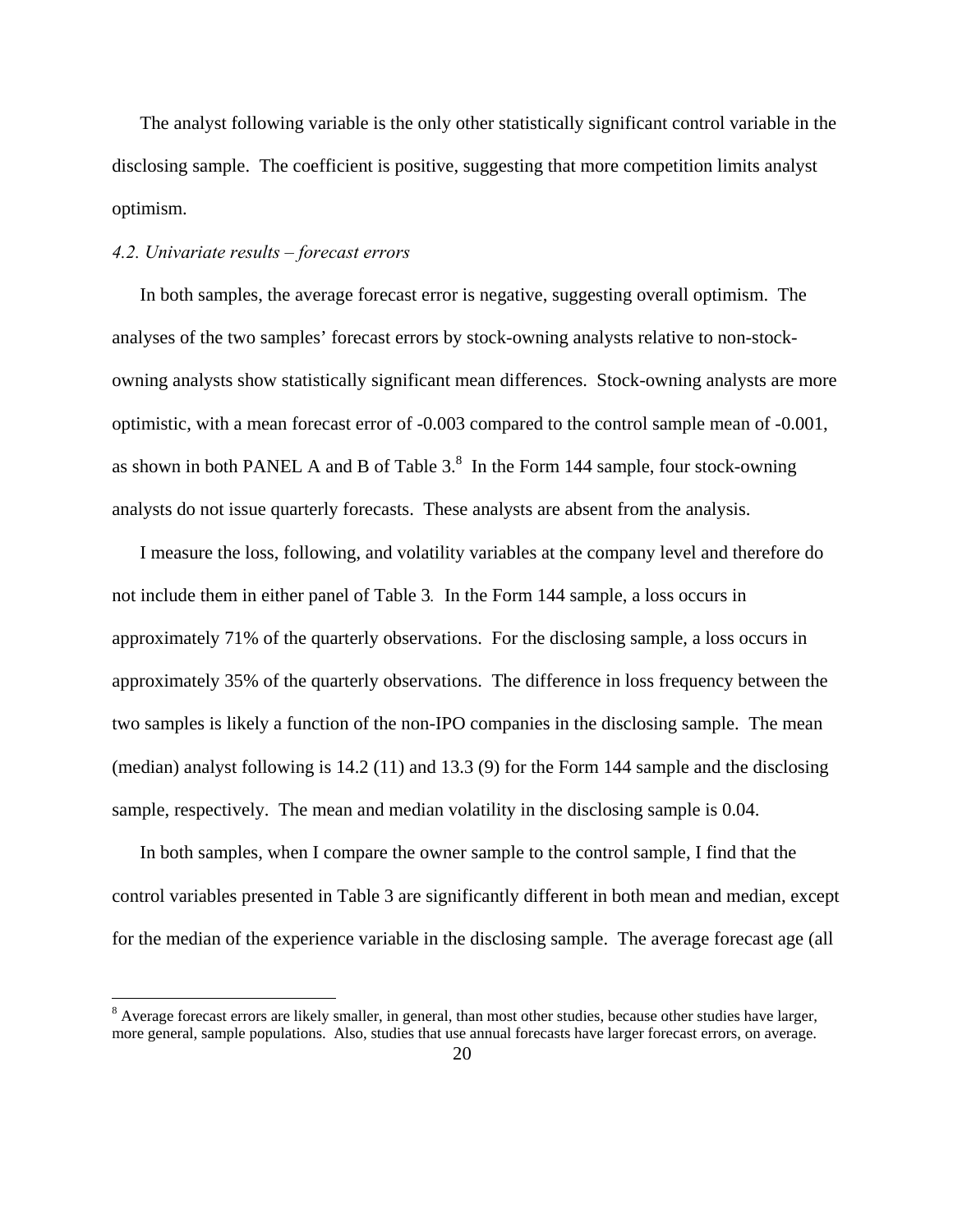greater than 149 days) for the stock-owning and control groups is relatively high, considering that they represent quarterly forecasts, but the high average occurs because many analysts initially forecast all four quarters at the beginning of the year. On average, stock-owning analysts forecast earlier than do control analysts. Therefore, forecast age may, in part, explain their excess optimism.

It is also more common for a stock-owning analyst to be affiliated with the lead underwriter and/or underwriting co-manager than it is for a control-analyst, suggesting some relationship between underwriting and analyst stock ownership. On average, stock-owning analysts are also from slightly larger size brokerage firms. In the Form 144 sample, owning analysts have more years of experience as sell-side analysts, but in the disclosing sample, the opposite is true. In both samples, the number of companies for which a stock-owning analyst provides research coverage is greater than the control analyst group, on average. Ownership is disclosed for approximately 20% of owning analyst observations in the Form 144 sample.

### *4.3. Cross-sectional forecast error regression*

Table 4 presents the results of the cross-sectional forecast error regressions, before incorporating a selection model. The pooled OLS results of the Form 144 sample show no evidence of analyst optimism attributable to stock ownership, as analyst ownership (OWN), the primary variable of interest, is positive but not significant. In the disclosing sample, OWN is negative and significant, but requires additional tests to be conclusive; for example, to address the ownership choice.

With the larger disclosing sample, to address problems arising from cross-sectional dependence in a pooled regression, I run separate quarterly regressions using ordinary least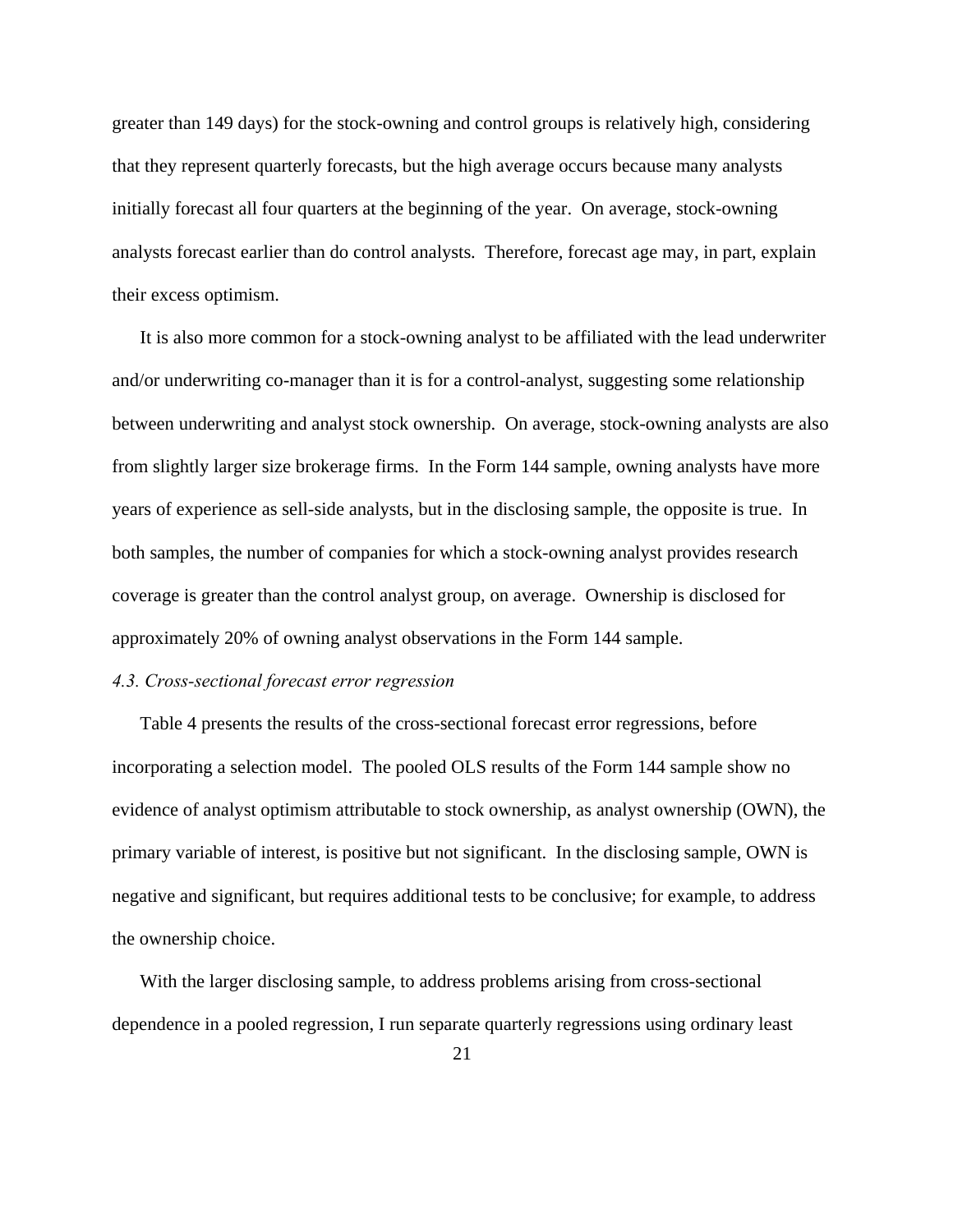squares for the entire sample period and present the mean of those quarterly regression coefficients. To test the hypothesis that the mean coefficients are statistically different from zero, I calculate adjusted t-statistics following the Fama and Macbeth (1973) procedure. Although not tabulated, the Fama-Macbeth results for the Form 144 sample are qualitatively similar to the pooled OLS results of Table 4.

The regression results for many of the control variables are consistent across the two samples. The underwriter variables are not statistically significant in the Form 144 sample. In the disclosing sample, the IPO co-manager variable is not statistically significant, but the three other underwriter variables are all positive and statistically significant. These findings suggest that with the exception of the IPO co-manager, underwriter forecasts are less optimistic, on average. The IPO co-manager recommendation optimism in Table 2, and the forecast findings above, show that IPO co-managers are optimistic, and more so than other underwriting participants.

In both samples the negative and significant coefficient on the forecast age variable supports greater optimism in early forecasts. Similarly, the negative coefficient on the loss variable suggests that analysts are poor at predicting losses and, in particular, that they are overly optimistic.

The coefficients for analyst following are positive and statistically significant, which suggests that greater analyst following reduces average analyst optimistic bias. In addition, in the larger disclosing sample, I interact the owner and the follow variable to determine if owner optimism is incrementally affected by the level of analyst following. The coefficient on the interaction term is positive and statistically significant, which indicates that analyst following not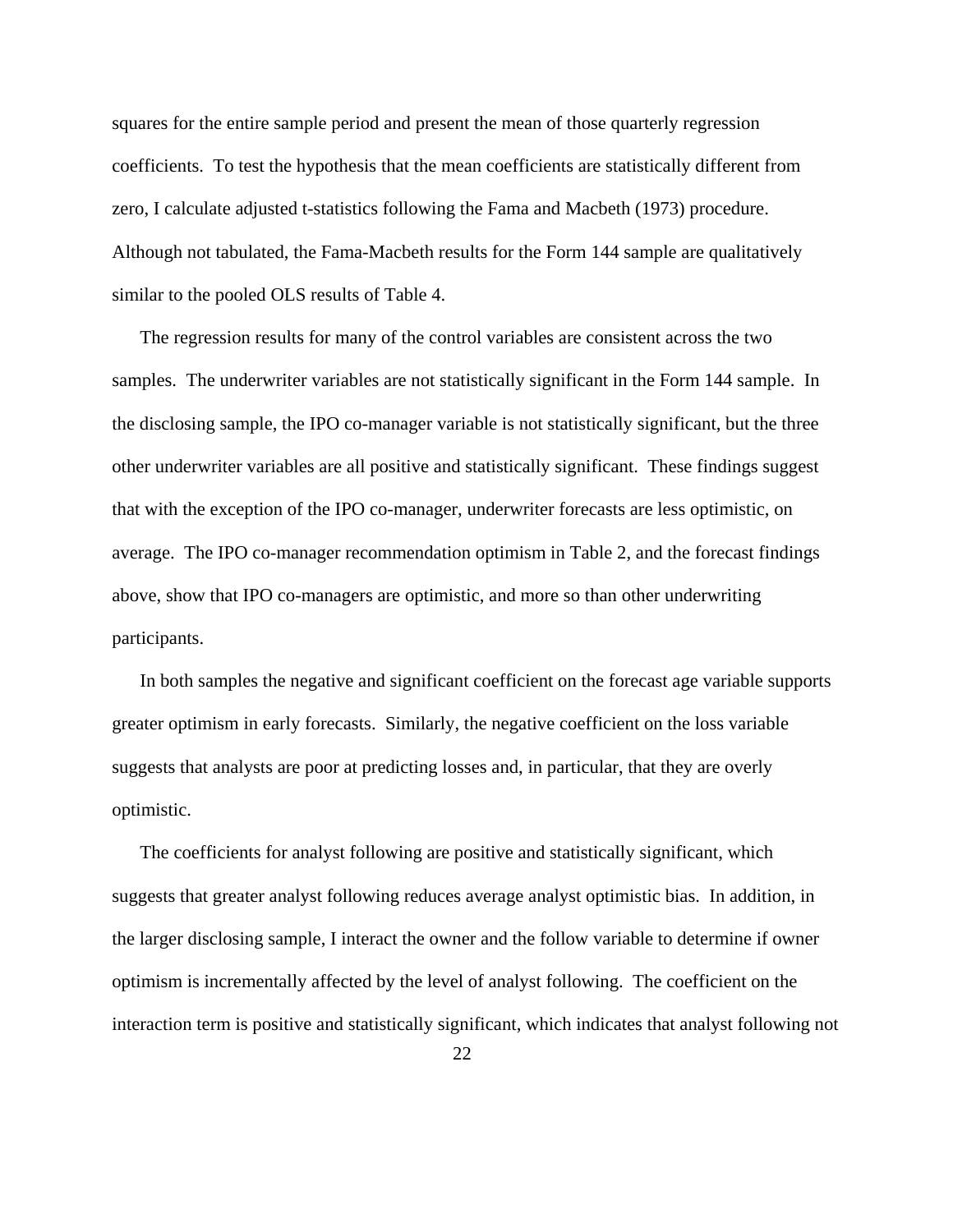only has a general effect on optimism, but also results in an incremental reduction in owner optimism.

The Internet industry dummy is positive and significant in the Form 144 sample. The remaining control variables are only significant in the disclosing sample. The experience variable is negative and significant, which suggests that, on average, analysts with more experience have higher forecast optimism. Volatility is positive and significant, which is surprising. Perhaps lagged volatility is a poor proxy for predictability, or perhaps companies with volatile returns in the previous year provide analysts with greater forecast guidance.

The remainder of this section addresses alternative research designs and tests to address the self-selection issue.

# *4.4. Selling period incentive – Form 144 sample*

As outlined in Section 3.3.2, to compare the change in reporting behavior between the required holding period and the eligible sale period, I obtain a subsample of all stock-owning analysts who provide earnings forecasts in both periods, as well as the corresponding control analyst forecasts from the cross-sectional testing in Section 4.3. I report results only for earnings forecasts, as the existence of multiple period observations allows comparison across time. The sample does not provide sufficient recommendations from both periods to draw any reasonable conclusions.

Since the date of the analyst's stock purchase is unknown, I estimate the end of each analyst's required holding period as the earlier of, 60 days before the first disclosed sale (Form 144 filing), or the appropriate holding period (one or two years) after the IPO date. Any reports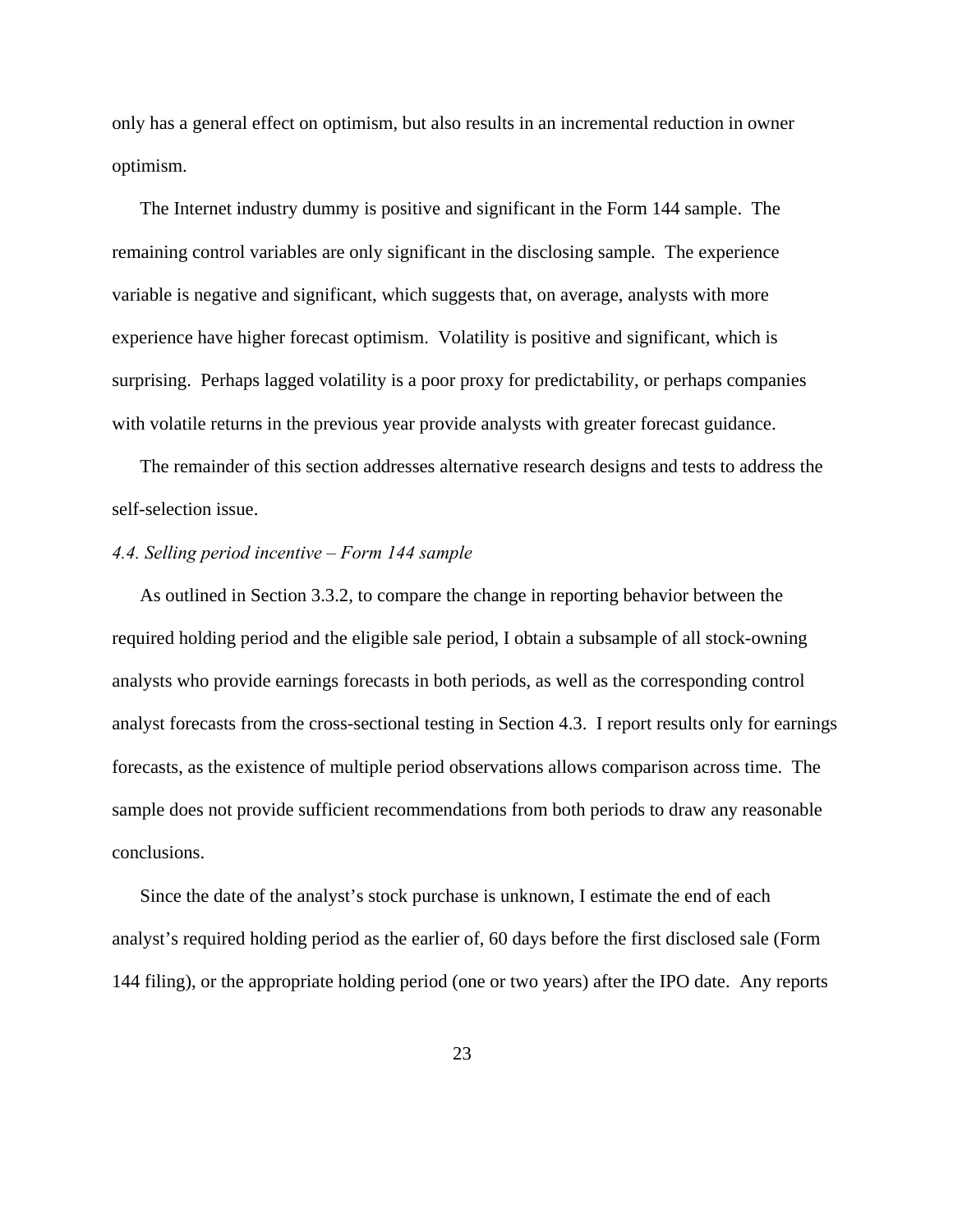published before this date are considered holding-period reports and any issued after this date are considered selling period or post-holding-period reports.

I supplement the regression specification of Table 4 with two additional variables. The first is a dummy variable, Post Holding Period, which takes on the value of one for observations issued after the end of the holding period, and zero otherwise. The second variable is an interactive variable, Post Holding \* Own, which is the interaction of the analyst ownership variable and the Post Holding Period variable. This interactive variable measures the incremental change in stock-owning analyst forecast behavior after the required holding period (i.e., when the analyst is free to sell), relative to the holding period forecasts. A strategic bias would predict a negative coefficient on the interactive variable.

Table 5 presents the results of this analysis. Similar to the Table 4 Form 144 sample results, the coefficient on the OWN variable is positive, but not statistically significant. The Post Holding dummy variable and the interactive Post Holding \* Own variable are both statistically significant. The Post Holding variable is positive, which supports an average decline in overall forecast optimism by all analysts in the post-holding period. This reduced optimism could be consistent with a general decline in optimism in the years following the IPO. The interactive variable Post Holding \* Own is negative, which supports incremental owning-analyst forecast optimism during the period that analysts are free to sell their stock. This owner optimism is suggestive of strategic reporting behavior.

I contrast the regression results for the control variables presented in Table 5 with those of Table 4. The forecast age and loss variables are negative and significant, similar to the previous analysis. The Internet and following variables are positive, but are no longer statistically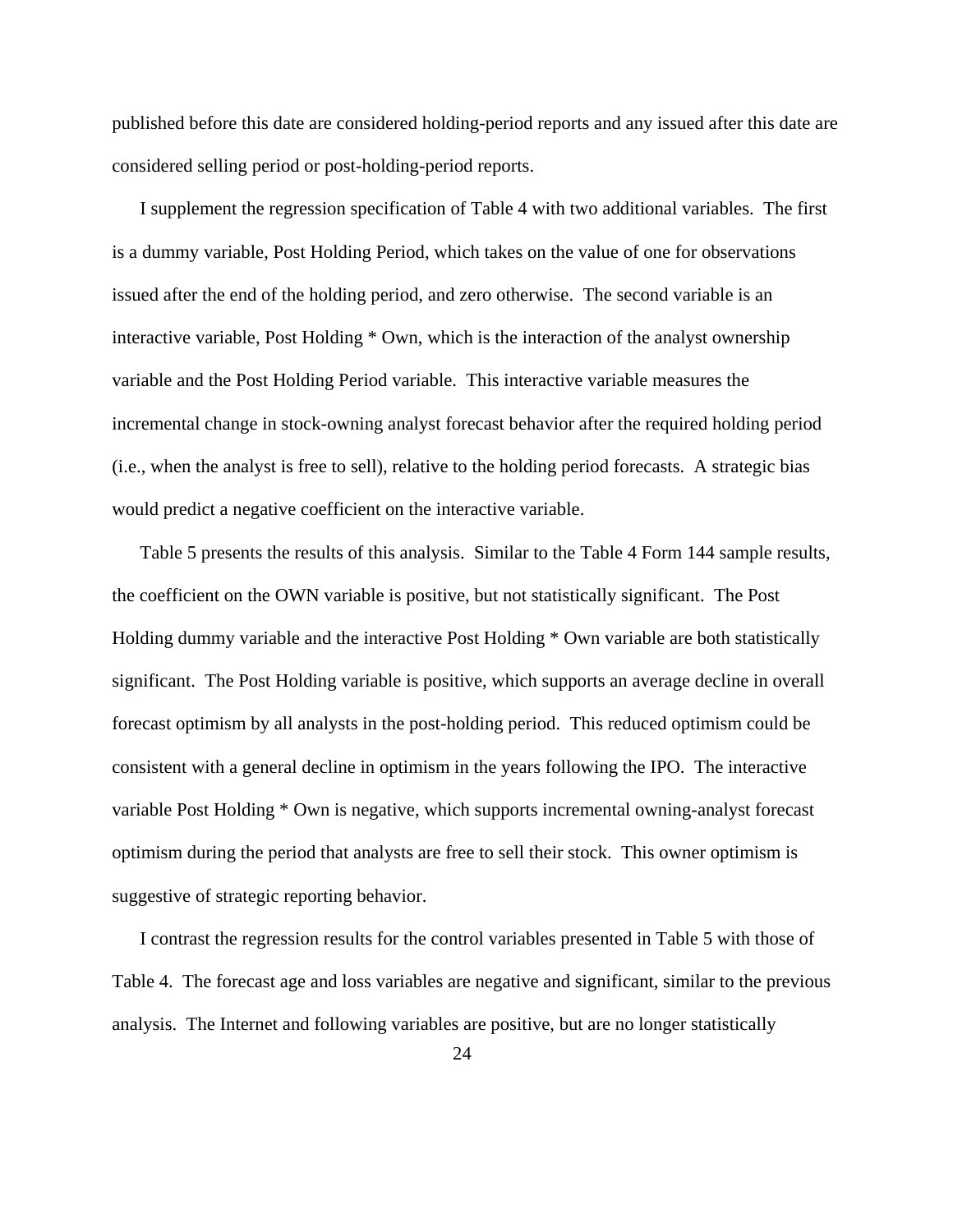significant. The other significant change relative to the Table 4 results is that the complexity variable is now statistically significant. The signs of the coefficients on the Co-Manager and Disclose variables change relative to the prior analysis, but both are still not statistically significant.

To explore the robustness of this strategic owner optimism, I expand the test above to include the forecasts issued after the analysts' stock sale. In untabulated testing, the results show no change in forecast behavior by the stock-owning analysts after the sale of stock, relative to the post-holding period and the incremental optimism during the post holding period is no longer statistically significant. This finding suggests that the pre-sale optimism result may not be robust.

# *4.5. An alternative design – within-analyst analysis – disclosing sample*

With the disclosing sample, ownership is fully identified. Therefore, I perform a withinanalyst analysis (See Section 3.3) on the earnings forecasts of disclosing owning-analysts. In untabulated results, I find that analyst forecast optimism is greater in the stocks that they own, versus those that they do not own. However, the difference is not statistically significant; therefore the cross-sectional forecast optimism found in Section 4.3 could be unique to this sample of analysts. However, this methodology is also potentially problematic, given that there is little research that explains variation in analyst bias across companies; therefore, identifying appropriate control variables is difficult.

The remaining sections revisit the forecast error cross-sectional results to address the selfselection issue.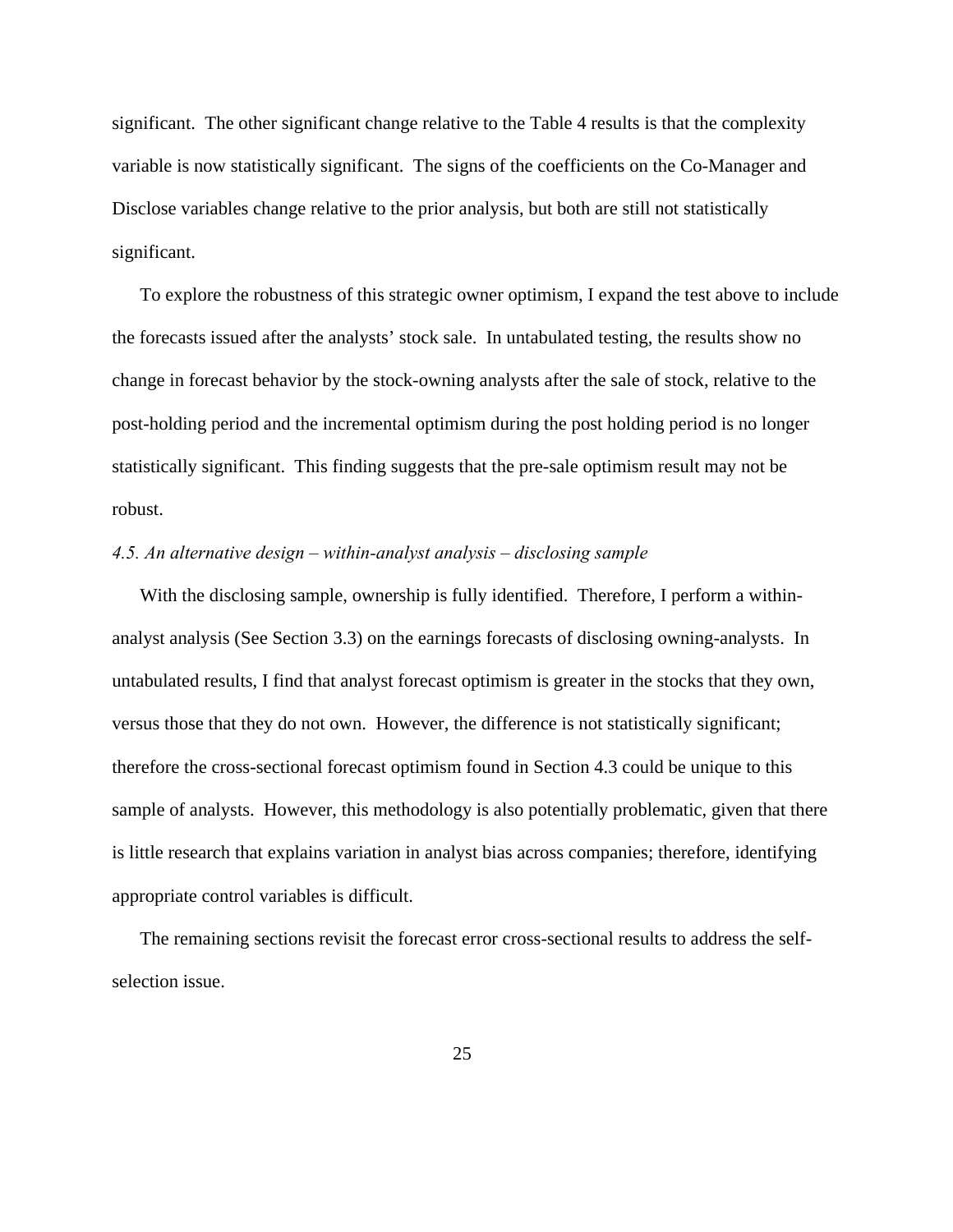# *4.6. Differences-in-differences – Form 144 sample*

Since the analyst's stock sale date is known for the Form 144 sample I apply a differences-indifferences test. Table 6 presents the results. Contrasting forecasts for the same quarter, made at different times, eliminates many other sources of forecast variability.

To obtain the most powerful test, I focus on the last disclosed sale for each stock-owning analyst. To allow only one forecast revision per owning-analyst/company pair, I select the last forecast period. One drawback of the differences-in-differences test is that not every stockowning analyst forecasts earnings for the same forecast period, both before and after the stock sale. Missing time-series data reduces the sample size, including control observations, to 73. The inclusion of control observations ameliorates other potential explanations for forecast revisions.

PANEL A of Table 6 presents the univariate analysis. Although the stock-owning analyst mean revisions are positive and much larger than the non-stock-owning analyst mean, a test of means shows no statistical difference between the two groups. The change in forecast age is significantly greater for stock-owning analysts compared to the control group, which suggests less timely revisions by the stock-owning group. Stock-owning analysts provide coverage on a significantly greater number of companies (Complexity).

The other two control variables do not show any statistically significant difference in means, although the relations are similar to those shown in Table 3.

PANEL B of Table 6 presents the multivariate analysis. The dependent variable is the change in forecast error. The regression coefficient on the OWN variable is positive and statistically significant. The decline in stock-owning analysts' forecast optimism after the sale of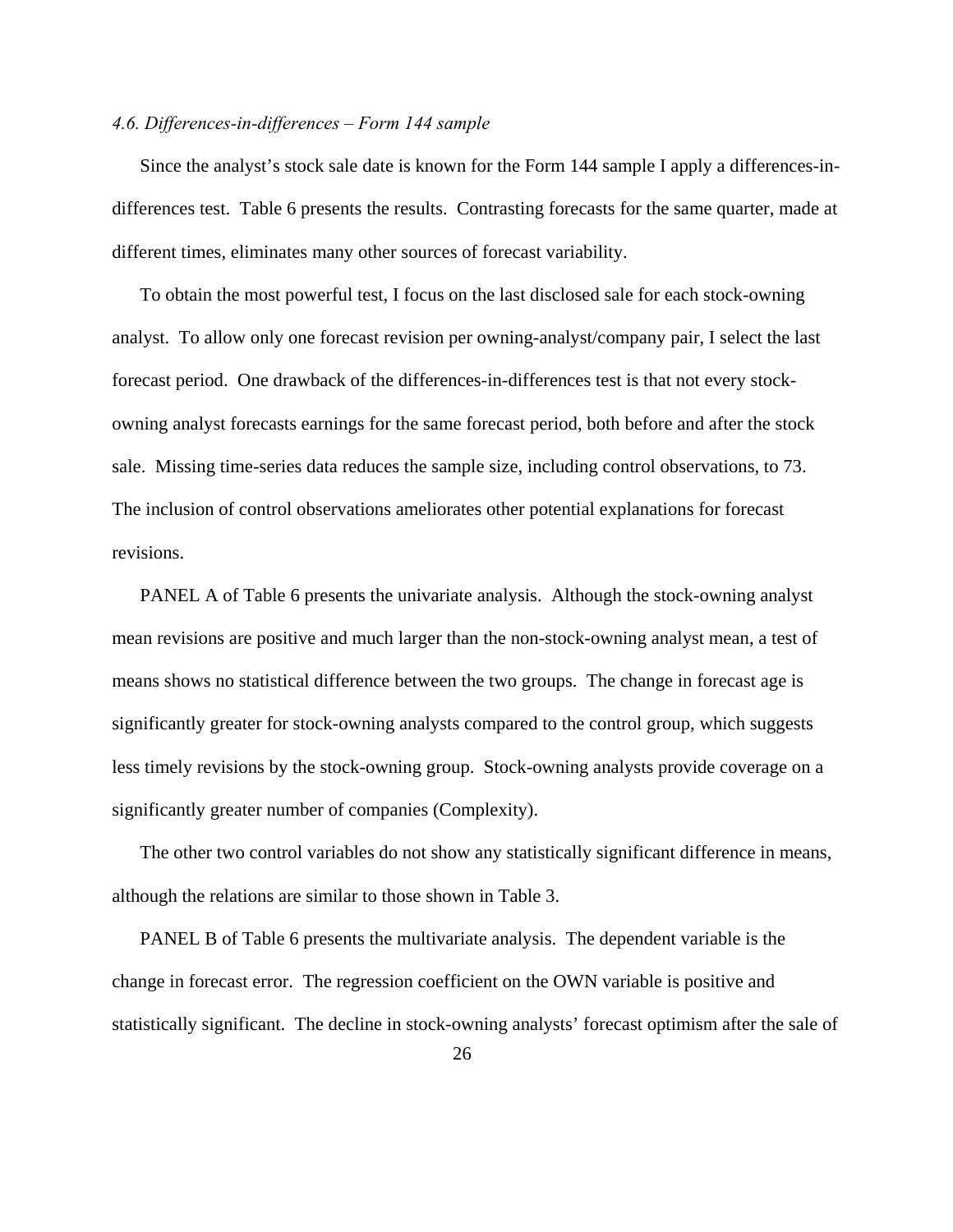their stock holdings is statistically greater than other analysts' decline in optimism for the same forecast periods. This finding, in addition to the evidence of heightened optimism prior to the sale of an analyst's stock position in Section 4.4, supports a strategic bias by stock-owning analysts around the time of their stock sale.

My conclusions are subject to the caveat that I use only a small sample, due to data restrictions. Moreover, robustness tests of these results, using either the earliest forecast period for each owning analyst/company pair or all owning-analyst forecast revisions, are not statistically significant.

The change in forecast age is the only control variable that is weakly significant. The sign of the coefficient is positive.In the cross-sectional results, the forecast age is negative and significant. The two results are consistent. Forecast optimism declines as the actual earnings report date approaches.

### *4.7. Incorporating a selection model*

The results of the forecast error treatment regression for the disclosing sample are presented on Table 7. To facilitate the implementation of the two stage model, it is run on a pooled basis. The first stage model is solved by maximum likelihood. A Wald test rejects the independence of the two equation's error terms, at a 10% significance level, thereby providing some support for the need to control for the fact that ownership is a choice variable.

To model the ownership decision, I include the experience variable and the underwriting variables. Early in a sell-side analyst's career, her personal risk appetite and wealth could limit investment activity. I include the underwriting variables because an analyst's early investment in a pre-IPO company may lead to that analyst's brokerage firm being chosen as an underwriter as a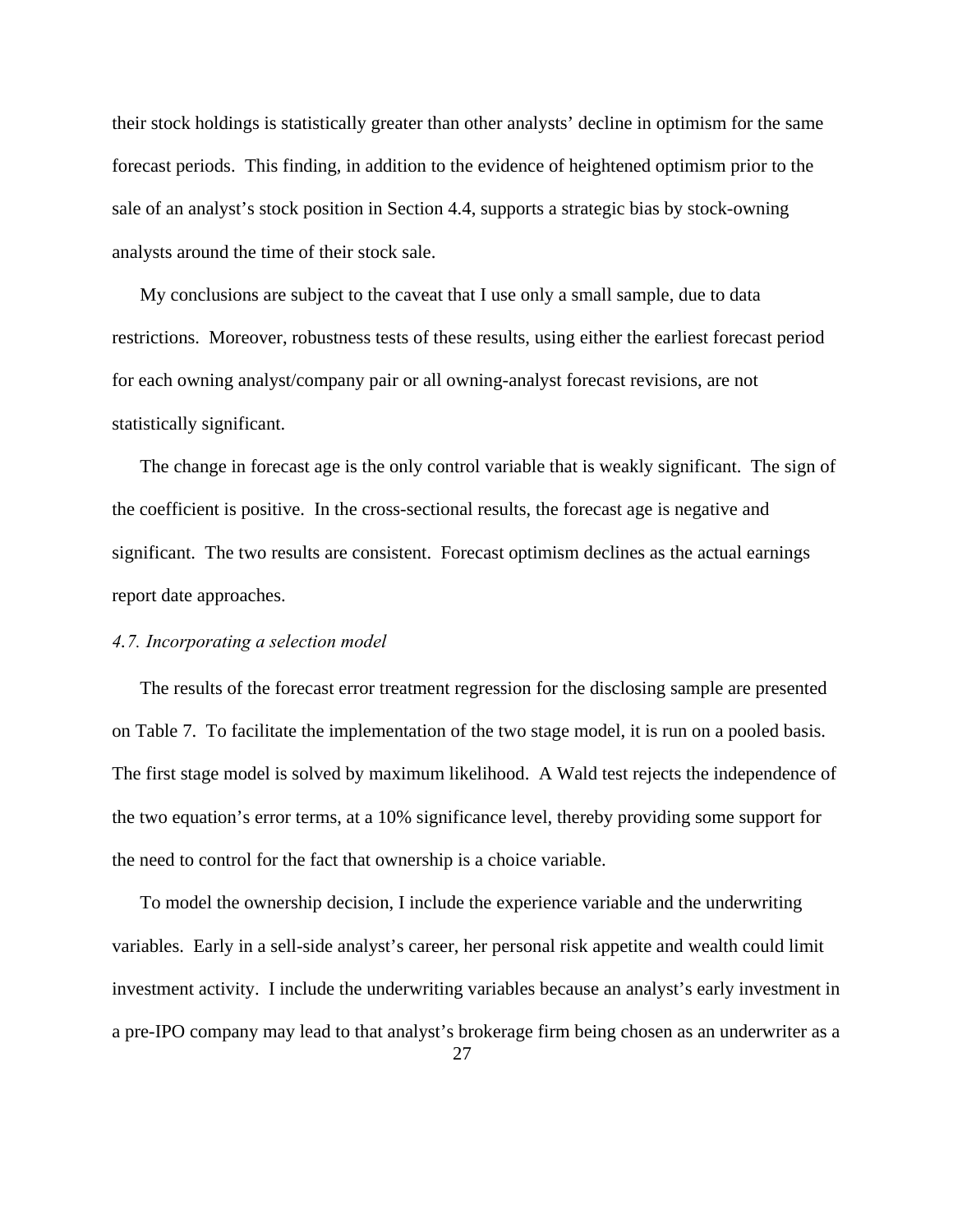result of the analyst's relationship with the company management. Alternatively, an analyst employed by an underwriter may be more likely to have preferential access to stock, either prior to or at the IPO, due to their significant relationship with the company as the underwriter. For an SEO, an analyst's stock ownership could signal to the company management the commitment and belief the analyst has in the company which, in turn, may influence the SEO underwriting assignment.

In the first stage probit (PANEL A), the four underwriter variables and the experience variable are all statistically significant. Experience and ownership are negatively related, which suggests that the less experienced analysts are more likely to own the stock that they cover. The underwriter results also strongly suggest that there is some association between stock ownership and underwriting involvement.

In the second stage regression (PANEL B), consistent with results shown in Table 4, the ownership variable is negative and significant. The significance of the coefficient, however, is likely overstated due to cross-sectional dependence, since there are multiple quarterly observations by the same analyst. The Table 7 regression results related to the control variables are similar in sign, and the z-statistics are of greater magnitude than the t-statistics of Table 4. The only exception is Complexity, the coefficient changes sign from Table 4 to Table 7; but it is not significant in Table 7. The greater statistical significance of most of the control variables is also likely a function of cross-sectional dependence. Note that the experience variable is excluded from the second stage regression to ensure identification.

The results of implementing a bivariate selection model on the forecast error equation for the Form 144 sample are inconclusive and untabulated. Although the significance of the owner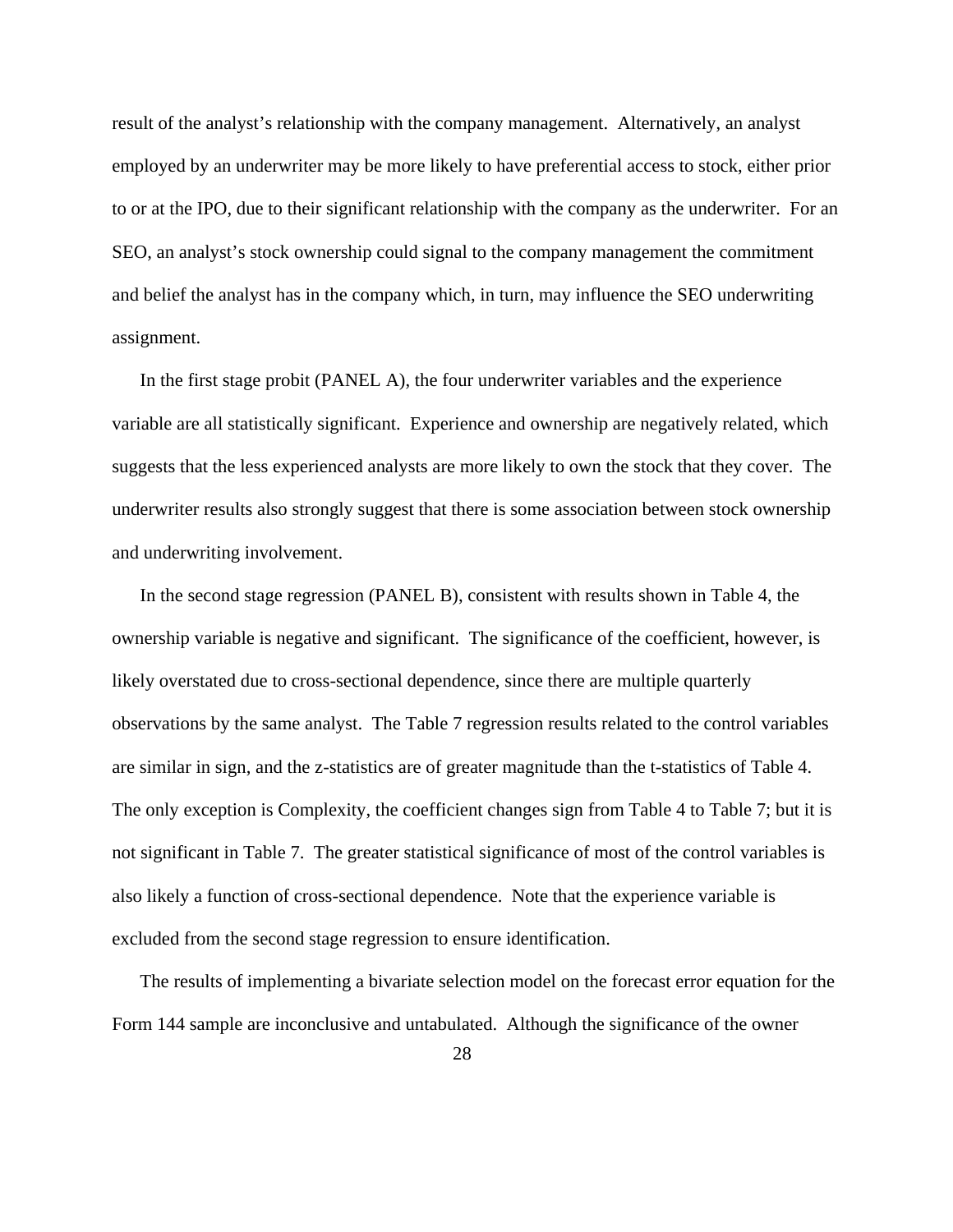variable is unchanged after applying the selection model, the results indicate that the first stage of the selection model is a poor predictor of owning analysts.

The evidence to support an association between analyst forecast optimism and stock ownership in both samples appears to be weak.

#### *4.8. Comparing forecasts - ownership and non-ownership periods – disclosing sample*

The results of Section 4.5 suggest that in the disclosing sample the sample analyst's forecasts are optimistic regardless of ownership status. To further address this issue, in Table 8, I expand the disclosing sample to include forecasts by the stock-owning analysts during periods when they were not an owner, either before or after the stock ownership period. The forecasts are still restricted to the ownership stocks. I add corresponding control analyst forecasts as well.

I supplement the Table 4 regression specification with two additional dummy variables. The first, Non Owning Period, is an intercept term that controls for all forecasts during the non-stockownership period. The second, Owning analyst-non-owning periods, measures the owning analysts' average forecast bias during the non-treatment period (periods during which they do not own). By comparing the magnitude, sign, and significance of the two owner dummy variables (ownership and non-ownership), I assess whether stock ownership has an effect on analyst optimism.

Comparing the Table 4 and Table 8 results, it is clear that the magnitude and significance of all the variables are similar across the two tables. Moreover, although it is positive, the new intercept term that captures the incremental difference in bias during the non-stock-ownership period is not statistically significant.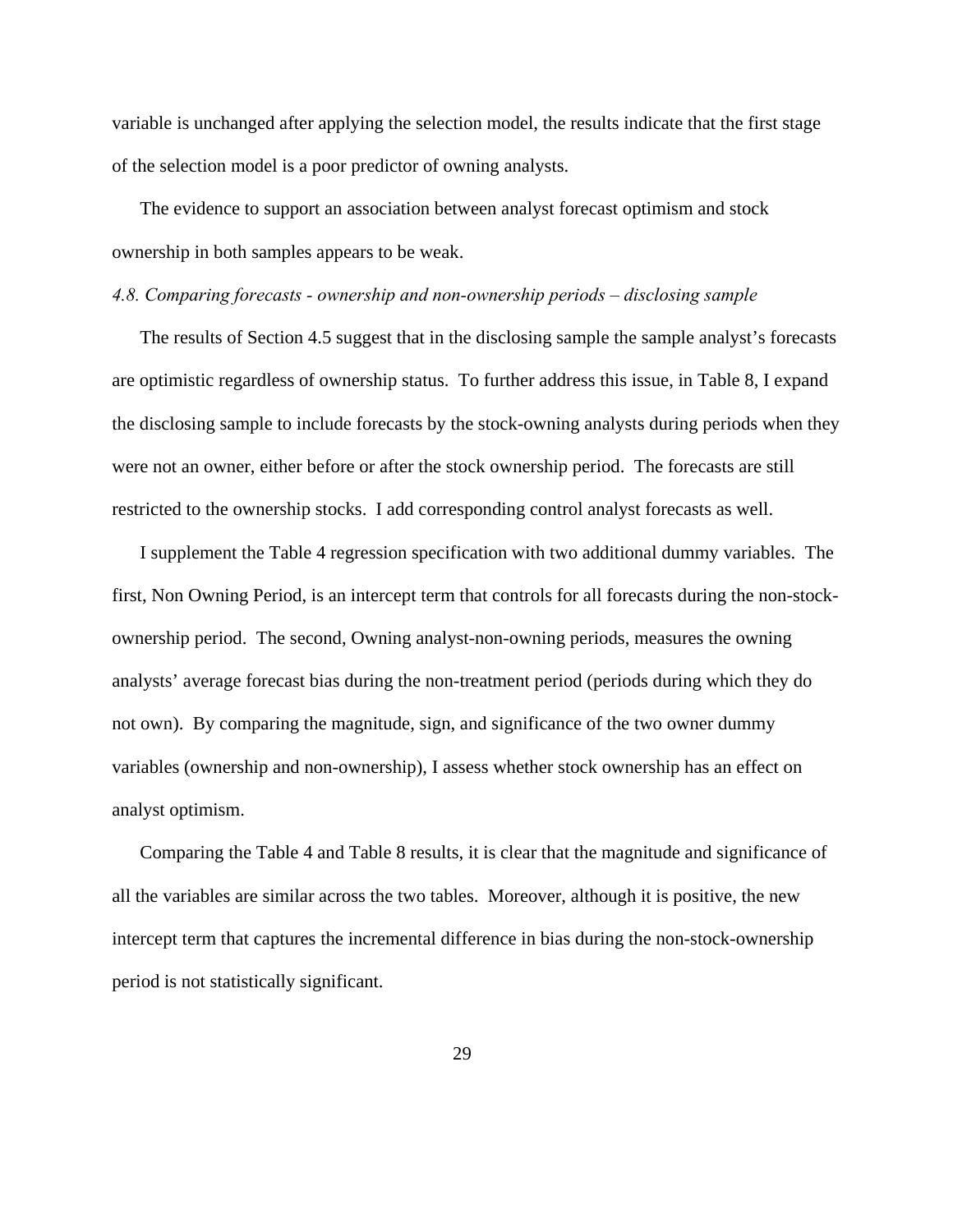The primary variables of interest are the two owner variables. As in Table 4, stock-owning analyst forecasts during the period that they own the stock are optimistic. The coefficient on the OWN variable is -0.0008 and is statistically significant. The contrast of interest is the forecast error for the period during which the analysts do not own the stock. The results show that the owning analysts are optimistic even during the period of non-ownership. The coefficient on the Owning-analyst – non-owning period variable is -0.0007, and is statistically significant. An Ftest rejects that both coefficients are zero. However, a second F-test cannot reject that the two owner coefficients are equal.

The disclosing sample results of the within-analyst testing, the selection model results, and the results immediately above all suggest that the cross-sectional forecast optimism found in the initial regression on Table 4 may be the norm for this group of analysts and is not associated with their ownership status. However, the additional testing of the Form 144 sample around the analyst's stock sale provides some evidence, albeit weak, of optimistic forecasts prior to the stock sale.

# **5. Conclusion**

In this paper I investigate the impact of stock ownership, a direct and known incentive to the analyst, on analyst reporting. Although the existence and extent of analyst ownership has been opaque to researchers and the market, by exploiting two available data sources, my study addresses the research question.

The data suggests that analyst ownership is relatively common and the amounts are sizable. In the disclosing sample most analysts own at least one stock they cover. The Form 144 sample reveals that the average market value of an analyst's stock ownership position is significant.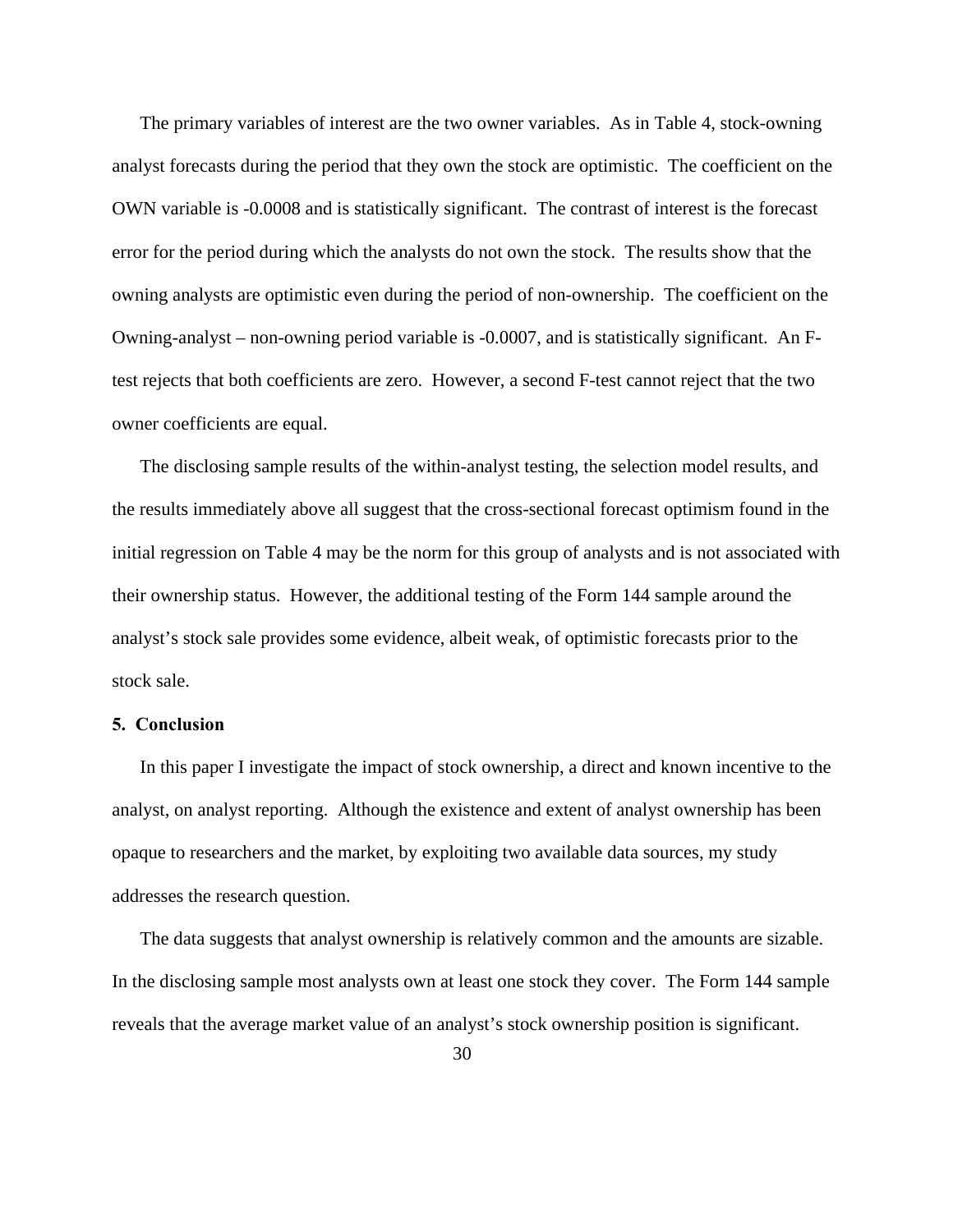Based on the two samples of sell-side analysts who have a stock-ownership position and provide research coverage, I find that analysts who own stock are more cautious in their recommendations. The univariate analyses of analyst forecast errors shows that on average, owner analyst forecasts are more optimistic than are control analyst forecasts. The crosssectional regression analysis of the two samples of analyst forecast errors offers conflicting evidence. Additional tests attempt to reconcile the results. Although there is weak evidence of optimistic forecasts by analysts around the time of their stock sale, the weight of evidence suggests that stock ownership does not affect earnings forecasts.

I conclude that analyst stock ownership has a modest but perhaps benign affect on their recommendations. However, analyst stock ownership may raise the risk of reporting opportunism around the time of sale. Whether regulators and brokerage firms acted appropriately in dealing with analyst stock ownership remains open to future research.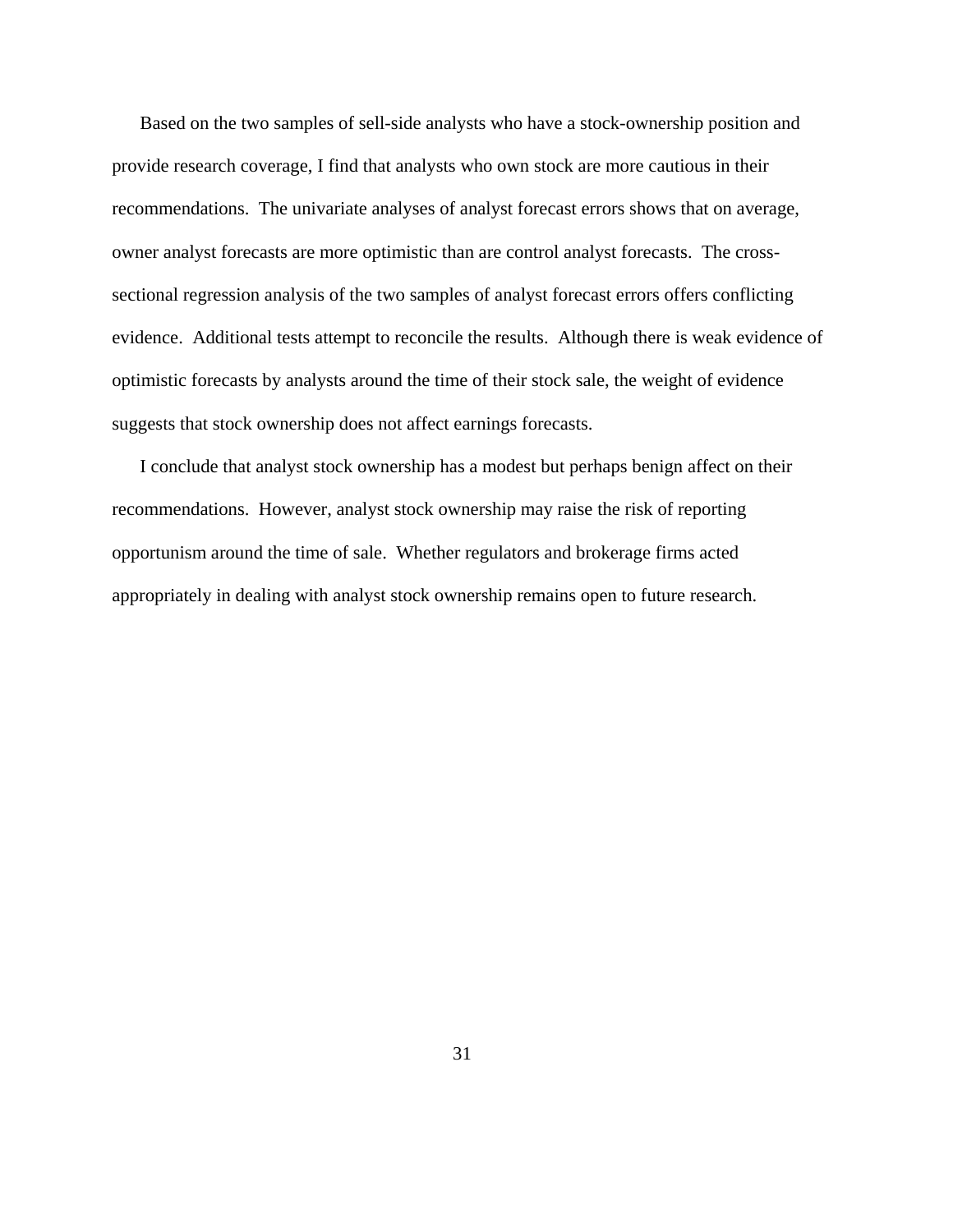# **References**

- Abarbanell, J., and R. Lehavy, 2003, Biased forecasts or biased earnings? The role of reported earnings in explaining apparent bias and over/underreaction in analysts' earnings forecasts, Journal of Accounting and Economics, Vol. 36, pp 105-146.
- Bradley, D. J., B. D. Jordan, and J. R. Ritter, 2003, The quiet period goes out with a bang, Journal of Finance, Vol. 58, pp 1-36.
- Brown, L. D., 1999, Predicting individual analyst earnings forecast accuracy, Working paper.
- Clement, M. B., 1999, Analyst forecast accuracy: Do ability, resources and portfolio complexity matter?, Journal of Accounting and Economics, 27, pp 285-303.
- Cowan, L., Firms keep policies on analysts' stock, Wall Street Journal, July 17, 2002.
- Das, S., C. B. Levine, and K. Sivaramakrishnan, 1998, Earnings predictability and bias in analysts' earnings forecasts, Accounting Review, Vol. 73 No. 2, pp 277-294.
- Fama, E. F., and J. D. MacBeth, 1973, Risk, return, and equilibrium: empirical tests, Journal of Political Economy, Vol. 81, Issue 3, May-Jun 1973, pp. 607-636.
- Francis, J., and D. Philbrick, 1993, Analyst's decisions as products of a multi-task environment, Journal of Accounting Research Vol. 31, No. 2, pp. 216-230.
- Greene, W. H., 2000. Econometric Analysis Fourth Edition, (Prentice Hall, New Jersey)
- Grunberg, E., and F. Modigliani, 1954, The predictability of social events, The Journal of Political Economy, Vol. 62, No. 6, pp 465-478.
- Gu, Z., and J. Wu, 2000, Earnings skewness and analyst forecast bias, Journal of Accounting and Economics, Vol. 25, Issue 1, 2003.
- Jacob, J., and T. Z. Lys, 1999, Expertise in forecasting performance of security analysts, Journal of Accounting and Economics, vol. 28, 1999, pp 51-80.
- Keane, M. P., and D. E. Runkle, 1998, Are financial analysts' forecasts of corporate profits rational?, Journal of Political Economy, vol. 106 no. 4, pp 768-805.
- Lim, T., 2001, Rationality and analysts' forecast bias, Journal of Finance, February 2001.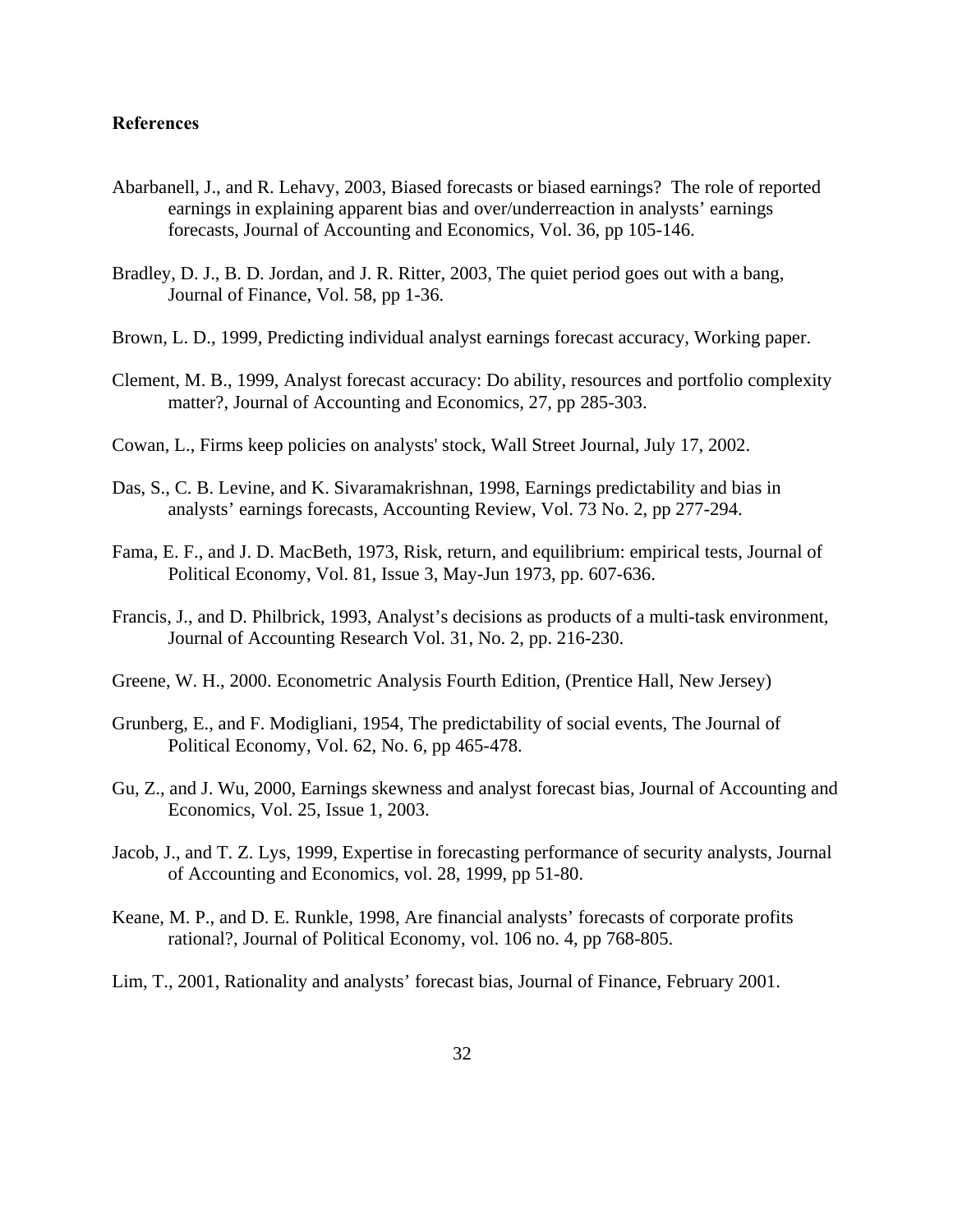- Lin, H., and M. McNichols, 1998, Underwriting relationships, analysts' earnings forecasts and investment recommendations, Journal of Accounting and Economics, 25, pp 101-127.
- Loughran, T., and J. R. Ritter, 2002, Why has IPO underpricing changed over time?, Working Paper, August 2002.
- Lys, T., and L. Gilbert Soo, 1995, Analysts' forecast precision as a response to competition, Journal of Accounting, Auditing & Finance, pp.751-764.
- Michaely, R., and K. L. Womack, 1999, Conflict of interest and the credibility of underwriter analyst recommendations, Review of Financial Studies, Vol. 12 No. 4, pp. 653-686.
- Mikhail, M. B., B. R. Walther, and R. H. Willis, 1997, Do security analysts improve their performance with experience?, Journal of Accounting Research, Vol. 35 Supplement, pp 131-157.
- O'Brien, P. C., 1988, Analysts' forecasts as earnings expectations, Journal of Accounting and Economics, 10, pp 53-83.
- Schack, J., 2001, Should analysts own stocks they cover?, Institutional Investor, Issue 4, pp 60- 71.
- Schrand, C., and R. E. Verrecchia, 2002, Disclosure choice and cost of capital: evidence from underpricing in initial public offerings, Working Paper University of Pennsylvania.
- Securities and Exchange Commission, 2001, Analyzing Analyst Recommendations, www.sec.gov, 7/31/2001.
- Securities and Exchange Commission, 2002, Rule 144: Selling Restricted and Control Securities. www.sec.gov, 1/22/02.
- Securities and Exchange Commission, 2002, Regulation Analyst Certification. www.sec.gov, August, 2002.
- Unger, L. S., 2001, Written Testimony Concerning Conflicts of Interest Faced by Brokerage Firms and Their Research Analysts, www.sec.gov, July 2001.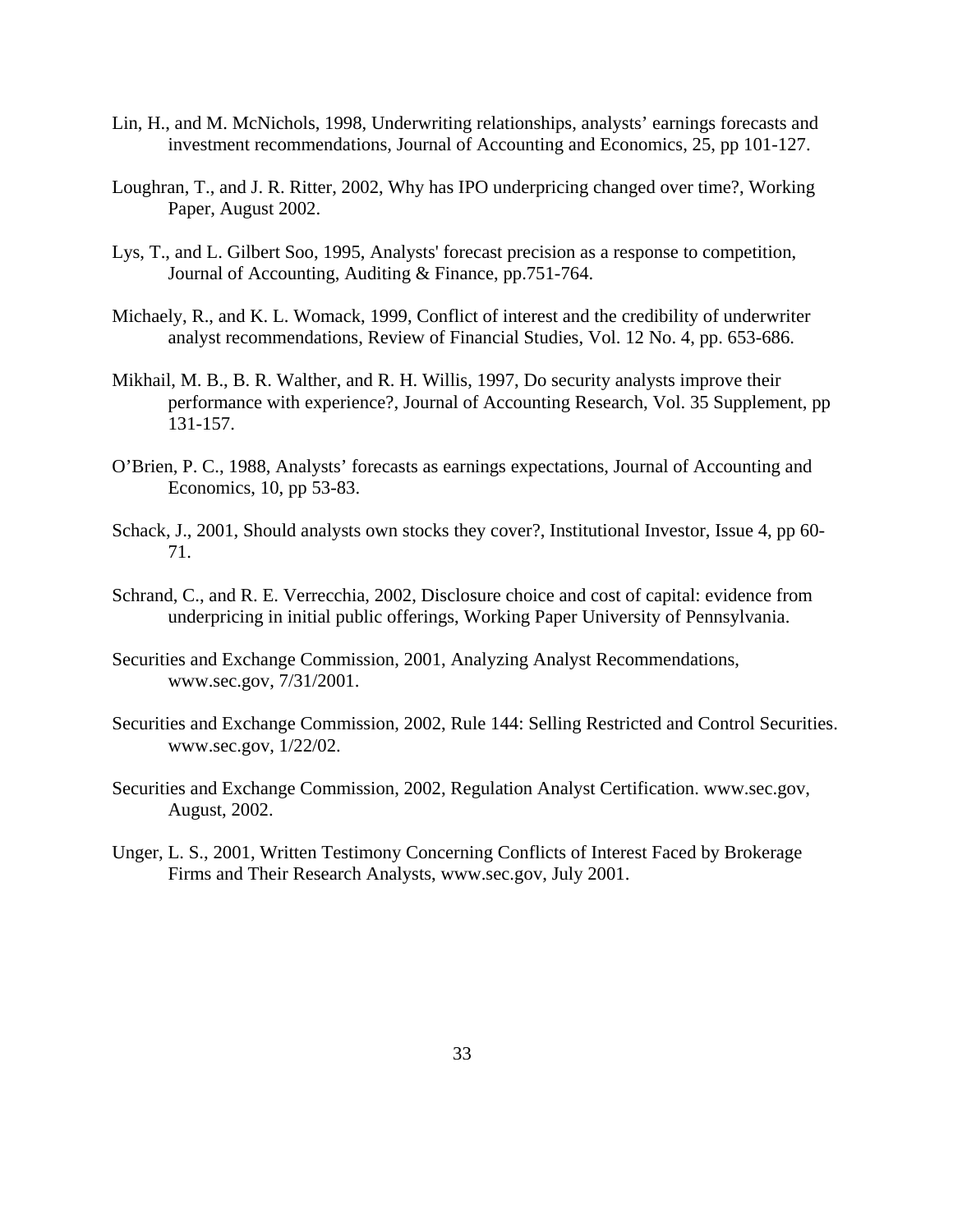# **Figure 1 Form 144 time line for non-insiders**



Restricted stock is an unregistered security issued by a company in a non-public transaction.

SEC Rule 144 requires filing Form 144 for non-insiders who sell their restricted stock in a public

market during the  $1<sup>st</sup>$  year after the required holding period.

Required Holding Period: Pre April 29, 1997 – 2 years. After April 29, 1997 – 1 year.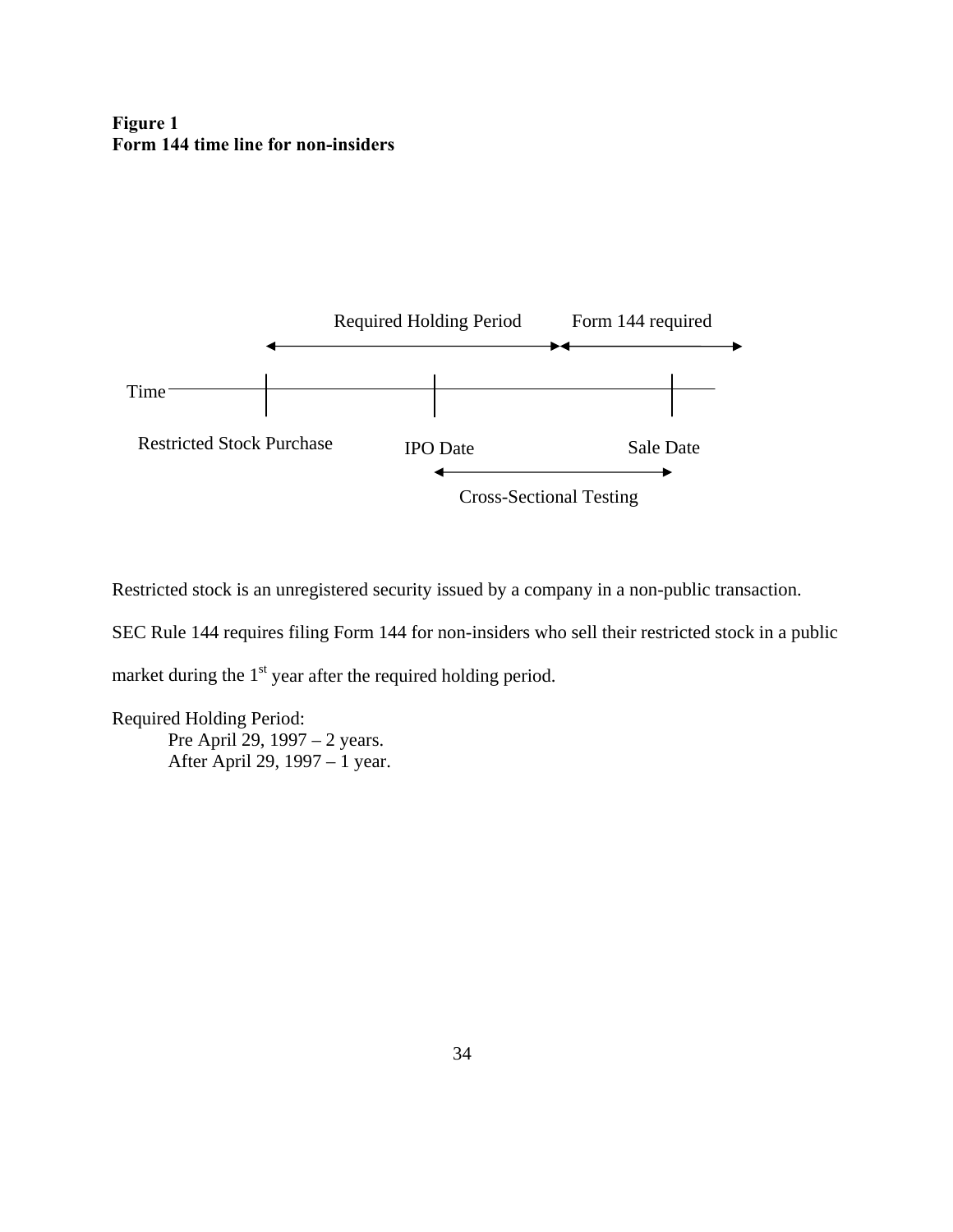# **Table 1 Descriptive Statistics**

#### **PANEL A: Market Value of Equity at IPO – Form 144 Sample vs. Broad IPO sample**

I construct the Form 144 sample by matching analyst names from IBES to SEC Form 144 filings from 1987 to 2001. The SEC requires Form 144 for the sale of restricted stock if the stock is sold within a specified timeframe. There are 51 instances in which an analyst owns restricted stock and appears as an analyst for that company in the IBES database. The sample represents 49 different companies and 43 analysts from 30 brokerage firms.

This panel compares market value of equity at the time of the IPO for the 49 companies versus a broad IPO sample, obtained from Schrand and Verrecchia (2002). Market value of equity is the product of the offering price and the number of shares outstanding immediately following the offering. Schrand and Verrecchia, 2002 (S&V) include firm commitment IPOs from 1990 to 1999 on SDC excluding nonordinary shares, closed-end mutual funds, "penny stocks", financial firms, spin-offs and firms with data discrepancies. Owning analyst sample companies are also excluded from the S&V group. Respectively, superscripts a and b denote statistical significance between sample and comparison firms at the 5% and 1% level.

| <b>S</b> million |       | Mean          | $25^{\text{th}}$ | Median  | $75^{\text{th}}$ | Std. Dev. |
|------------------|-------|---------------|------------------|---------|------------------|-----------|
|                  |       |               | Percentile       |         | Percentile       |           |
| Sample           | 49    | $718^{\rm a}$ | 149              | $312^b$ | 477              | 1.761     |
| Companies        |       |               |                  |         |                  |           |
| S&V Sample       | 2,490 | 191           | 65               | 11      | 203              | 273       |

#### **PANEL B: Market Value of Equity: Compustat versus Disclosing sample companies**

I obtain the Disclosing sample from analyst ownership disclosures in the written reports of one of the few brokerage firms that historically required such disclosures. I identify the 41 equity analysts employed at this disclosing firm as those that issued earnings forecasts during 1998, as reported on IBES. I review all reports written by these analysts, which are compiled by Investext and span 1993 through 2001, for ownership disclosures. There is analyst ownership for 103 companies included the sample.

This table compares the yearly market value of equity of the 103 companies (where appropriate) to the entire Compustat database. Superscript a denotes statistical significance between sample and comparison firms at the 5% level.

| Year |                 | Compustat        |        | <b>Sample companies</b> |
|------|-----------------|------------------|--------|-------------------------|
|      | Mean            | Median           | Mean   | Median                  |
| 1993 | $865^{\circ}$   | 83 <sup>a</sup>  | 4.724  | 428                     |
| 1994 | $855^{\circ}$   | 78 <sup>a</sup>  | 4,426  | 240                     |
| 1995 | $1,034^{\rm a}$ | 89 <sup>a</sup>  | 6,158  | 406                     |
| 1996 | $1,190^{\rm a}$ | $100^a$          | 8,087  | 579                     |
| 1997 | $1,533^{\rm a}$ | 116 <sup>a</sup> | 10,215 | 467                     |
| 1998 | $1,867^{\rm a}$ | 98 <sup>a</sup>  | 14,464 | 529                     |
| 1999 | $2,615^{\circ}$ | $104^{\text{a}}$ | 21,036 | 1,117                   |
| 2000 | $2,466^{\circ}$ | 84 <sup>a</sup>  | 23,118 | 651                     |
| 2001 | $2,186^a$       | 93 <sup>a</sup>  | 18,147 | 470                     |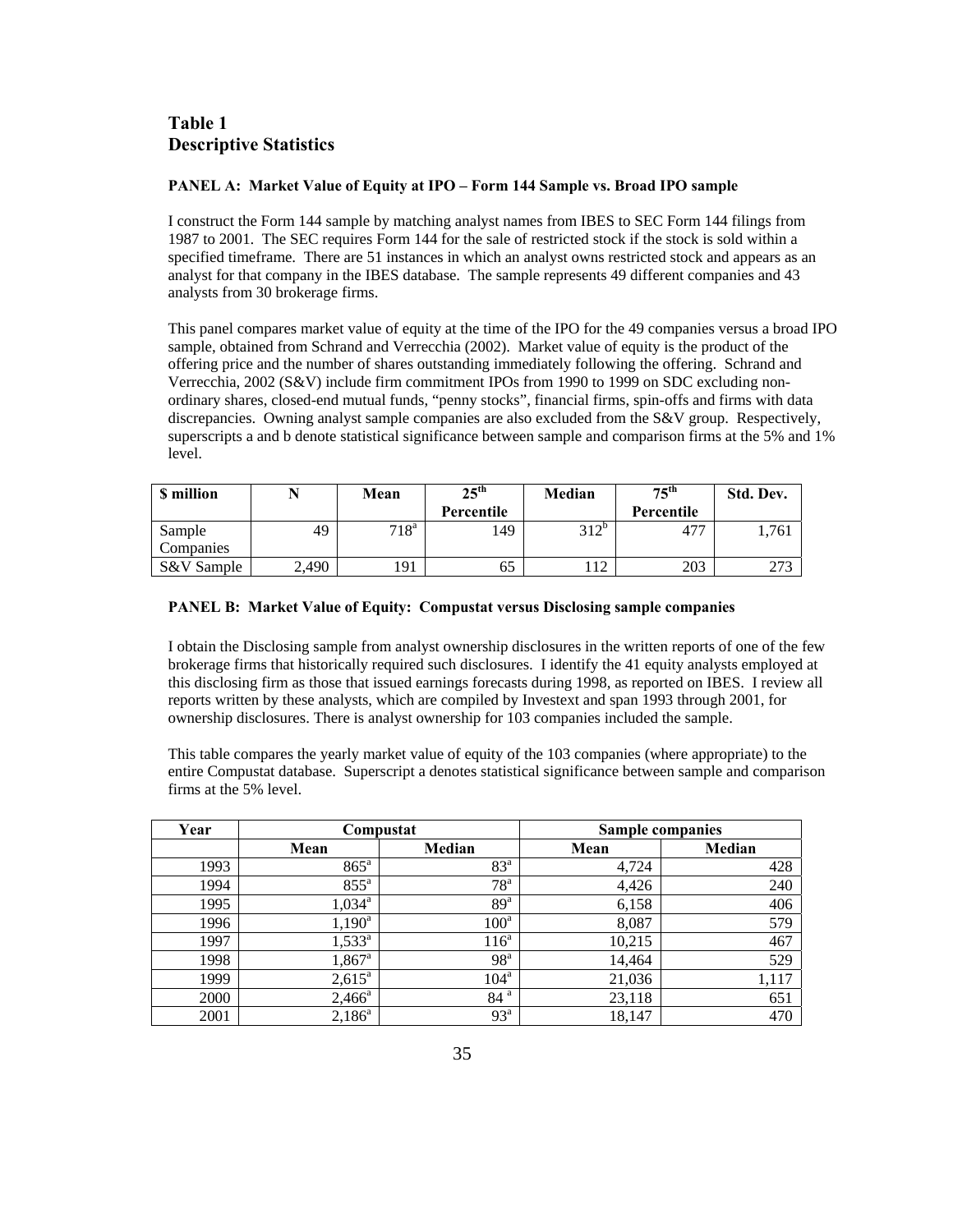# **Table 2 Analyst Recommendations**

This table compares owning-analyst recommendation levels to non-owning analyst recommendations. For the Form 144 sample, the owner sample represents all recommendations issued by owning analysts prior to the sale of their restricted stock and on IBES. The disclosing sample represents recommendations issued during the period of ownership and for which owning analyst reports are available on Investext and IBES. These disclosing analysts are employed by one of the few brokerage firms that historically required such disclosures. The control samples are all other analyst recommendations for the same company issued within 60 days of the owning analyst recommendation. A strong buy recommendation appears as a one, a two is a buy recommendation, a three is a hold, a four is a sell, and a five is a strong sell. Superscript a denotes statistical significance between sample and control observations at the 5% level.

|                               | <b>Sample Group</b> |  |           | <b>Control Group</b> |  |           |
|-------------------------------|---------------------|--|-----------|----------------------|--|-----------|
| Form 144 Sample               | Mean                |  | Std. Dev. | Mean                 |  | Std. Dev. |
| <b>Recommendation Level</b>   | 1.87                |  | 0.53      | $1.62^{\rm a}$       |  | 0.58      |
| <b>Number of observations</b> | 38                  |  |           | 101                  |  |           |
| <b>Disclosing Sample</b>      |                     |  |           |                      |  |           |
| <b>Recommendation Level</b>   | 2.24                |  | 0.49      | 2.14                 |  | 0.83      |
| <b>Number of observations</b> | 103                 |  |           | 453                  |  |           |

#### **PANEL A: Univariate Comparison**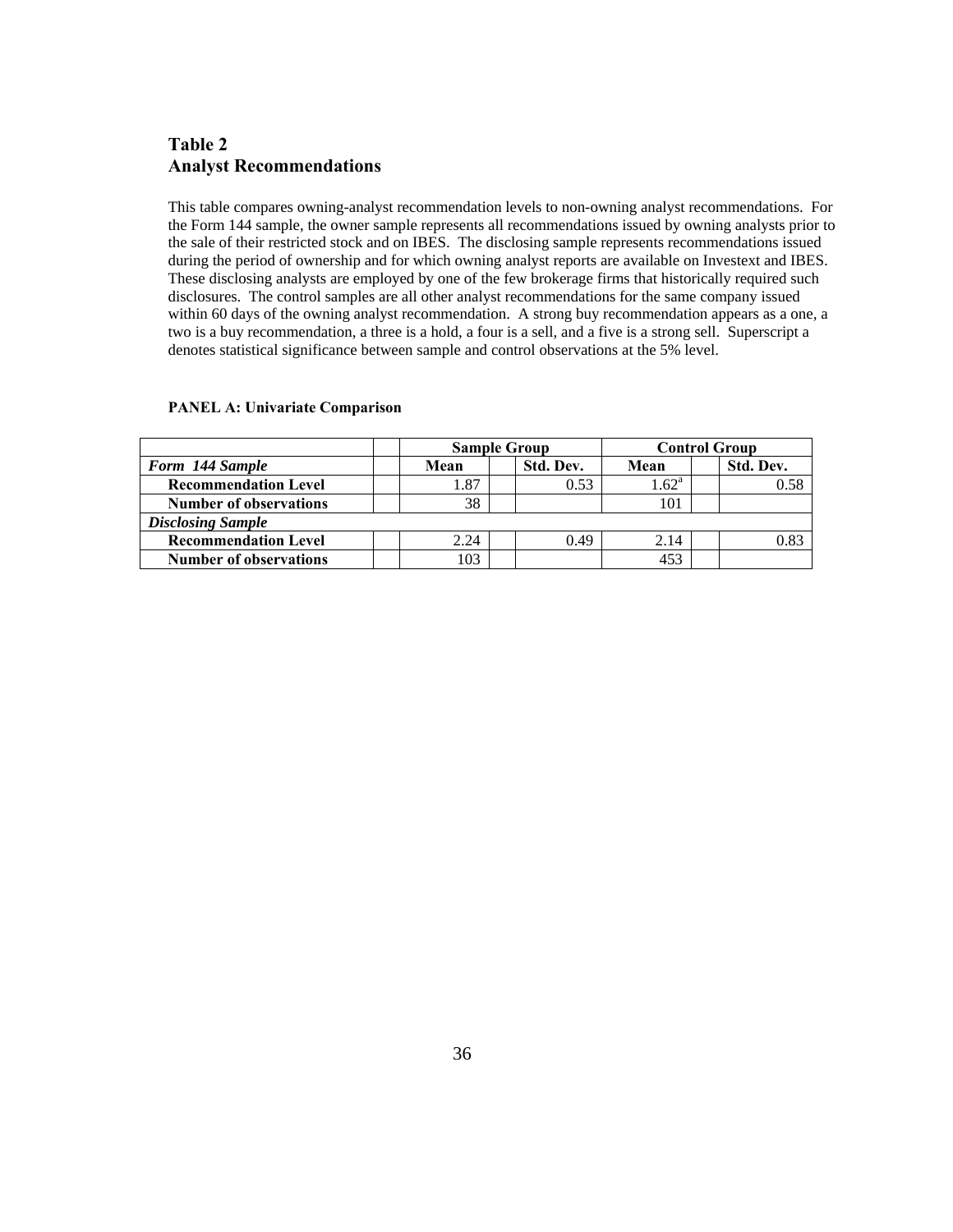### **Table 2, Analyst Recommendations - continued PANEL B: Ordered Probit Results**

This panel presents the ordered probit analysis of the owning and control analyst recommendations. **Recommendation** is an ordinal variable representing the analyst's stock recommendation (1 Strong Buy, 5 Strong sell). **Own** is a dummy variable indicating whether the analyst owns the stock on which she issues a report. **IPO Underwriter** is a dummy variable indicating whether the analyst's brokerage firm is the IPO lead underwriter and the analyst report is issued within one year after the IPO. **IPO Co-manager** is defined in the same way. **SEO Underwriter** is a dummy variable indicating whether the analyst's brokerage firm is the SEO lead underwriter and the analyst report is issued within six months before and one year after the SEO. **SEO Co-manager** is defined the same way. **Broker Decile** is a decile size ranking of the analyst's brokerage firm, computed annually, based on the number of analysts at each brokerage firm as reported by IBES. **Experience** is a measure of analyst tenure as a sell-side analyst, as of the current year (years in the IBES database is the proxy). **Complexity** is the number of companies the analyst covers during the year. **Disclose** is a dummy variable indicating whether the analyst is a restricted stock owner and whether their ownership was disclosed to the public, prior to the Form 144. **Internet** is a dummy variable indicating whether the company is in the group of four digit SICs as specified by Loughran and Ritter (2002) for technology stocks. **Follow** is the number of analysts reporting earnings forecasts on the company during the quarter. **Industry** dummies are based on one digit SIC codes. \* Statistically significant at the 5% level or better.

|                                 |             | Form 144 Sample |                  |             | <b>Disclosing Sample</b> |                  |  |
|---------------------------------|-------------|-----------------|------------------|-------------|--------------------------|------------------|--|
|                                 | Coefficient |                 | $Z-$             | Coefficient |                          | $Z-$             |  |
|                                 |             |                 | <b>Statistic</b> |             |                          | <b>Statistic</b> |  |
| Analyst Owner Dummy (OWN)       | 0.53        |                 | 1.9              | 0.32        | $\ast$                   | 3.1              |  |
| <b>IPO Underwriter</b>          | 0.65        | $\ast$          | 2.0              | $-0.26$     |                          | $-1.4$           |  |
| IPO Underwriting Co-manager     | 0.13        |                 | 0.5              | $-0.55$     | $\ast$                   | $-3.3$           |  |
| <b>SEO Underwriter</b>          | n/a         |                 | n/a              | $-0.32$     |                          | $-1.4$           |  |
| SEO Underwriting Co-manager     | n/a         |                 | n/a              | 0.02        |                          | 0.1              |  |
| <b>Broker Decile</b>            | $-0.22$     | $\ast$          | $-2.5$           | 0.04        |                          | 1.0              |  |
| Experience                      | 0.00        |                 | 0.0              | 0.01        |                          | 1.3              |  |
| Complexity                      | 0.02        |                 | 1.4              | 0.00        |                          | 0.9              |  |
| Disclose Ownership              | $-0.44$     |                 | $-1.0$           | n/a         |                          | n/a              |  |
| Internet (Industry Dummy)       | 0.50        | $\ast$          | 2.0              | n/a         |                          | n/a              |  |
| Follow                          |             |                 |                  | 0.02        | $\ast$                   | 2.6              |  |
| Industry Dummies (not reported) |             |                 |                  | <b>YES</b>  |                          |                  |  |
| Year Dummies (not reported)     |             |                 |                  | <b>YES</b>  |                          |                  |  |
| Pseudo R square $=$             |             |                 | $9.2\%$          |             |                          | 2.5%             |  |
| Number of Observations          | 139         |                 |                  | 556         |                          |                  |  |

#### *Dependent variable: Recommendation*

#### **PANEL C: Marginal Effect of Analyst Ownership on the probability of each recommendation**

| <b>Form 144</b>          | $Prob(Rec=1)$ | $Prob(Rec=2)$ | $Prob(Rec=3)$ | $Prob(Rec=4)$   $Prob(Rec=5)$ |       |
|--------------------------|---------------|---------------|---------------|-------------------------------|-------|
| <b>Sample</b>            |               |               |               |                               |       |
| Change                   | -19           | +13           | +n            | n/a                           | n/a   |
| <b>Disclosing Sample</b> |               |               |               |                               |       |
| Change                   |               |               | -0.           | -1.4                          | $+1.$ |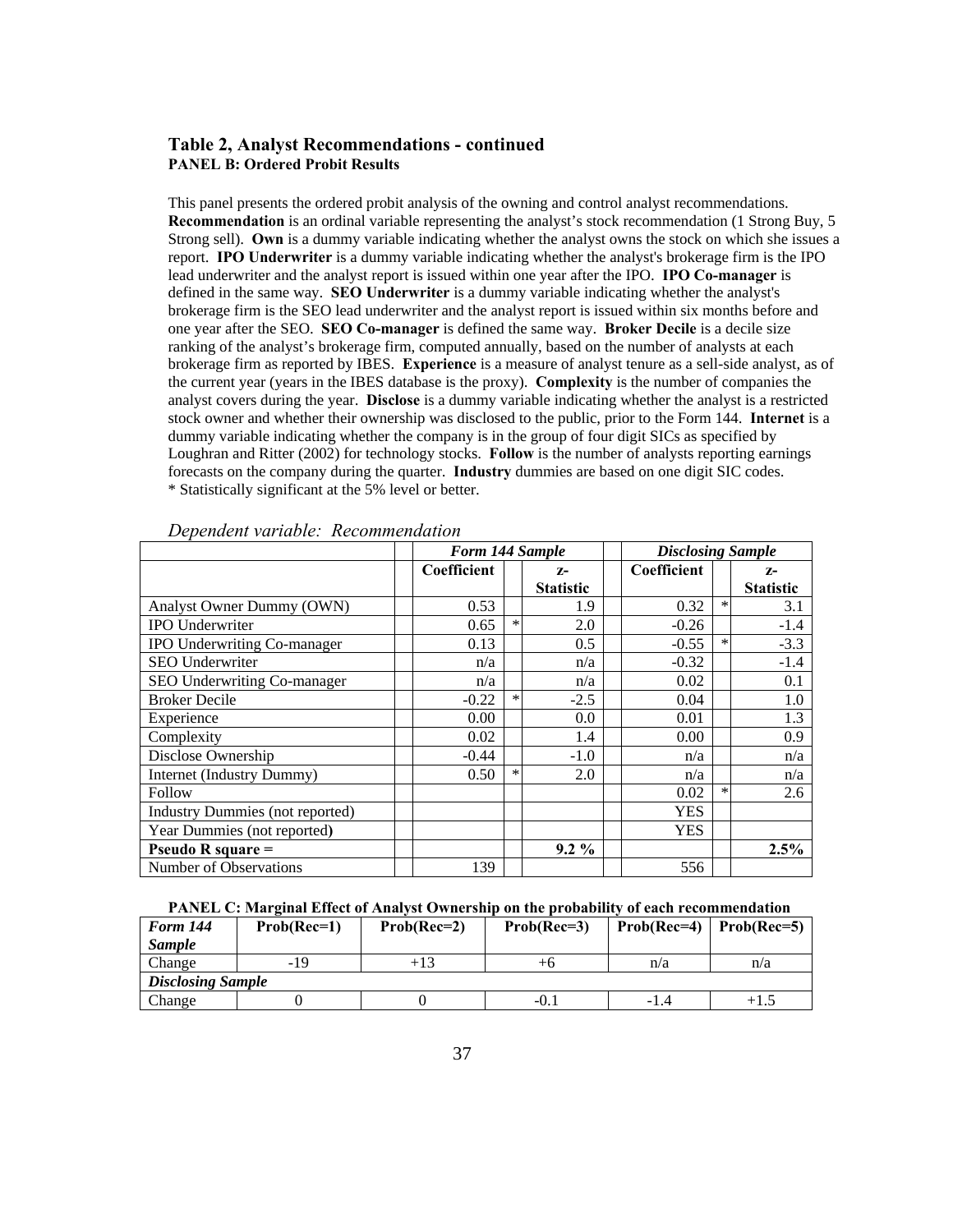# **Table 3 Earnings forecasts – univariate statistics**

#### **PANEL A – Form 144 Sample**

An owning analyst is a sell-side analyst that provides research coverage on a company and files a Form 144 with the SEC upon the sale of their restricted stock in that same company. The owner sample represents owning analyst quarterly earnings forecasts issued prior to the sale of their restricted stock. The control sample is non-owning-analyst earnings forecasts for the same companies and forecast periods as owning analyst forecasts. Respectively, superscripts a and b denote statistical significance between the sample and control group at the 5% and 1% level.

**Forecast error** is actual earnings for the quarter less the analyst's earnings forecast all deflated by lagged stock price. **Forecast age** is the difference, in days, between the date of the analyst's forecast and the company's actual earnings announcement. **IPO Underwriter** is a dummy variable indicating whether the analyst's brokerage firm is the IPO lead underwriter and the analyst report is issued within one year after the IPO. **IPO Co-manager** is defined in the same way. **Broker Decile** is a decile size ranking of the analyst's brokerage firm, computed annually, and based on the number of analysts at each brokerage firm as reported by IBES. **Experience** is a measure of analyst tenure as a sell-side analyst, as of the current year (years in the IBES database is the proxy). **Complexity** is the number of companies the analyst covers during the year. **Disclose** is a dummy variable indicating whether the analyst is a restricted stock owner and whether their ownership was disclosed to the public, prior to the Form 144.

|                        |          | <b>Owner Sample</b> |           | <b>Control Sample</b> |                   |       |  |
|------------------------|----------|---------------------|-----------|-----------------------|-------------------|-------|--|
|                        | Mean     | Median              | Std. Dev. | Mean                  | Median            | Std.  |  |
|                        |          |                     |           |                       |                   | Dev.  |  |
| <b>Forecast Error</b>  | $-0.003$ | 0.0001              | 0.016     | $-0.001^{\text{a}}$   | $0.0002^a$        | 0.014 |  |
| Forecast Age (days)    | 173      | 175                 | 103       | 150 <sup>b</sup>      | 126 <sup>b</sup>  | 97.0  |  |
| <b>IPO</b> Underwriter | 0.354    | 0.00                | 0.479     | 0.101 <sup>b</sup>    | 0.00 <sup>b</sup> | 0.301 |  |
| IPO Co-manager         | 0.512    | 1.00                | 0.501     | $0.216^b$             | 0.00 <sup>b</sup> | 0.411 |  |
| <b>Broker Decile</b>   | 9.62     | 10.0                | 1.02      | $9.20^{b}$            | 10.0 <sup>b</sup> | 1.44  |  |
| Experience             | 7.83     | 7.00                | 4.65      | $6.33^{b}$            | 5.00 <sup>b</sup> | 4.73  |  |
| Complexity             | 21.9     | 19.0                | 11.7      | $15.1^{\rm b}$        | $14^{\rm b}$      | 8.10  |  |
| Disclose Ownership     | 0.195    | 0.00                | 0.397     | 0.000 <sup>b</sup>    | 0.00 <sup>b</sup> | 0.000 |  |
| Number of observations | 359      |                     |           | 2,812                 |                   |       |  |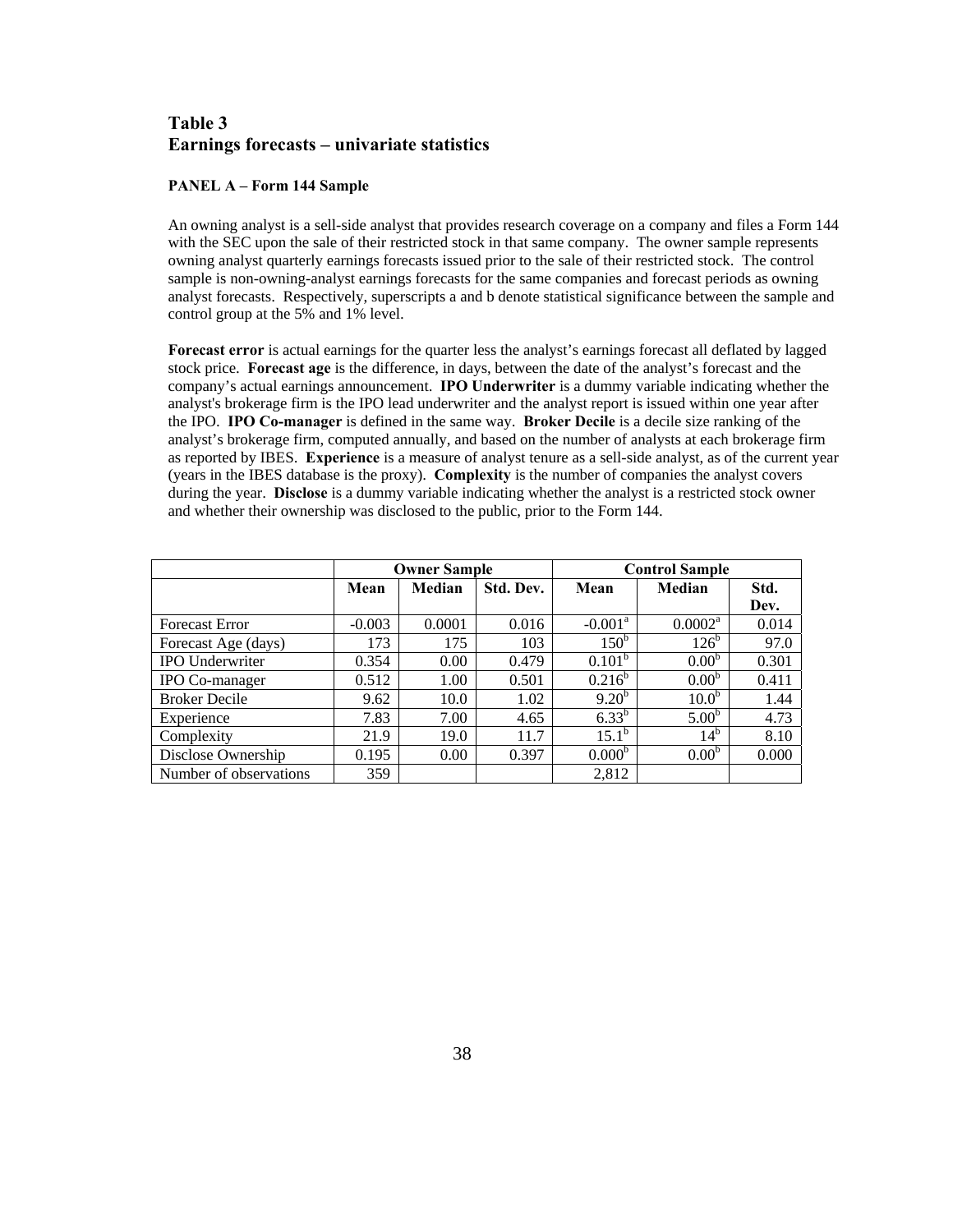## **Table 3 - continued Earnings forecasts – univariate statistics**

#### **PANEL B– Disclosing Sample**

Owning analysts are identified as sell-side analysts that provide research coverage on a company and disclose ownership in that same company. These disclosing analysts are employed by of one of the few brokerage firms that historically required such disclosures. The sample represents forecasts issued and on IBES, during the period of ownership and for which owning-analyst reports are available on Investext. The control sample is all other analyst forecasts for the same companies and forecast periods as owning-analyst forecasts. **Forecast error** is actual earnings for the quarter less the analyst's earnings forecast all deflated by lagged stock price. **Forecast age** is the difference, in days, between the date of the analyst's forecast and the company's actual earnings announcement. **IPO Underwriter** is a dummy variable indicating whether the analyst's brokerage firm is the IPO lead underwriter and the analyst report is issued within one year after the IPO. **IPO Co-manager** is defined in the same way. **SEO Underwriter** is a dummy variable indicating whether the analyst's brokerage firm is the SEO lead underwriter and the analyst report is issued within six months before and one year after the SEO. **SEO Co-manager** is defined the same way. **Broker Decile** is a decile size ranking of the analyst's brokerage firm, computed annually, and based on the number of analysts at each brokerage firm as reported by IBES. **Experience** is a measure of analyst tenure as a sell-side analyst, as of the current year (years in the IBES database is the proxy). **Complexity** is the number of companies the analyst covers during the year.

|                        |          | <b>Owner Sample</b> |                 | <b>Control Sample</b> |                    |            |  |
|------------------------|----------|---------------------|-----------------|-----------------------|--------------------|------------|--|
|                        | Mean     | Median              | <b>Std Dev.</b> | Mean                  | Median             | <b>Std</b> |  |
|                        |          |                     |                 |                       |                    | Dev.       |  |
| <b>Forecast Error</b>  | $-0.003$ | 0.000               | 0.008           | $-0.001^{b}$          | $0.000^{\rm a}$    | 0.005      |  |
| Forecast Age (days)    | 187      | 181                 | 103             | $173^{\rm b}$         | $175^{\rm b}$      | 104        |  |
| <b>IPO</b> Underwriter | 0.061    | 0.000               | 0.240           | $0.010^{b}$           | 0.000 <sup>b</sup> | 0.103      |  |
| IPO Co-manager         | 0.102    | 0.000               | 0.302           | $0.022^b$             | 0.000 <sup>b</sup> | 0.146      |  |
| SEO Underwriter        | 0.061    | 0.000               | 0.240           | $0.013^b$             | 0.000 <sup>b</sup> | 0.113      |  |
| SEO Co-manager         | 0.108    | 0.000               | 0.311           | $0.034^b$             | 0.000 <sup>b</sup> | 0.183      |  |
| <b>Broker Decile</b>   | 10       | 10                  | n/a             | $9.32^{b}$            | 10 <sup>b</sup>    | 1.38       |  |
| Experience             | 6.66     | 5.00                | 4.20            | $7.19^b$              | 5.00               | 5.11       |  |
| Complexity             | 18.0     | 18.0                | 6.39            | $14.7^{b}$            | 13.0 <sup>b</sup>  | 7.13       |  |
| Number of obs.         | 1,253    |                     |                 | 12,085                |                    |            |  |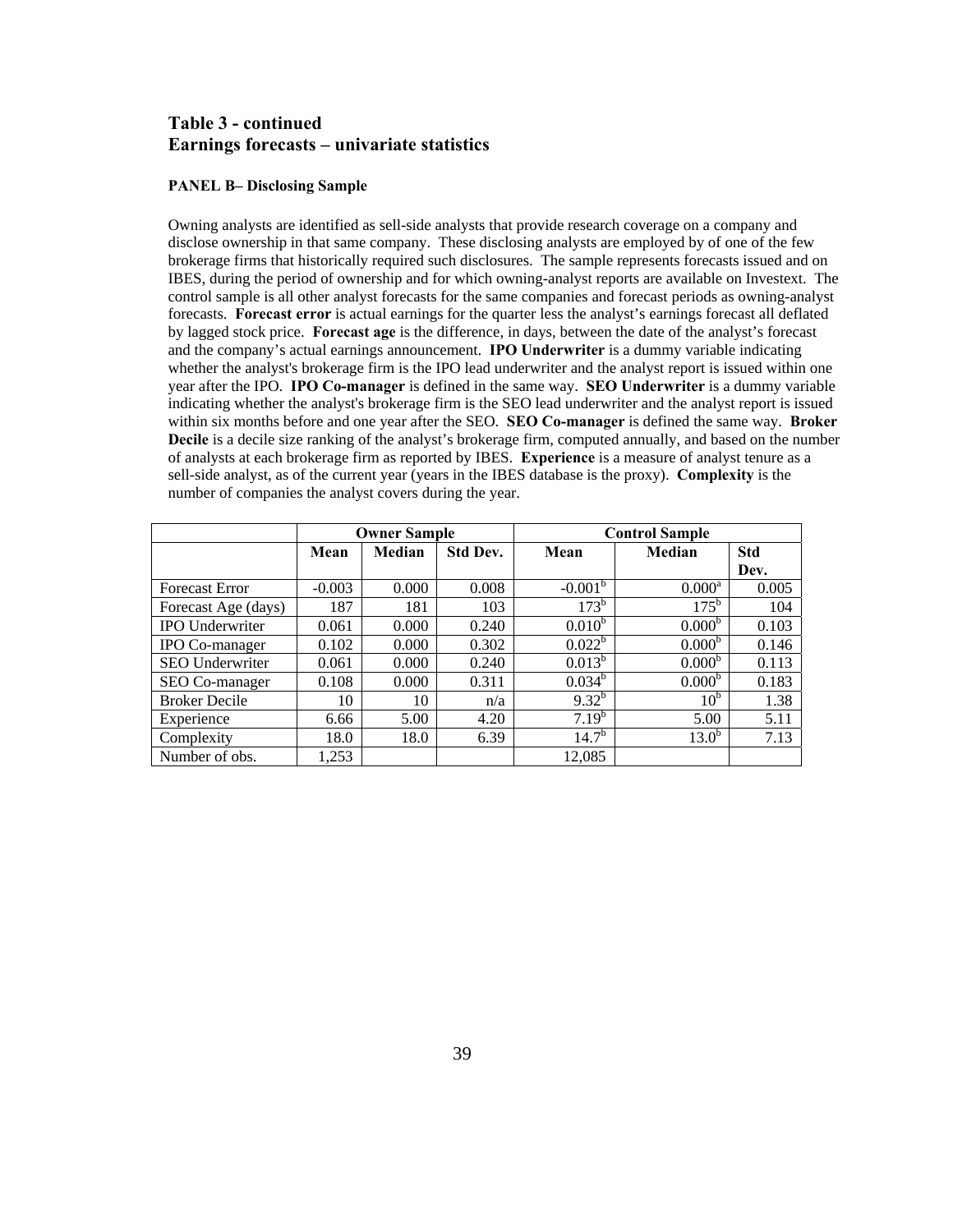# **Table 4 Cross-sectional Forecast Error Regression**

The Form 144 Sample are sell-side analysts that provide research coverage on a company and file a Form 144 with the SEC upon the sale of their restricted stock in that same company. The Disclosing Sample represents sell-side analysts that provide research coverage on a company and disclose ownership in that same company. **Forecast error** is actual earnings for the quarter less the analyst's earnings forecast all deflated by lagged stock price. **Own** is a dummy variable indicating whether the analyst owns the stock on which she issues a report. **IPO Underwriter** is a dummy variable indicating whether the analyst's brokerage firm is the IPO lead underwriter and the analyst report is issued within one year after the IPO. **IPO Co-manager** is defined in the same way. **SEO Underwriter** is a dummy variable indicating whether the analyst's brokerage firm is the SEO lead underwriter and the analyst report is issued within six months before and one year after the SEO. **SEO Co-manager** is defined the same way. **Forecast age** is the difference, in days, between the date of the analyst's forecast and the company's actual earnings announcement. **Loss** is a dummy variable indicating whether the current quarter's income is a loss or not. **Follow** is the number of analysts reporting earnings forecasts on the company during the quarter. **Broker Decile** is a decile size ranking of the analyst's brokerage firm, computed annually, and based on the number of analysts at each brokerage firm as reported by IBES. **Experience** is a measure of analyst tenure as a sell-side analyst, as of the current year (years in the IBES database is the proxy). **Complexity** is the number of companies the analyst covers during the year. **Disclose** is a dummy variable indicating whether the analyst is a restricted stockowner and whether their ownership was disclosed to the public, prior to the Form 144. **Internet** is a dummy variable indicating whether the sample company belongs to one of the four digit SIC groups specified by Loughran and Ritter (2002) for Technology stocks. **Volatility (lagged)** is the standard deviation of daily stock returns for the preceding year. **Industry** is a dummy variable, one for each one digit SIC code. \* Statistically significant at the 5% level or better.

|                                   |             | Form 144 Sample |                    |  | <b>Disclosing Sample</b> |        |                    |
|-----------------------------------|-------------|-----------------|--------------------|--|--------------------------|--------|--------------------|
|                                   | Coefficient |                 | <b>T-Statistic</b> |  | Coefficient              |        | <b>T-Statistic</b> |
|                                   | (OLS)       |                 | (OLS)              |  | (1)                      |        | (1)                |
| Intercept                         | 0.0031      |                 | 1.93               |  | $-0.0048$                | $\ast$ | $-2.26$            |
| <b>Analyst Owner Dummy</b>        | 0.0003      |                 | 0.36               |  | $-0.0013$                | $\ast$ | $-2.34$            |
| (OWN)                             |             |                 |                    |  |                          |        |                    |
| <b>IPO Underwriter</b>            | 0.0006      |                 | 0.69               |  | 0.0018                   | $\ast$ | 1.96               |
| IPO Co-manager                    | $-0.0008$   |                 | $-1.15$            |  | 0.0009                   |        | 1.19               |
| SEO Underwriter                   |             | n/a             | n/a                |  | 0.0019                   | $\ast$ | 4.13               |
| SEO Co-manager                    |             | n/a             | n/a                |  | 0.0021                   | $\ast$ | 3.30               |
| Forecast Age                      | $-0.0000$   | $\ast$          | $-11.0$            |  | $-0.0000$                | $\ast$ | $-8.74$            |
| Loss                              | $-0.0051$   | $\ast$          | $-8.14$            |  | $-0.0080$                | $\ast$ | $-5.90$            |
| <b>Analyst Following (Follow)</b> | 0.0001      | *               | 4.97               |  | 0.0001                   | $\ast$ | 6.13               |
| Own x Follow                      |             | n/a             | n/a                |  | 0.0000                   | $\ast$ | 2.06               |
| <b>Broker Decile</b>              | 0.0000      |                 | 0.46               |  | 0.0001                   |        | 1.95               |
| Experience                        | $-0.0000$   |                 | $-0.39$            |  | $-0.0001$                | $\ast$ | $-3.94$            |
| Complexity                        | $-0.0000$   |                 | $-1.37$            |  | 0.0000                   |        | 1.24               |
| Disclose Ownership                | $-0.0025$   |                 | $-1.34$            |  | n/a                      |        | n/a                |
| Internet                          | 0.0023      | $\ast$          | 3.50               |  | n/a                      |        | n/a                |
| Volatility (lagged)               |             |                 |                    |  | 0.0756                   | $\ast$ | 3.22               |
| <b>Industry Dummies</b> (not      |             |                 |                    |  | Yes                      |        |                    |
| reported)                         |             |                 |                    |  |                          |        |                    |
| Adj. R square $=$                 |             |                 | $6.3\%$            |  |                          |        |                    |
| Number of observations            | 3,171       |                 |                    |  | 11,695                   |        |                    |

| Dependent variable: Forecast Error (FE). |  |  |
|------------------------------------------|--|--|
|------------------------------------------|--|--|

(1) Fama-MacBeth Average Coefficients ( $\overline{\gamma}$ ) and T-Statistics  $T = \overline{\gamma} / \frac{S(\overline{\gamma})}{\sqrt{S(\overline{\gamma})}}$ *n*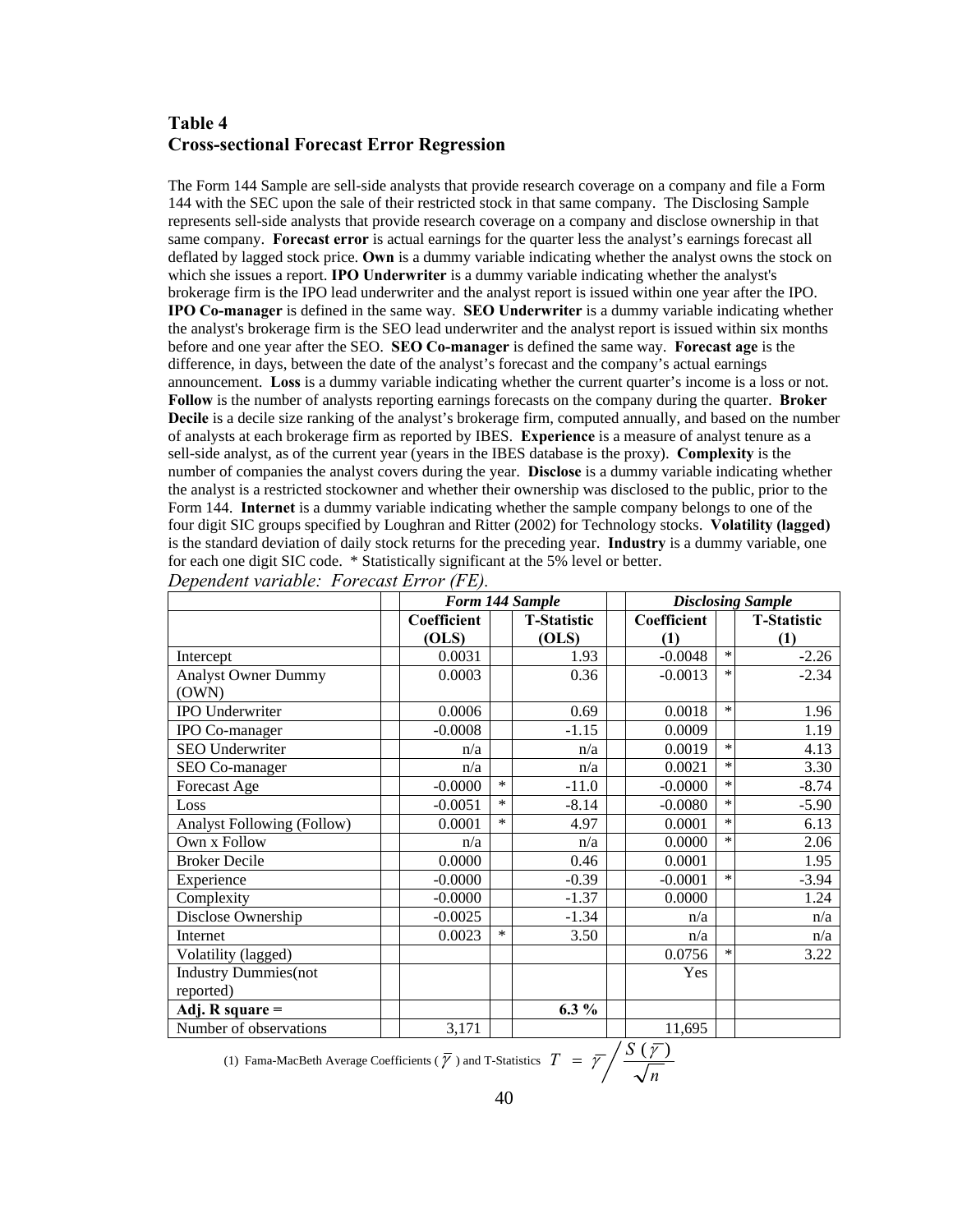# **Table 5 Forecast Error Regression – Holding Period / Free to Sell Period – Form 144 Sample**

This analysis tests the subsample of all Form 144 owning analysts that provide earnings forecasts during both the SEC mandated holding period and the post-holding period. An owning analyst is a sell-side analyst that provides research coverage on a company and files a Form 144 with the SEC upon the sale of their restricted stock in that same company. SEC Rule 144 requires a restricted stock owner to hold the stock for at least one year (See Figure 1). **Forecast error** is actual earnings for the quarter less the analyst's earnings forecast all deflated by lagged stock price. **Post Holding Period** is a dummy variable indicating whether the earnings forecast is issued after the Rule 144 required holding period. **Internet** is a dummy variable indicating whether the sample company belongs to one of the four digit SIC groups specified by Loughran and Ritter (2002) for Technology stocks. **Own** is a dummy variable indicating whether the analyst owns the stock on which she issues a report. **Forecast age** is the difference, in days, between the date of the analyst's forecast and the company's actual earnings announcement. **IPO Underwriter** is a dummy variable indicating whether the analyst's brokerage firm is the IPO lead underwriter and the analyst report is issued within one year after the IPO. **IPO Co-manager** is defined in the same way. **Loss** is a dummy variable indicating whether the current quarter's income is a loss or not. **Follow** is the number of analysts reporting earnings forecasts on the company during the quarter. **Broker Decile** is a decile size ranking of the analyst's brokerage firm, computed annually, and based on the number of analysts at each brokerage firm as reported by IBES. **Experience** is a measure of analyst tenure as a sell-side analyst, as of the current year (years in the IBES database is the proxy). **Complexity** is the number of companies the analyst covers during the year. **Disclose** is a dummy variable indicating whether the analyst is a restricted stockowner and whether their ownership was disclosed to the public, prior to the Form 144. \* Statistically significant at the 5% level or better.

|                                   | Coefficient |        | <b>T-Statistic</b> |
|-----------------------------------|-------------|--------|--------------------|
|                                   |             |        |                    |
| Intercept                         | 0.0007      |        | 0.38               |
| Post Holding Period               | 0.0016      | *      | 2.40               |
| Internet                          | 0.0011      |        | 1.63               |
| Analyst Owner Dummy (OWN)         | 0.0009      |        | 0.77               |
| Forecast Age                      | $-0.0000$   | $\ast$ | $-6.97$            |
| <b>IPO Underwriter</b>            | 0.0012      |        | 1.32               |
| IPO Co-manager                    | 0.0014      |        | 1.93               |
| Loss                              | $-0.0045$   | *      | $-8.04$            |
| <b>Analyst Following (Follow)</b> | 0.0000      |        | 0.05               |
| <b>Broker Decile</b>              | 0.0004      |        | 1.80               |
| Experience                        | 0.0001      |        | 0.97               |
| Complexity                        | $-0.0001$   | *      | $-3.24$            |
| Disclose Ownership                | 0.0002      |        | 0.06               |
| Post Holding * Own                | $-0.0040$   | *      | $-2.18$            |
| Adj. R square = $7.3\%$           |             |        |                    |
| Number of observations            | 1,771       |        |                    |

*Dependent variable: Forecast Error (FE).*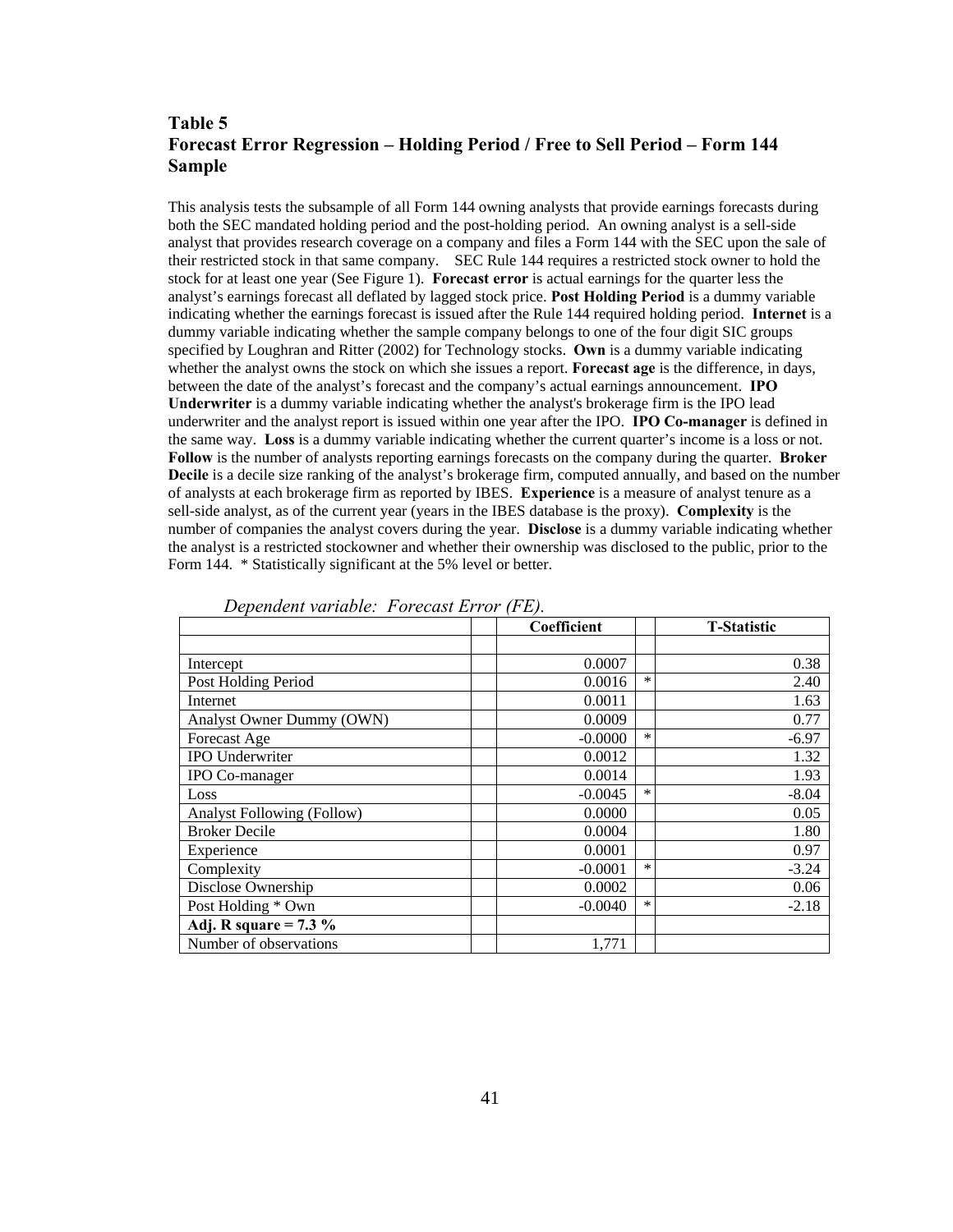# **Table 6 Differences-in-Differences – Form 144 Sample**

This test compares owning-analyst forecast bias after the sale of their stock to the level of bias prior to the sale, where both forecasts are for the same fiscal quarter. An owning analyst is a sell-side analyst that provides research coverage on a company and files a Form 144 with the SEC upon the sale of their restricted stock in that same company. ∆**FE** is the difference between the forecast error (FE) from the earnings forecast issued after the sale of restricted stock and the FE of the forecast issued prior to the sale of the stock. (**FE** is actual earnings for the quarter less the analyst's earnings forecast all deflated by lagged stock price.) **Own** is a dummy variable indicating whether the analyst owns (or owned) the stock on which she issues a report. **Change Forecast Age** is the number of days between the post sale forecast and the pre-sale forecast. **Loss** is a dummy variable indicating whether the current quarter's income is a loss or not. **Broker Decile** is a decile size ranking of the analyst's brokerage firm, computed annually, and based on the number of analysts at each brokerage firm as reported by IBES. **Experience** is a measure of analyst tenure as a sell-side analyst, as of the current year (years in the IBES database is the proxy). **Complexity** is the number of companies the analyst covers during the year. Superscript b denotes statistical significance between owner sample and control sample at the 1% level. \* Statistically significant at the 5% level or better.

#### **PANEL A: Univariate Results**

|                             |        | <b>Owner Sample</b> | <b>Control Sample</b> |           |
|-----------------------------|--------|---------------------|-----------------------|-----------|
|                             | Mean   | Std.                |                       | Std. Dev. |
|                             |        | Dev.                |                       |           |
| Change FE $(\Delta FE)$     | 0.0158 | 0.0339              | $-0.0000$             | 0.0026    |
| <b>Change: Forecast Age</b> | 177    | 85.9                | $118^b$               | 53.4      |
| <b>Broker Decile</b>        | 9.31   | 1.54                | 9.23                  | 1.36      |
| Experience                  | 9.06   | 5.37                | 7.35                  | 5.07      |
| Complexity                  | 20.4   | 9.67                | $15.0^{b}$            | 7.52      |
| Number of observations      | 16     |                     | 57                    |           |

#### **PANEL B: Regression Results**

| Dependent variable: Change in Forecast Error ( $\triangle F$ FE). |  |  |
|-------------------------------------------------------------------|--|--|
|                                                                   |  |  |

|                             |        |  | Coefficient | <b>T-Statistic</b> |         |
|-----------------------------|--------|--|-------------|--------------------|---------|
|                             |        |  |             |                    |         |
| Intercept                   |        |  | $-0.0113$   |                    | $-0.88$ |
| Analyst Stock Owner (OWN)   |        |  | 0.0111      | *                  | 2.24    |
| <b>Change: Forecast Age</b> |        |  | 0.0000      |                    | 1.77    |
| Loss                        |        |  | 0.0044      |                    | 0.92    |
| <b>Broker Decile</b>        |        |  | $-0.0006$   |                    | $-0.40$ |
| Experience                  |        |  | 0.0000      |                    | 0.23    |
| Complexity                  |        |  | 0.0003      |                    | 1.29    |
| Number of                   | 73     |  |             |                    |         |
| observations                |        |  |             |                    |         |
| Adj. R square               | 17.3 % |  |             |                    |         |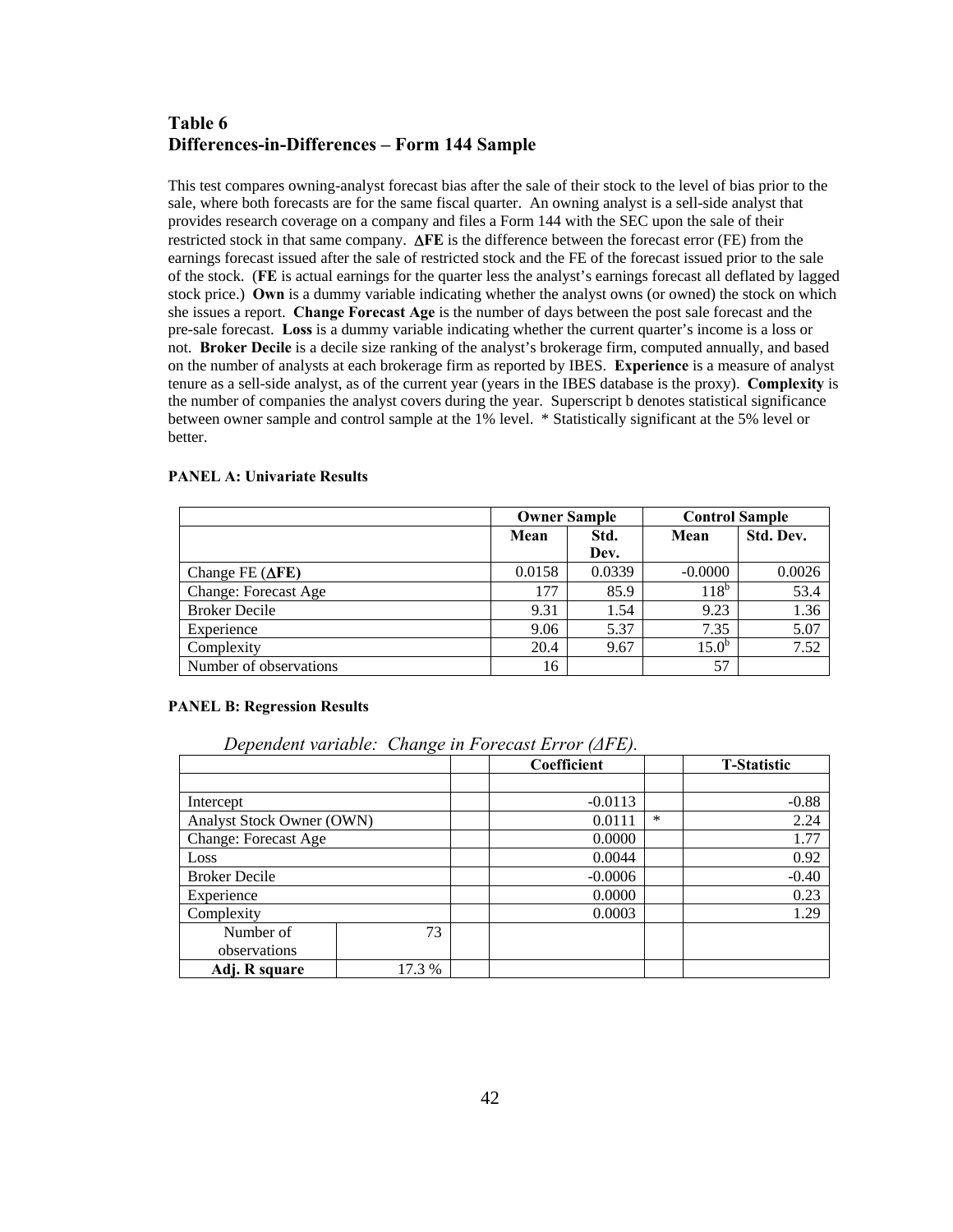# **Table 7 Forecast Error Pooled Treatment Regression – Disclosing Sample**

This table analyzes the effect of analyst stock ownership on analyst forecast bias, controlling for the fact that stock ownership is a choice variable; by the use of a treatment regression (Table 4 ignores the selfselection issue). Owning analysts are identified as sell-side analysts that provide research coverage on a company and disclose ownership in that same company. **Forecast error (FE)** is actual earnings for the quarter less the analyst's earnings forecast all deflated by lagged stock price. **Own** is a dummy variable indicating whether the analyst owns the stock on which she issues a report. **IPO Underwriter** is a dummy variable indicating whether the analyst's brokerage firm is the IPO lead underwriter and the analyst report is issued within one year after the IPO. **IPO Co-manager** is defined in the same way. **SEO Underwriter** is a dummy variable indicating whether the analyst's brokerage firm is the SEO lead underwriter and the analyst report is issued within six months before and one year after the SEO. **SEO Co-manager** is defined the same way. **Forecast age** is the difference, in days, between the date of the analyst's forecast and the company's actual earnings announcement. **Loss** is a dummy variable indicating whether the current quarter's income is a loss or not. **Follow** is the number of analysts reporting earnings forecasts on the company during the quarter. **Broker Decile** is a decile size ranking of the analyst's brokerage firm, computed annually, and based on the number of analysts at each brokerage firm as reported by IBES. **Experience** is a measure of analyst tenure as a sell-side analyst, as of the current year (years in the IBES database is the proxy). **Complexity** is the number of companies the analyst covers during the year. **Volatility (lagged)** is the standard deviation of daily stock returns for the preceding year. **Industry** is a dummy variable, one for each one digit SIC code. The z-statistics are based on Huber/White robust standard errors. \* Statistically significant at the 5% level or better.

### **Own\* =**γ**0 + γi Industryi + γi Yeari +** γ**1 Experience +**γ**2 IPO Underwriter +**γ**3 IPO Co-Manager +**γ**4 SEO Underwriter +**γ**5 SEO Underwriter Co-Manager + µ**

|                         | Coefficient         |        | Z-Statistic |
|-------------------------|---------------------|--------|-------------|
| Intercept               | $-1.19$             | ∗      | $-15.1$     |
| <b>IPO</b> Underwriter  | 0.460               | $\ast$ | 2.54        |
| IPO Co-manager          | 0.690               | ∗      | 6.88        |
| SEO Underwriter         | 0.759               | *      | 6.58        |
| SEO Co-manager          | 0.510               | $\ast$ | 6.31        |
| Experience              | $-0.007$            | ∗      | $-2.45$     |
| <b>Year Dummies</b>     | Yes                 |        |             |
| <b>Industry Dummies</b> | Yes                 |        |             |
| Wald $X^2 = 3.38$       | Prob. $(Y$<br>=.066 |        |             |

#### **PANEL A - 1<sup>st</sup> Stage Probit**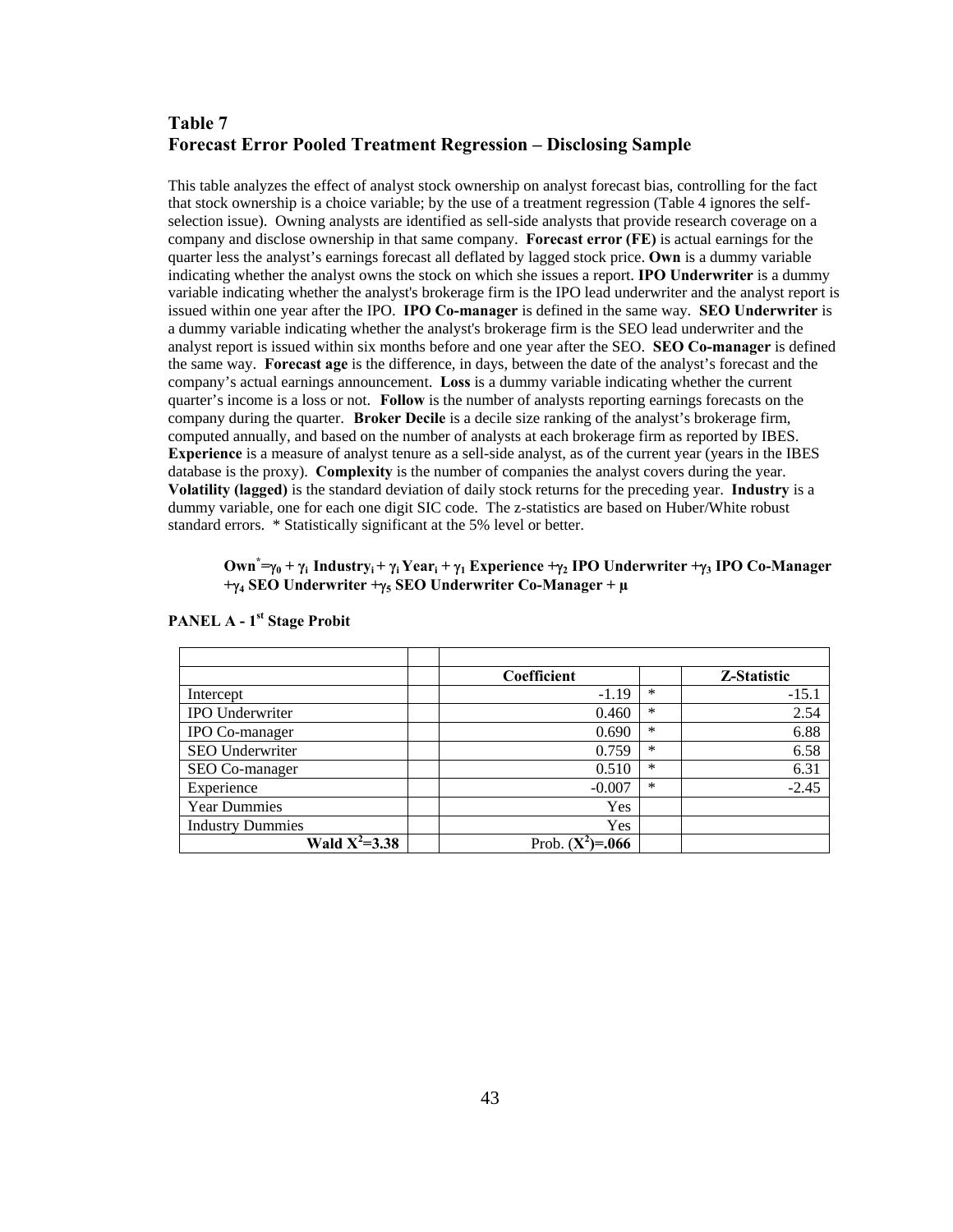# **Table 7, continued Forecast Error Pooled Treatment Regression – Disclosing Sample**

This table analyzes the effect of analyst stock ownership on analyst forecast bias, controlling for the fact that stock ownership is endogenous; by the use of a treatment regression (Table 4 ignores the self-selection issue). Owning analysts are identified as sell-side analysts that provide research coverage on a company and disclose ownership in that same company. **Forecast error** is actual earnings for the quarter less the analyst's earnings forecast all deflated by lagged stock price. **Own** is a dummy variable indicating whether the analyst owns the stock on which she issues a report. **IPO Underwriter** is a dummy variable indicating whether the analyst's brokerage firm is the IPO lead underwriter and the analyst report is issued within one year after the IPO. **IPO Co-manager** is defined in the same way. **SEO Underwriter** is a dummy variable indicating whether the analyst's brokerage firm is the SEO lead underwriter and the analyst report is issued within six months before and one year after the SEO. **SEO Co-manager** is defined the same way. **Forecast age** is the difference, in days, between the date of the analyst's forecast and the company's actual earnings announcement. **Loss** is a dummy variable indicating whether the current quarter's income is a loss or not. **Follow** is the number of analysts reporting earnings forecasts on the company during the quarter. **Broker Decile** is a decile size ranking of the analyst's brokerage firm, computed annually, and based on the number of analysts at each brokerage firm as reported by IBES. **Experience** is a measure of analyst tenure as a sell-side analyst, as of the current year (years in the IBES database is the proxy). **Complexity** is the number of companies the analyst covers during the year. **Volatility (lagged)** is the standard deviation of daily stock returns for the preceding year. **Industry** is a dummy variable, one for each one digit SIC code. The z-statistics are based on Huber/White robust standard errors.

# **FE=** $\alpha_0 + \alpha_i$  Industry  $+\alpha_i$  Year +  $\beta_1$  Own +  $\beta_2$  IPO Underwriter +  $\beta_3$  IPO Co-manager

**+** β**4 SEO Underwriter +** β**5 SEO Co-manager +** β**6 Forecast Age +** β**7 Loss +** β**8 Follow** 

**+** β**9 Broker Decile +** β**10 Complexity +** β**11 Volatility (lagged) +** ε

[where Own=1 if Own<sup>\*</sup>>0 and Own=0 otherwise]

|                                        | Coefficient |        | Z-Statistic |
|----------------------------------------|-------------|--------|-------------|
| Intercept                              | $-0.0080$   | $\ast$ | $-16.4$     |
| Analyst Owner Dummy (OWN)              | $-0.0004$   | $\ast$ | $-1.96$     |
| IPO Underwriter                        | 0.0012      |        | 1.70        |
| IPO Co-manager                         | 0.0007      |        | 1.54        |
| SEO Underwriter                        | 0.0018      | $\ast$ | 4.19        |
| SEO Co-manager                         | 0.0015      | $\ast$ | 4.38        |
| Forecast Age                           | $-0.0000$   | *      | $-22.9$     |
| Loss                                   | $-0.0069$   | $\ast$ | $-30.2$     |
| <b>Analyst Following (Follow)</b>      | 0.0001      | $\ast$ | 18.1        |
| <b>Broker Decile</b>                   | 0.0001      | $\ast$ | 4.10        |
| Complexity                             | $-0.0000$   |        | $-1.56$     |
| Volatility (lagged)                    | 0.0755      | *      | 14.6        |
| Year Dummies(not reported)             | <b>Yes</b>  |        |             |
| <b>Industry Dummies</b> (not reported) | <b>Yes</b>  |        |             |
| Number of observations                 | 12.819      |        |             |

# **PANEL B - 2nd Stage Regression**